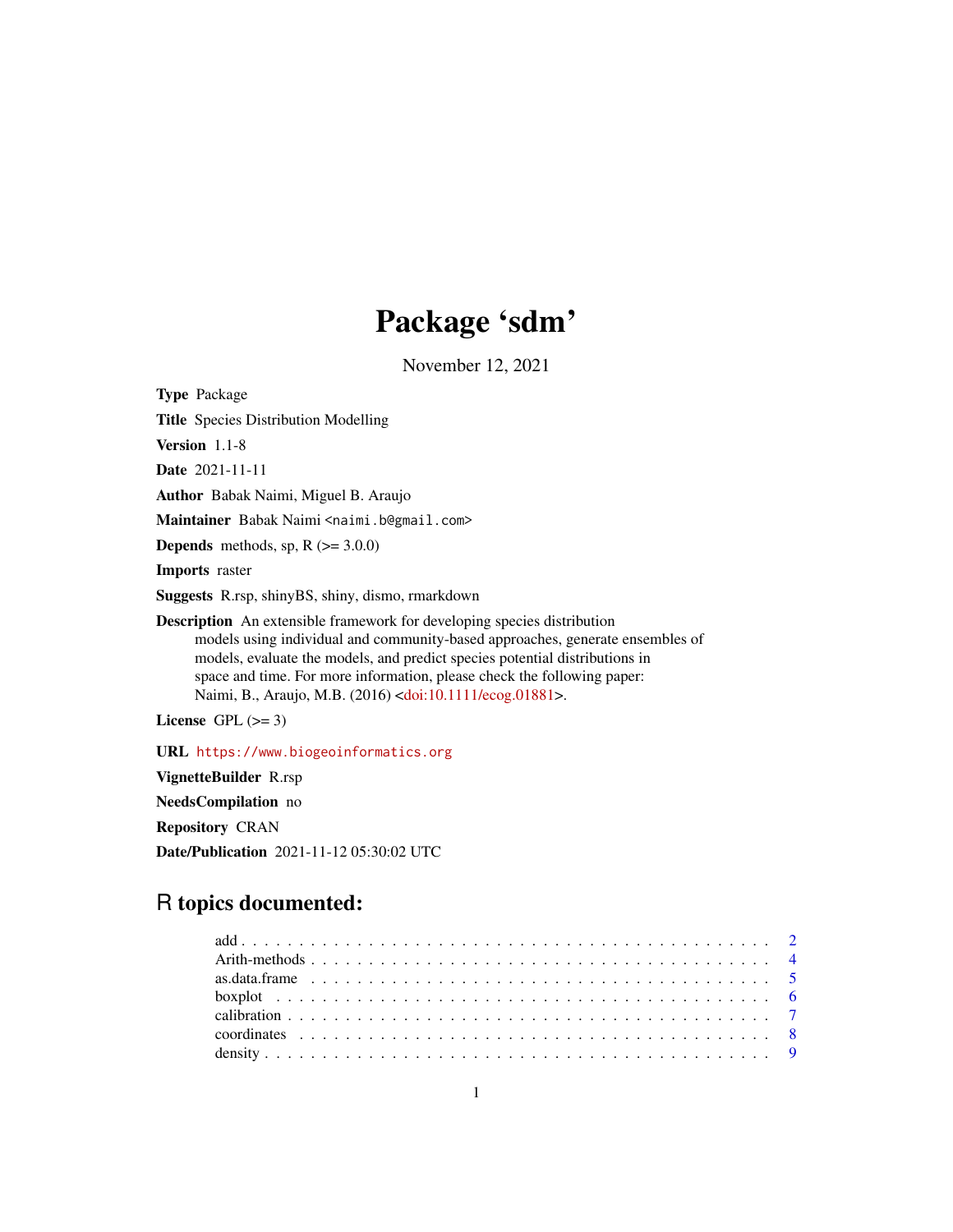<span id="page-1-0"></span>

| features Frame-class $\ldots$ , $\ldots$ , $\ldots$ , $\ldots$ , $\ldots$ , $\ldots$ , $\ldots$ , $\ldots$ , $\ldots$ , $\ldots$ , $\ldots$ , $\ldots$ , $\ldots$ | $\overline{17}$ |
|-------------------------------------------------------------------------------------------------------------------------------------------------------------------|-----------------|
|                                                                                                                                                                   |                 |
|                                                                                                                                                                   |                 |
|                                                                                                                                                                   | 21              |
|                                                                                                                                                                   |                 |
|                                                                                                                                                                   |                 |
|                                                                                                                                                                   |                 |
|                                                                                                                                                                   |                 |
|                                                                                                                                                                   | 28              |
|                                                                                                                                                                   |                 |
|                                                                                                                                                                   | 31              |
|                                                                                                                                                                   | 33              |
|                                                                                                                                                                   | 35              |
|                                                                                                                                                                   | 36              |
|                                                                                                                                                                   | 40              |
|                                                                                                                                                                   | 41              |
|                                                                                                                                                                   | -42             |
|                                                                                                                                                                   | 44              |
|                                                                                                                                                                   |                 |

#### **Index a** set of the set of the set of the set of the set of the set of the set of the set of the set of the set of the set of the set of the set of the set of the set of the set of the set of the set of the set of the s

<span id="page-1-1"></span>add **a** new method to the package

## Description

This function is an interface to extend the package. A user can define a new method band add it to the package. When the method is successfully added, it can be used together with all existing methods. The names of available methods in the package can be seen using getmethodNames. It is not limited only to modelling (fitting) methods, but can be a replication method, or one to generate pseudo-absences, etc.

You can get an object of an existing method through getmethod.

## Usage

```
add(x,w,echo,...)getmethod(x,w,...)
getmethodNames(w,...)
```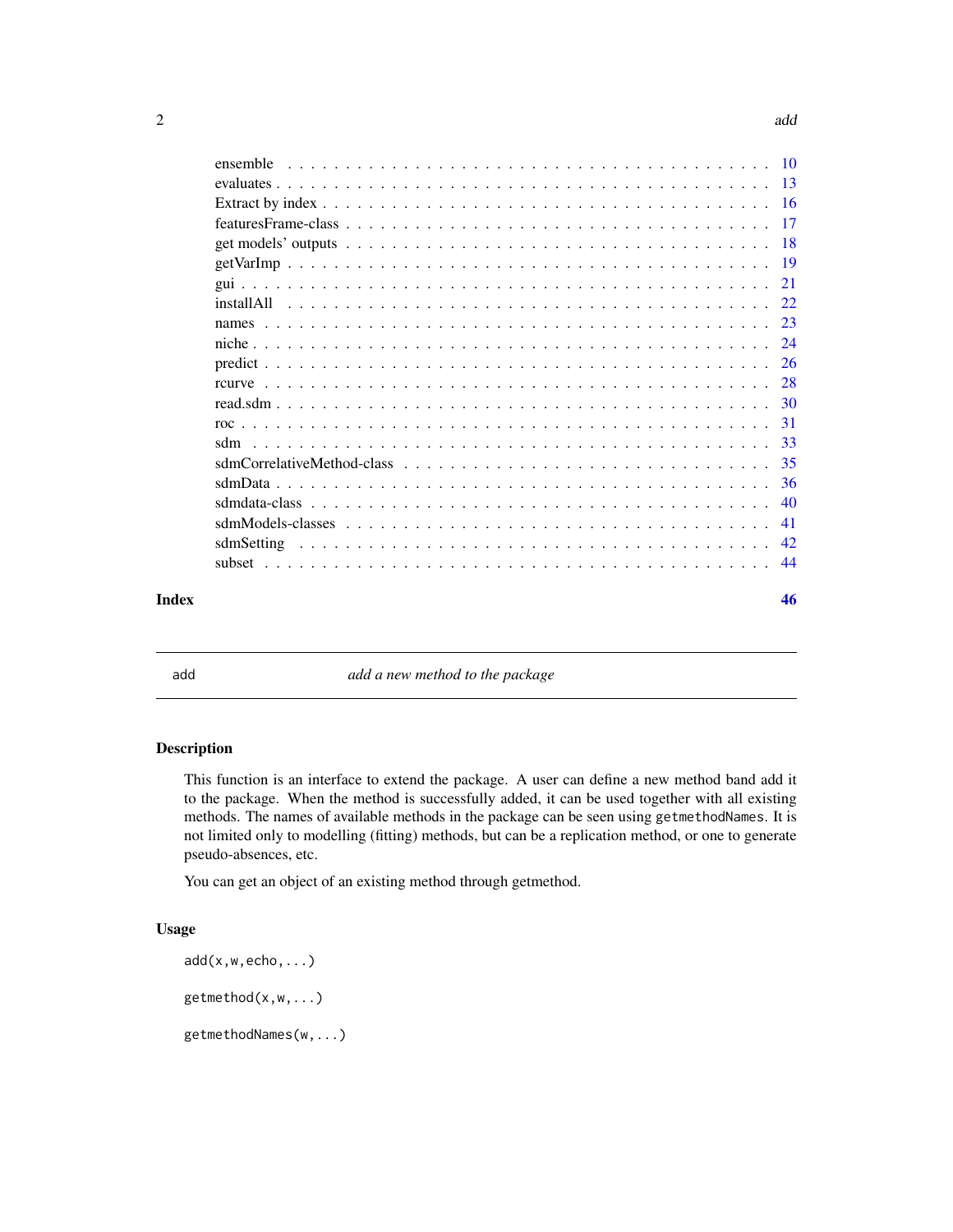#### add  $\overline{3}$

## Arguments

| $\mathsf{x}$ | Either a list, or an object generated by getmethod function                                                     |
|--------------|-----------------------------------------------------------------------------------------------------------------|
| W            | specify which group of methods the new method belongs to. "sdm" (default)<br>can be used for modelling method   |
| echo         | logical (default=TRUE), determines whether a message should be printed to<br>report if the adding is successful |
| .            | additional arguments, see details                                                                               |

## Details

These functions provide flexibility to extend the package by adding new methods. It is also possible to add several instances of an existing method to have, for example, a method with different settings at the same time. Whetevet the new method is, it can also be shared and used by other users.

## Value

getmethod gives an object of an appropriate class depending on w.

getmethodNames generate a list (if alt=TRUE is provided as additional argument) containing the name of methods and all alternative names (aliases) specified for each method, or a character vector (if alt=FALSE) containing the main names.

## Author(s)

Babak Naimi <naimi.b@gmail.com>

<https://www.r-gis.net/>

<https://www.biogeoinformatics.org>

## References

Naimi, B., Araujo, M.B. (2016) sdm: a reproducible and extensible R platform for species distribution modelling, Ecography, 39:368-375, DOI: 10.1111/ecog.01881

## Examples

```
## Not run:
getmethodNames('sdm')
```
## End(Not run)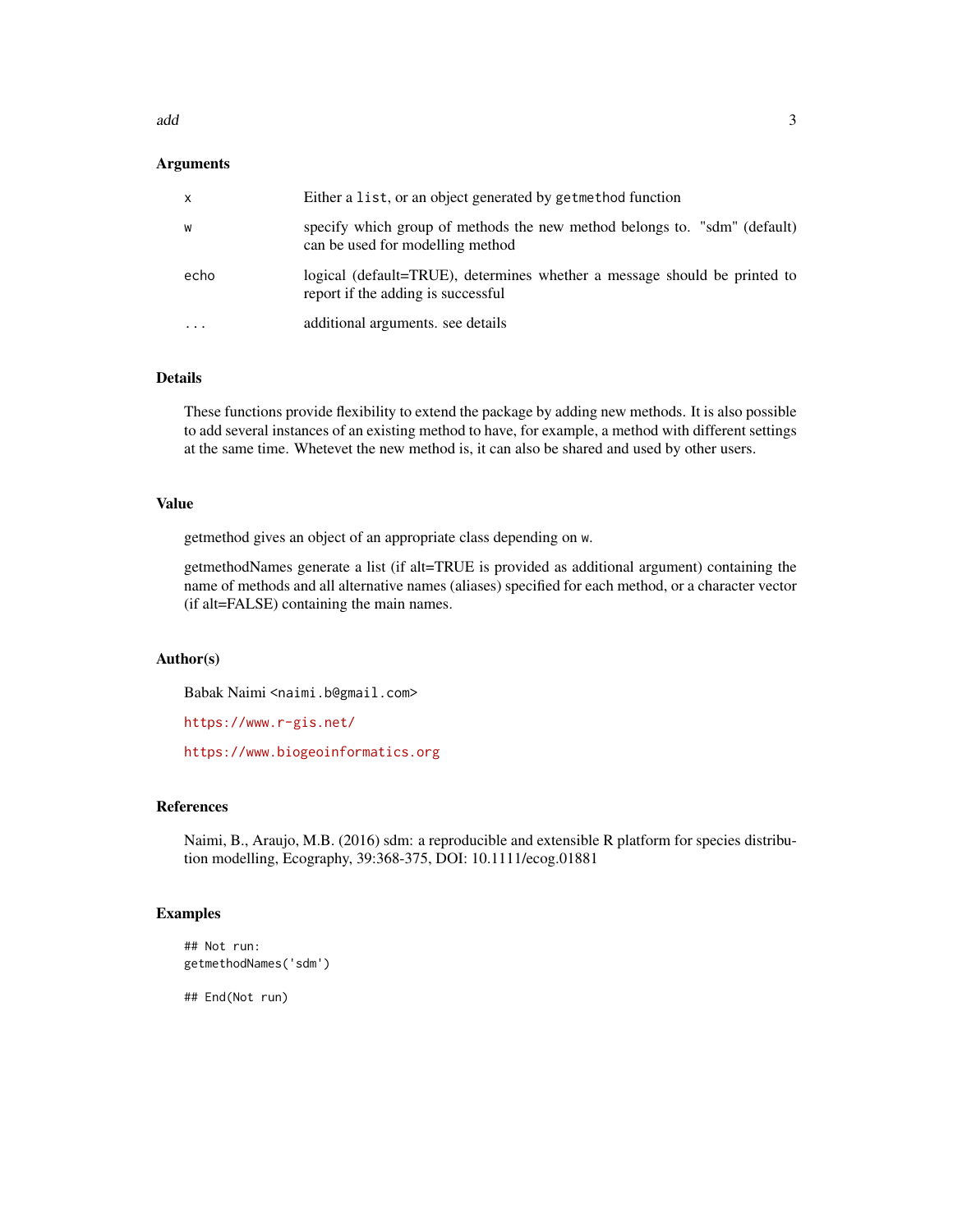<span id="page-3-0"></span>

#### Description

If two sets of models fitted in two separate sdmModels objects, they can be merged into a single sdmModels objects using '+'

## Value

an object of class sdmModels

## Author(s)

Babak Naimi <naimi.b@gmail.com>

<https://www.r-gis.net/>

<https://www.biogeoinformatics.org>

## References

Naimi, B., Araujo, M.B. (2016) sdm: a reproducible and extensible R platform for species distribution modelling, Ecography, 39:368-375, DOI: 10.1111/ecog.01881

## Examples

```
## Not run:
file <- system.file("external/pa_df.csv", package="sdm")
df <- read.csv(file)
head(df)
d <- sdmData(sp~b15+NDVI,train=df)
d
#----
m1 <- sdm(sp~b15+NDVI,data=d,methods=c('glm','gbm'))
m1
m2 <- sdm(sp~b15+NDVI,data=d,methods=c('svm'))
m2
m < - m1 + m2m
```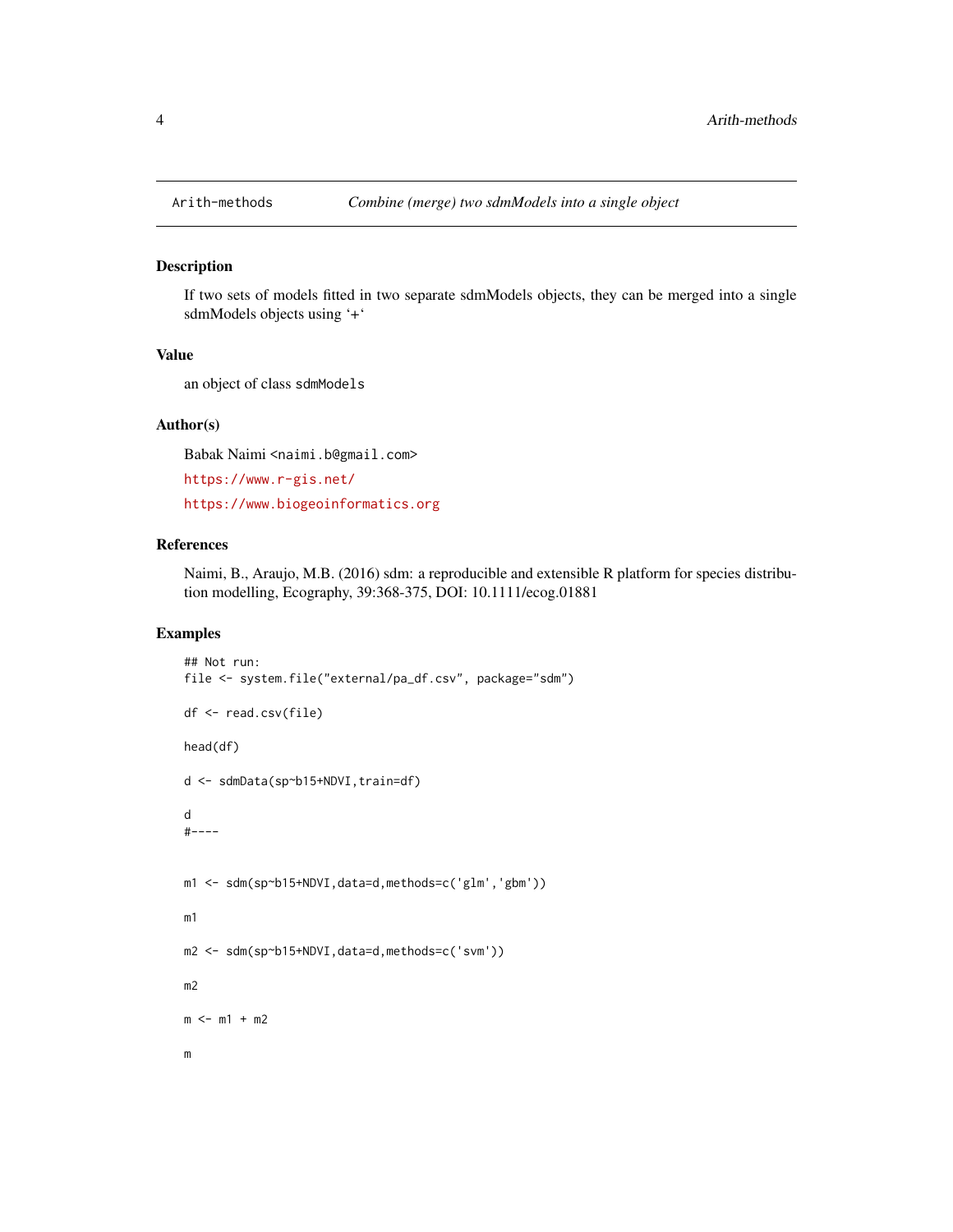#### <span id="page-4-0"></span>as.data.frame 5

## End(Not run)

as.data.frame *Get a data.frame with record id values (rID)*

## Description

Converts a sdmdata object to a data.frame. By additional arguments, it is possible to make a quary on the dataset (see details).

## Usage

## S4 method for signature 'sdmdata' as.data.frame(x, ...)

#### Arguments

|                         | sdmdata object                               |
|-------------------------|----------------------------------------------|
| $\cdot$ $\cdot$ $\cdot$ | Additional arguments (optional, see details) |

## Details

Following additional arguments optionally can be used to get a subset of data by specifying the record IDs; or using a query by specifying the name of species, and/or the name of data groups, and/or range of times (if time information are available):

ind: an intiger vector containing the record Ids; sp: a character vector of the name of species grp: a character vector of the group names (e.g., 'test'; if indipendent test is available) time: a vector of times (an appropriate time class or a character that can be converted into a time format)

#### Value

data.frame

## Author(s)

Babak Naimi <naimi.b@gmail.com>

<https://www.r-gis.net/>

<https://www.biogeoinformatics.org>

#### References

Naimi, B., Araujo, M.B. (2016) sdm: a reproducible and extensible R platform for species distribution modelling, Ecography, 39:368-375, DOI: 10.1111/ecog.01881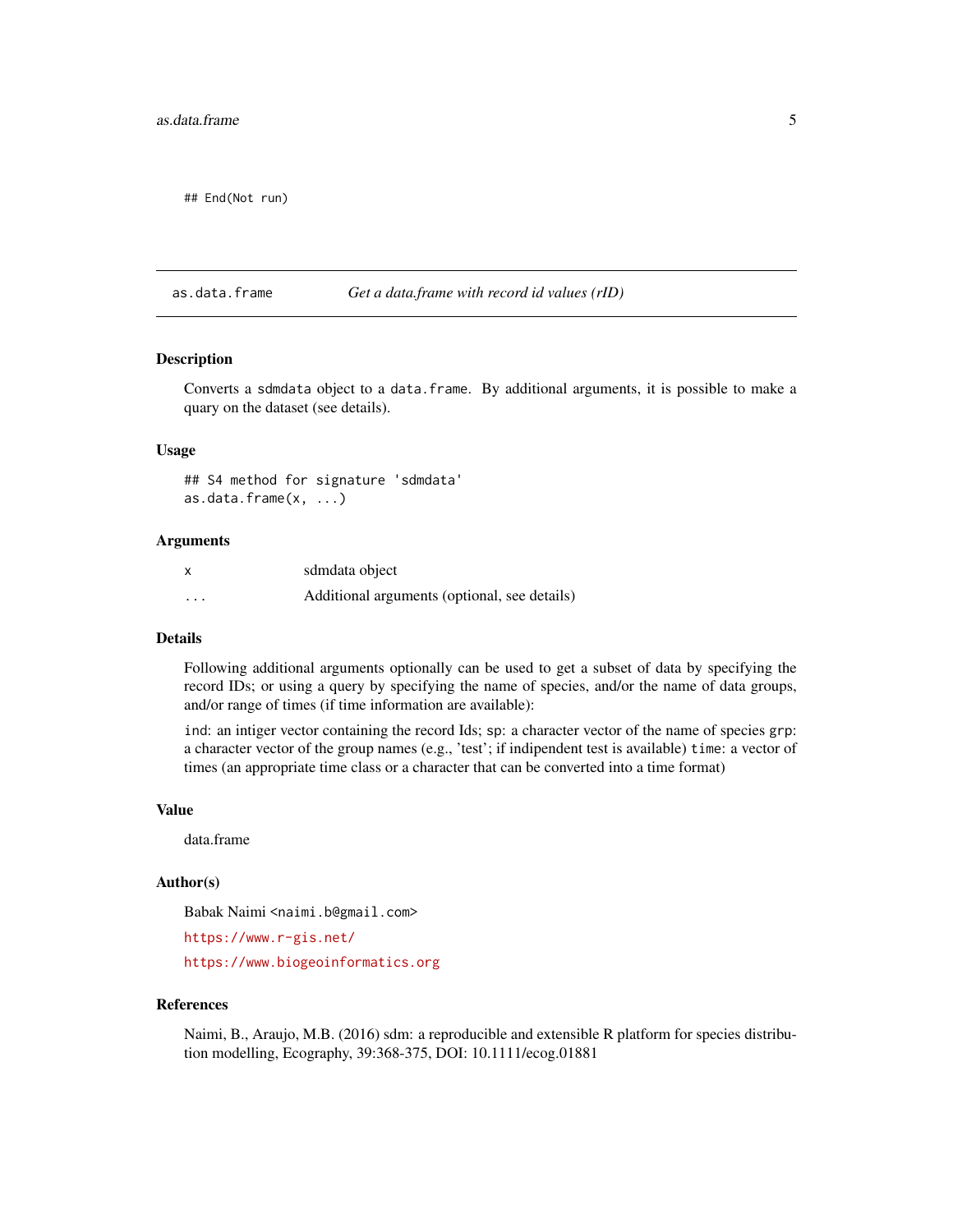6 boxplot boxplot boxplot boxplot boxplot boxplot boxplot boxplot boxplot boxplot boxplot boxplot boxplot boxplot boxplot boxplot boxplot boxplot boxplot boxplot boxplot boxplot boxplot boxplot boxplot boxplot boxplot boxp

#### Examples

```
## Not run:
file <- system.file("external/data.sdd", package="sdm")
d <- read.sdm(file)
d # a sdmdata object
df <- as.data.frame(d)
head(df)
# only the records with rID = c(1,2,3):
as.data.frame(d, ind=1:3)
## End(Not run)
```
<span id="page-5-1"></span>boxplot *boxplot*

#### Description

Make a box plot of model evaluation data, i.e., the model predictions for known presence and absence points.

## Details

Arguments:

x Object of class sdmEvaluate names Optional, the x-axis label for the group of data (e.g., 'Absence', 'Presence') . . . Additional arguments that can be passed to [boxplot](#page-5-1)

## Author(s)

Babak Naimi <naimi.b@gmail.com>

<https://www.r-gis.net/>

<https://www.biogeoinformatics.org>

#### References

Naimi, B., Araujo, M.B. (2016) sdm: a reproducible and extensible R platform for species distribution modelling, Ecography, DOI: 10.1111/ecog.01881

<span id="page-5-0"></span>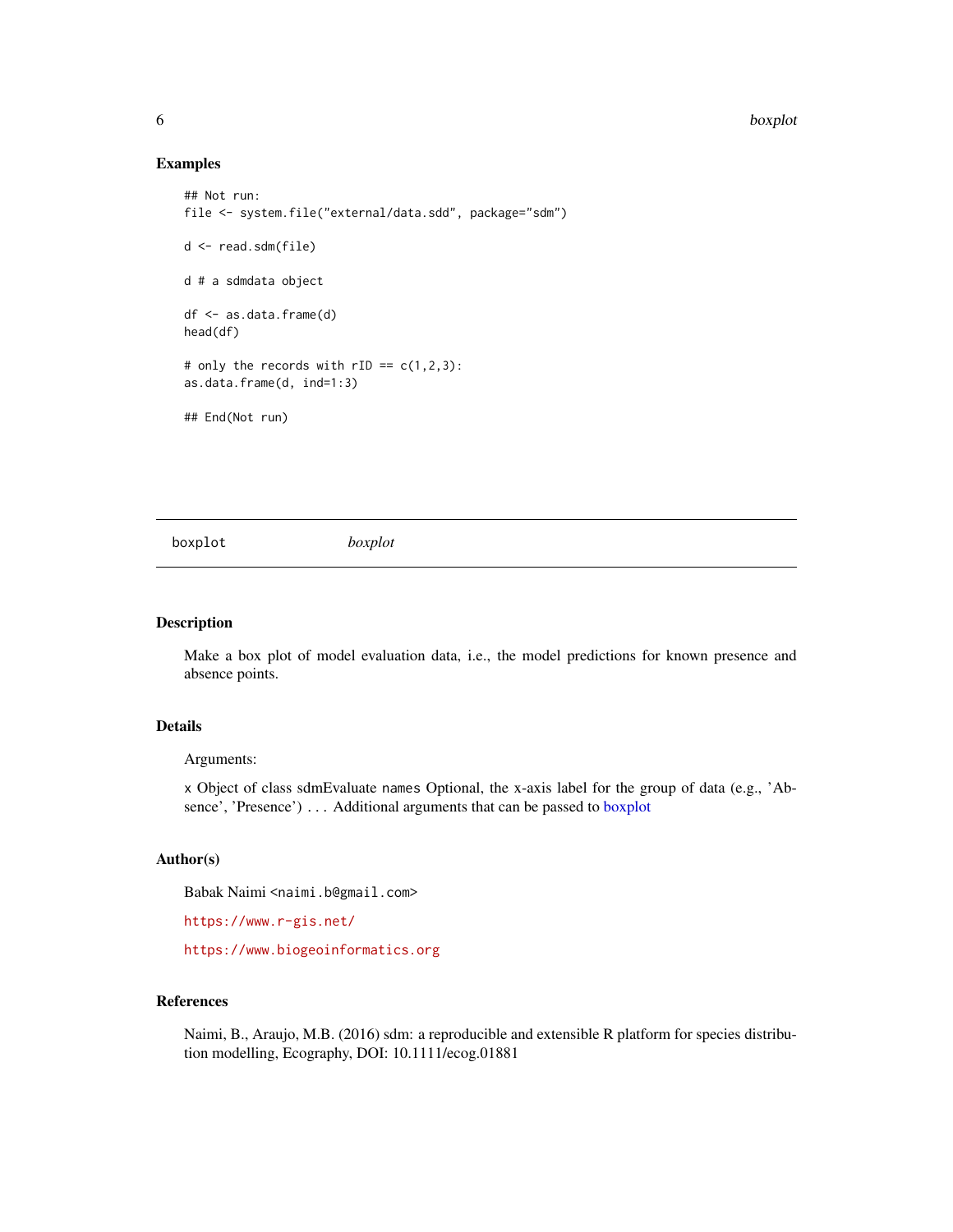#### <span id="page-6-0"></span> $\alpha$  calibration  $\alpha$   $\beta$

## Examples

```
e <- evaluates(x=c(1,1,0,1,0,0,0,1,1,1,0),
         p=c(0.69,0.04,0.05,0.95,0.04,0.65,0.09,0.61,0.75,0.84,0.15))
```
boxplot(e)

|--|--|

## Description

evaluates for calibration

## Usage

calibration(x,p,nbin,weight,...)

## Arguments

| $\mathsf{x}$ | a numeric vector including the observed values; or a sdmEvaluate object                                                                                                   |
|--------------|---------------------------------------------------------------------------------------------------------------------------------------------------------------------------|
| р            | a numeric vector including the predicted values                                                                                                                           |
| nbin         | number of bins to discretize the predicted values into the specified bins (default:<br>10); instead, it can be the keyword of 'seek' to ask for seeking the best number   |
| weight       | logical, specifies whether a weight should be calculated based on the number<br>of records at each bin. The weight will be used to summarize the calibration<br>statistic |
| $\ddotsc$    | additional arguments (not implemented yet.)                                                                                                                               |

## Details

The output of this function can be used in the plot function to generate Calibration plot. The calibration statistic is calculated using a method developed by the authors of this package (the journal article is not published yet, but in preparation)

## Value

an object of class .sdmCalibration

#### Author(s)

Babak Naimi <naimi.b@gmail.com> <https://www.r-gis.net/> <https://www.biogeoinformatics.org>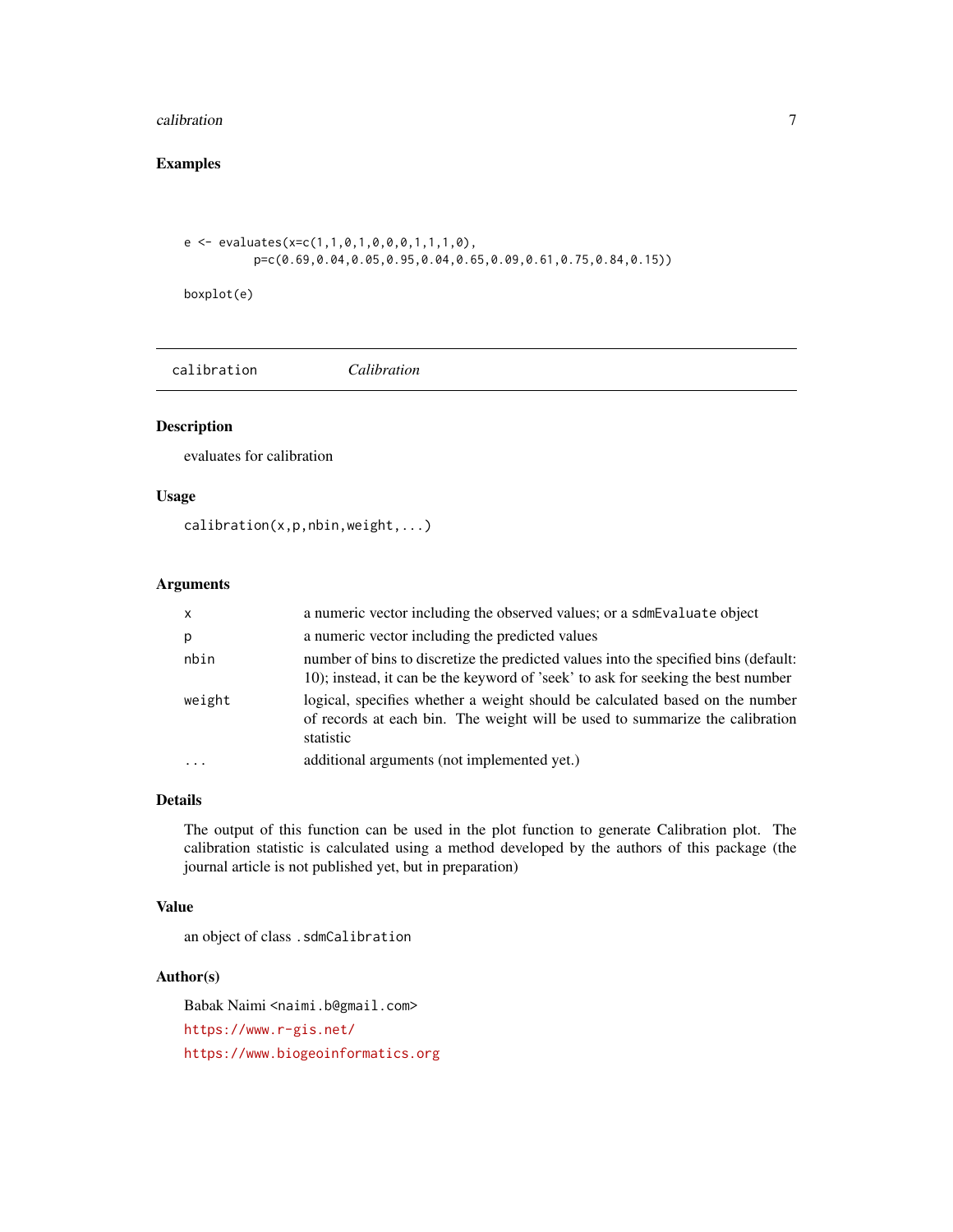## <span id="page-7-0"></span>References

Naimi, B., Niamir, A., Jimenez-Valverde, A., Araujo, M.B. (In preparation) Measuring calibration capacity of statistical models: a new statistic.

Naimi, B., Araujo, M.B. (2016) sdm: a reproducible and extensible R platform for species distribution modelling, Ecography, DOI: 10.1111/ecog.01881

## Examples

```
ca <- calibration(x=c(1,1,0,1,0,0,0,1,1,1,0),
         p=c(0.69,0.04,0.05,0.95,0.04,0.65,0.09,0.61,0.75,0.84,0.15))
ca
plot(ca)
```
coordinates *get or set spatial coordinates of species data*

## Description

Get or set spatial coordiates of a sdmdata object.

## Usage

```
## S4 method for signature 'sdmdata'
coordinates(obj,...)
## S4 replacement method for signature 'sdmdata'
```
coordinates(object)<-value

## Arguments

| obi       | speciesData (either of singleSpecies, multiple Species or SpeciesDataList) ob-<br>ject                                                     |
|-----------|--------------------------------------------------------------------------------------------------------------------------------------------|
| object    | same as obj                                                                                                                                |
| value     | spatial coordinates either a matrix, or data frame, or column name as character,<br>or a formula (e.g., $\sim$ x+y, or $\sim$ coords(x+y)) |
| $\ddotsc$ | Additional arguments                                                                                                                       |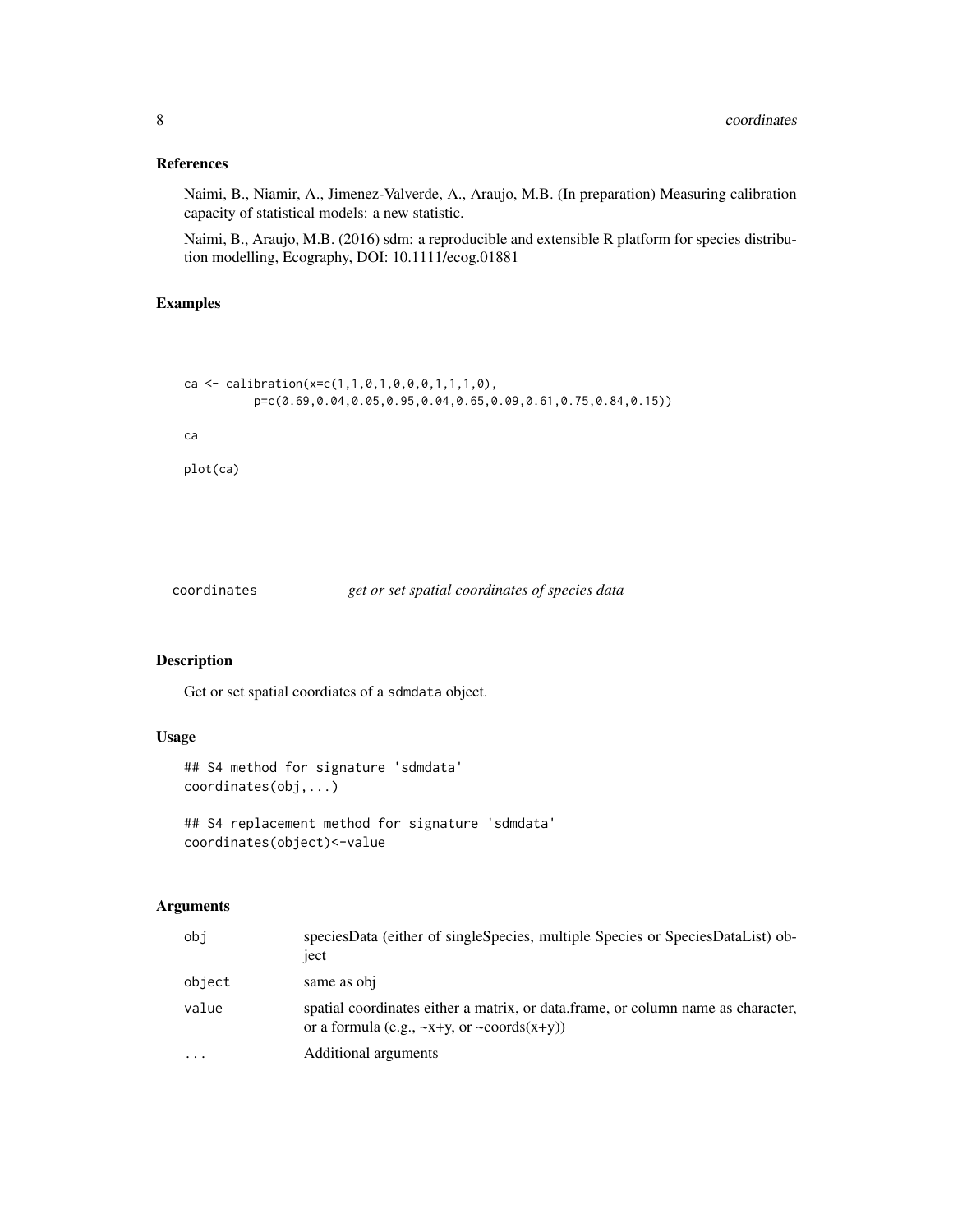#### <span id="page-8-0"></span>density **9**

## Value

matrix, or if the coordinates set, the sdmdata object is returned.

#### Author(s)

Babak Naimi <naimi.b@gmail.com>

<https://www.r-gis.net/> <https://www.biogeoinformatics.org>

#### References

Naimi, B., Araujo, M.B. (2016) sdm: a reproducible and extensible R platform for species distribution modelling, Ecography, DOI: 10.1111/ecog.01881

#### Examples

```
file <- system.file("external/data.sdd", package="sdm")
d <- read.sdm(file)
```
d # a sdmdata object

coordinates(d)

density *density*

## Description

Create a density plots of presence and absence data

## Value

A density plot. Presence data are in darkblue, and absence data are in red.

## Methods

density(x,...)

x Object of class 'sdmEvaluate' (or a numeric vector of observed presence/absence)

## Author(s)

Babak Naimi <naimi.b@gmail.com> <https://www.r-gis.net/> <https://www.biogeoinformatics.org>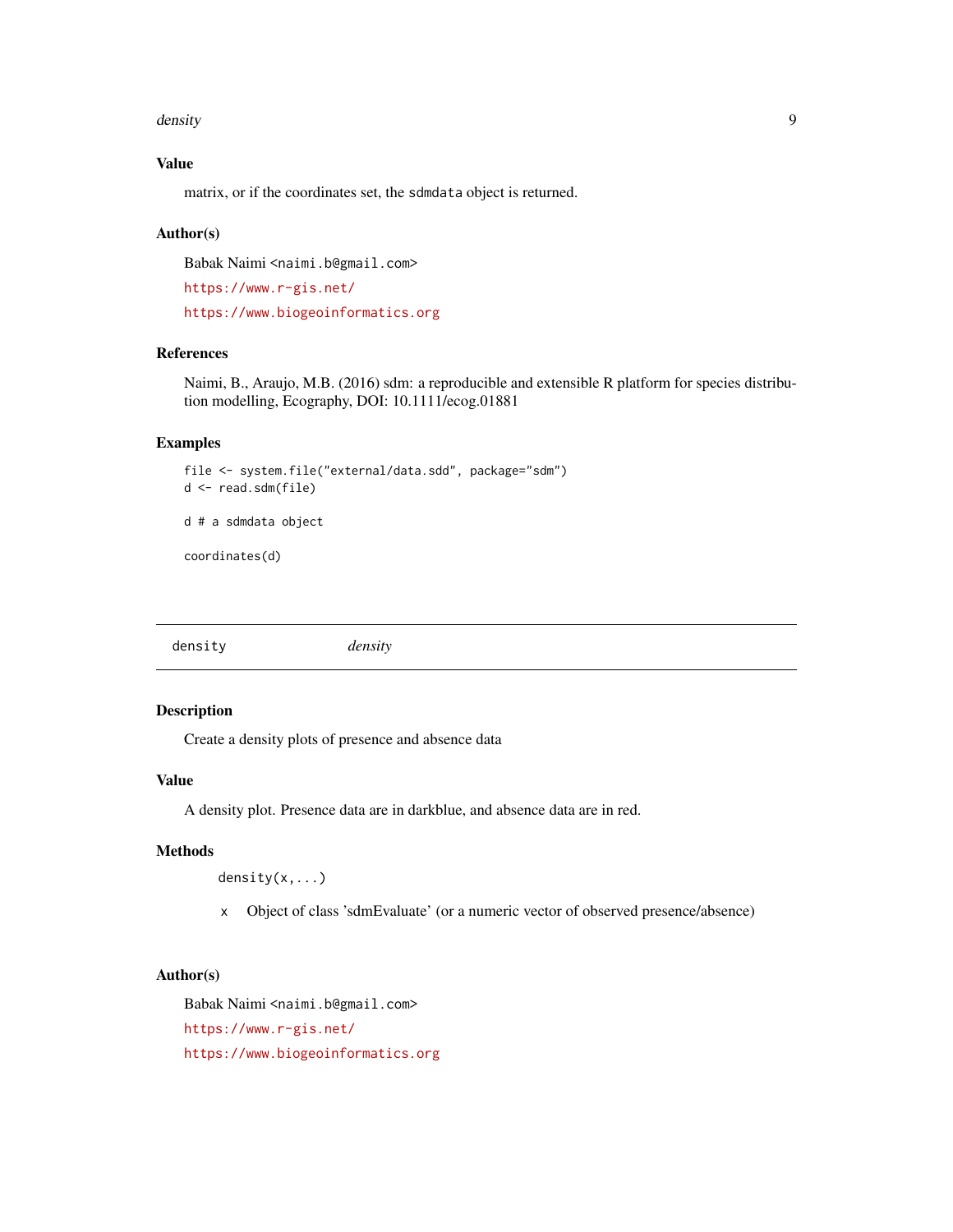#### <span id="page-9-0"></span>References

Naimi, B., Araujo, M.B. (2016) sdm: a reproducible and extensible R platform for species distribution modelling, Ecography, DOI: 10.1111/ecog.01881

## Examples

```
e \leftarrow \text{evaluates}(x=c(1,1,0,1,0,0,0,1,1,1,0),p=c(0.69,0.04,0.05,0.95,0.04,0.65,0.09,0.61,0.75,0.84,0.15))
```
density(e)

ensemble *Ensemble Forecasting of SDMs*

## Description

Make a Raster object with a weighted averaging over all predictions from several fitted model in a sdmModel object.

#### Usage

## S4 method for signature 'sdmModels' ensemble(x, newdata, filename="", setting,...)

## Arguments

| X         | a sdmModels object                                                                               |
|-----------|--------------------------------------------------------------------------------------------------|
| newdata   | Raster* object or data.frame, can be either predictors or the results of the predict<br>function |
| filename  | character, output file name                                                                      |
| setting   | list, contains the parameters that are used in the ensemble procedure; see details               |
| $\ddotsc$ | additional arguments passed to the predict function                                              |

## Details

ensemble function uses the fitted models in an sdmModels object to generate an ensemble/consensus of predictions by individual models. Several methods do exist for this procedure, that are (or will be) implemented in this function, and can be defined in the method argument. A list can be introduced in the setting argument in which several parameters can be set including:

- method: specify which ensemble method should be used. Several methods are implemented including: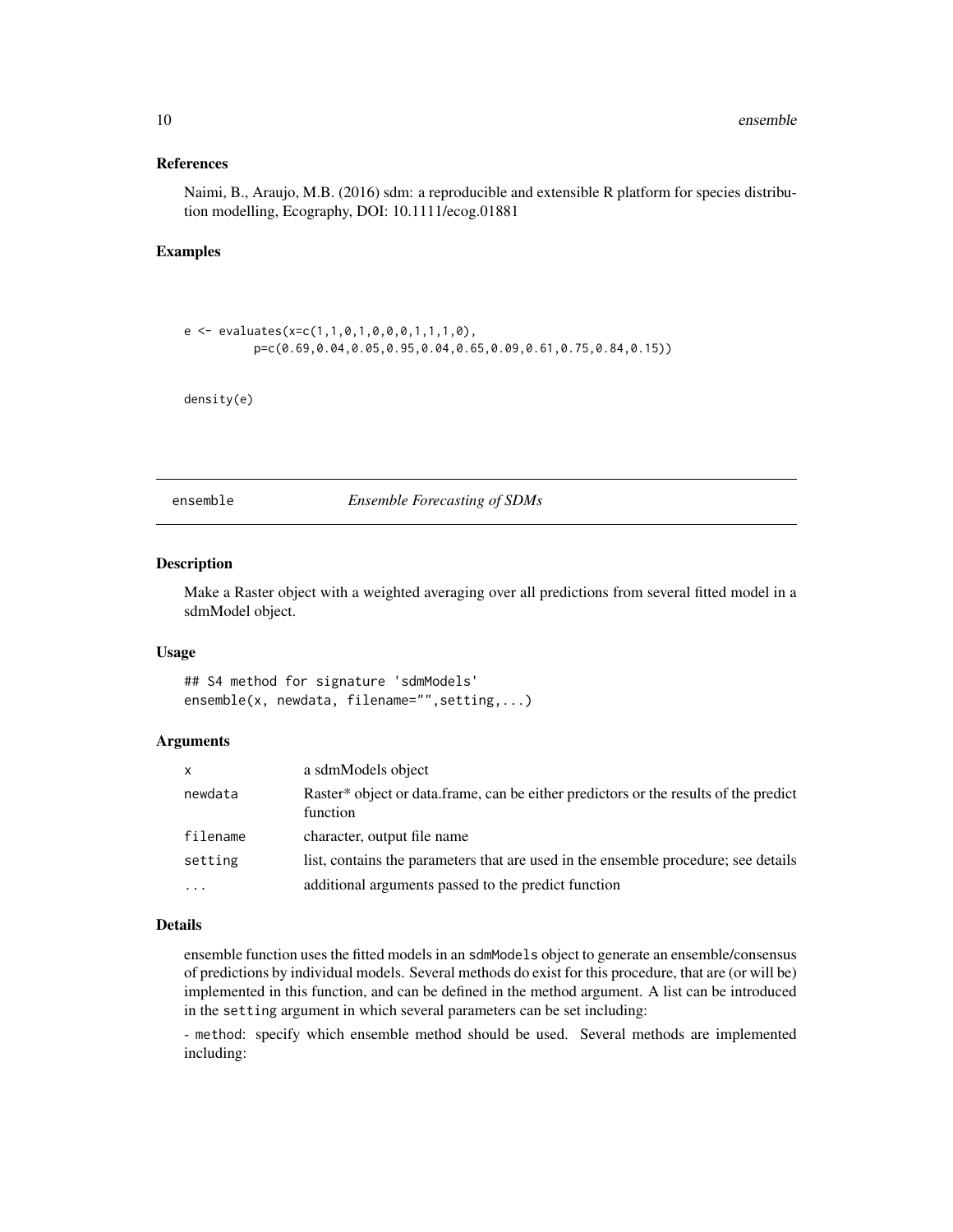#### ensemble the contract of the contract of the contract of the contract of the contract of the contract of the contract of the contract of the contract of the contract of the contract of the contract of the contract of the c

- 'unweighted': unweighted averaging/mean.
- 'weighted': weighted averaging.
- 'median': median.

– 'pa': mean of predicted presence-absence values (predicted probability of occurrences are first converted to presence-absence using a threshold, then they are averaged).

– 'mean-weighted': A two step mean that is when several replications are fitted for each modelling methods (e.g., through bootstrapping or cross-validation), using this method an unweighted mean is taken over the predicted values of different replications of each method (i.e., within model averaging), then a weighted mean is used to combine them into final ensemble values (i.e., between models averaging).

– 'mean-unweighted': Same as the previous one, but an unweighted mean is also used for the second step (instead of weighted mean).

– 'median-weighted': Same as the 'mean-weighted, but the median is used instead of unweighted mean.

– 'median-unweighted': another two-step method, median is used for the first step and unweighted mean is used for the second step.

– 'uncertainty' or 'entropy': this method generates the uncertainty among the models' predictions that can be interpreted as model-based uncertainty or inconsistency among different models. It ranges between 0 and 1, 0 means all the models predicted the same value (either presence or absence), and 1 referes to maximum uncertainy, e.g., half of the models predicted presence (or absence) and the other half predicted the oposite value.

- stat: if the method='weighted' is used, this specify which evaluation statistics can be used as weight in the weighted averaging procedure. Alternatively, one may directly introduce weights (see the next argument)

- weights: an optional numeric vector (with a length equal to the models that are successfully fitted) to specify the weights for weighted averaging procedure (if the method='weighted' is specified)

- id: specify the model IDs that should be considered in the ensemble procedure. If missing, all the models that are successfully fitted are considered.

- wtest: specify which test dataset ("training","test.dep","test.indep") should be used to extract the statistic (stat) values as weights (if a relevant method is specified)

- opt: If either of the thershold\_based stats are selected, opt can be also specified to select one of the criteria for optimising the threshold. The possible value can be between 1 to 10 for "sp=se", "max(se+sp)", "min(cost)", " criteria, respectively.

- power: default: 1, a numeric value to which the weights are raised. Greater value than 1 affects weighting scheme (for the methods e.g., "weighted") to increase the weights for the models with greater weight. For example, if weights are  $c(0.2, 0.2, 0.2, 0.4)$ , raising them to power 2 would be resulted to new weights as  $c(0.1428571, 0.1428571, 0.1428571, 0.5714286)$  that causes greater influence of the models with greater performances to the ensemble output.

#### Value

- a Raster object if predictors is a Raster object
- a numeric vector if predictors is a data.frame object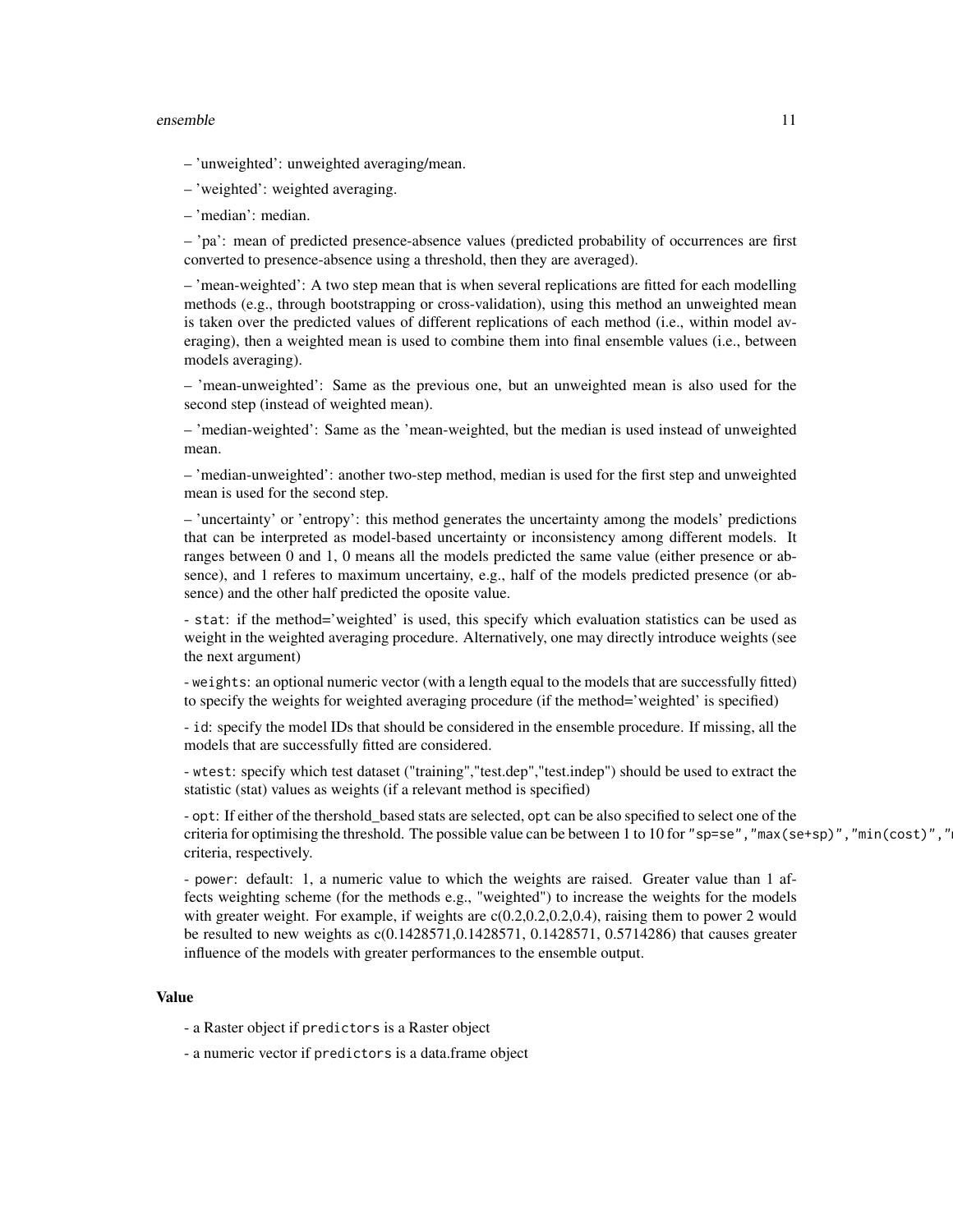#### 12 ensemble

#### Author(s)

Babak Naimi <naimi.b@gmail.com> <https://www.r-gis.net/> <https://www.biogeoinformatics.org>

#### References

#

See Also

#

#### Examples

## Not run:

```
file <- system.file("external/species.shp", package="sdm") # get the location of the species data
species <- shapefile(file) # read the shapefile
path <- system.file("external", package="sdm") # path to the folder contains the data
lst <- list.files(path=path,pattern='asc$',full.names = T) # list the name of the raster files
# stack is a function in the raster package, to read/create a multi-layers raster dataset
preds <- stack(lst) # making a raster object
d <- sdmData(formula=Occurrence~., train=species, predictors=preds)
d
# fit the models (5 methods, and 10 replications using bootstrapping procedure):
m <- sdm(Occurrence~.,data=d,methods=c('rf','tree','fda','mars','svm'),
          replicatin='boot',n=10)
# ensemble using weighted averaging based on AUC statistic:
p1 <- ensemble(m, newdata=preds, filename='ens.img',setting=list(method='weighted',stat='AUC'))
plot(p1)
# ensemble using weighted averaging based on TSS statistic
# and optimum threshold critesion 2 (i.e., Max(spe+sen)) :
p2 <- ensemble(m, newdata=preds, filename='ens2.img',setting=list(method='weighted',
                                                                   stat='TSS',opt=2))
plot(p2)
## End(Not run)
```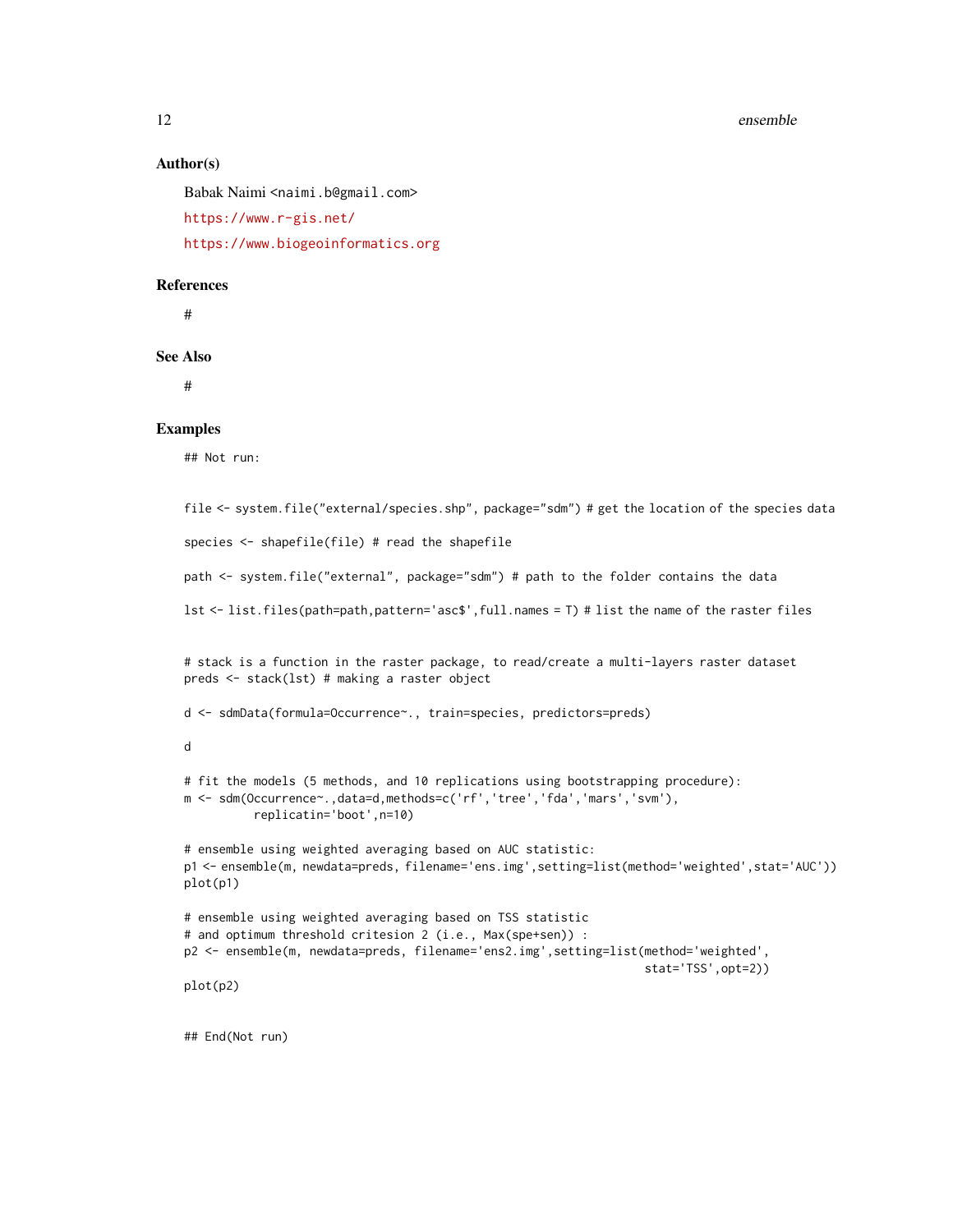<span id="page-12-0"></span>evaluates *evaluate for accuracy*

## Description

evaluates for accuracy

## Usage

evaluates(x,p,...)

```
getEvaluation(x,w,wtest,stat,opt,...)
```
getReplication(x,id,replication,species,run,index,test)

## Arguments

| $\times$    | a numeric vector or a sdmdata object including the observed values; a sdmModels<br>object in getEvaluation                                   |
|-------------|----------------------------------------------------------------------------------------------------------------------------------------------|
| p           | a numeric vector or a RasterLayer including the predicted values                                                                             |
| W           | a numeric vector indicates model IDs                                                                                                         |
| wtest       | which test data should be used: "training", "test.dep", or "test.indep"?                                                                     |
| stat        | statistics that should be extracted from the sdmEvaluate object                                                                              |
| opt         | a numeric value indicates which threshold optimisation criteria should be con-<br>sidered if a threshold-based statistic is selected in stat |
| id          | a single numeric value indicates the modelID                                                                                                 |
| species     | optional; a character vector specifies the name of species for which the replica-<br>tion is returned (default is NULL)                      |
| replication | a character specifies the name of the replication method                                                                                     |
| run         | a single numeric value specifies the replication ID                                                                                          |
| index       | logical (default: FALSE); specifies whether the index or species data of drawn<br>records should be returned                                 |
| test        | logical (default: TRUE); specifies whether the test partition should be returned<br>or training partition                                    |
| $\cdots$    | additional arguments (see details)                                                                                                           |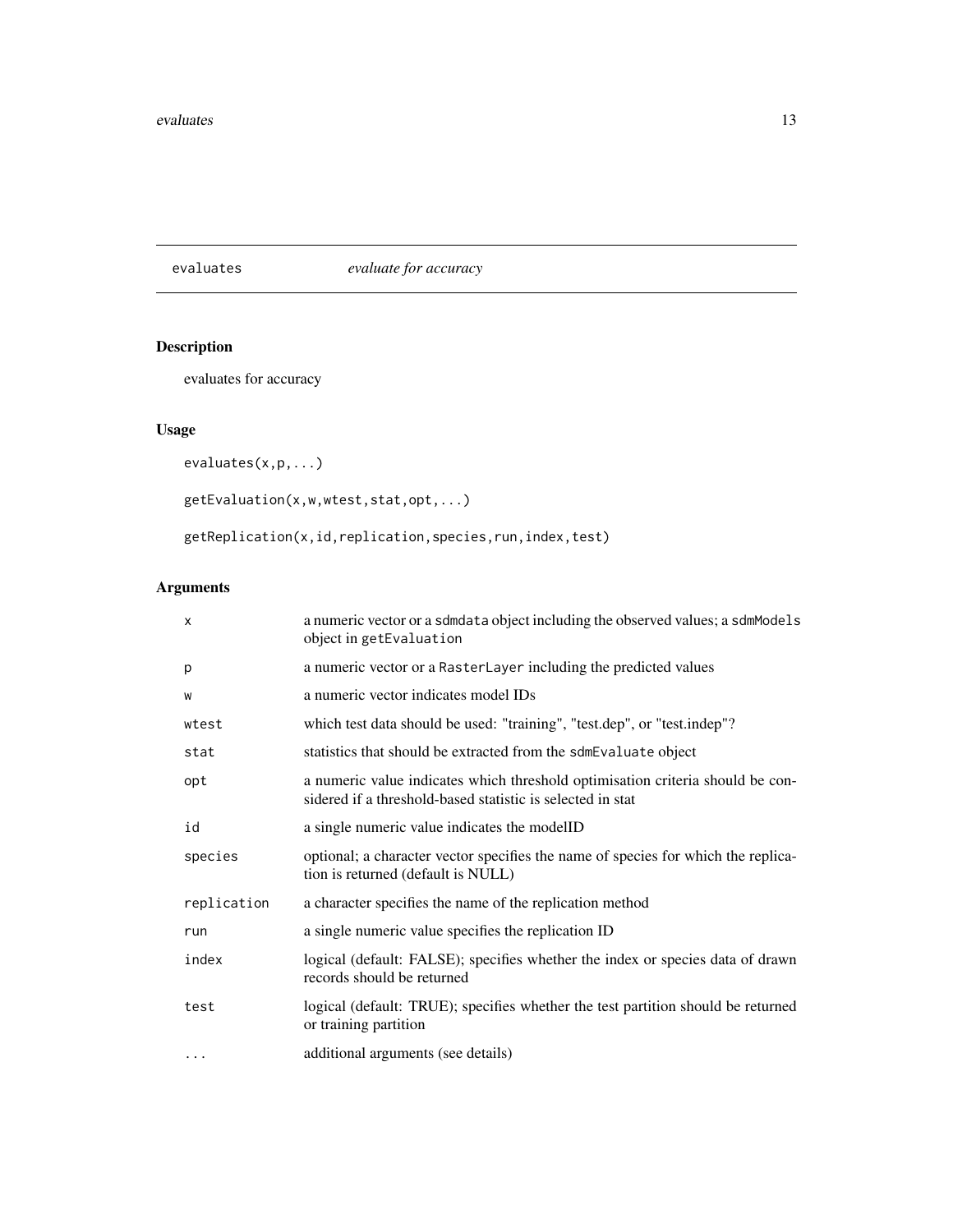#### 14 evaluates explored to the contract of the contract of the contract of the contract of the contract of the contract of the contract of the contract of the contract of the contract of the contract of the contract of the c

#### Details

Evaluates the preformance (accuracy) given the obsetved values, and the predicted values. As additional argument, the distribution of data can be specified (through distribution), that can be either of 'binomial', 'gaussian', 'laplase', or 'poisson'. If not specified, it will be guessed by the function!

getEvaluation can be used to get the evaluation results from a fitted model (sdmModels object that is output of the sdm function). Each model in sdmModels has a modelID, that can be specified in w argument. If w is not specified or more than a modelID is specified, then a data.frame is generated that contains the statistics specified in stat. For a single model (if length w is 1), stat can be 1 (threhold\_independent statistics), or 2 (threshold\_based statistics) or NULL (both groups). If more than a model is specified (w is either NULL or has a length greater than 1), stat can be the name of statistics such as 'AUC','COR','Deviance','obs.prevalence','threshold','sensitivity','specificity','TSS','Kappa' If either of the thershold\_based stats are selected, opt can be also specified to select one of the criteria for optimising the threshold. The possible value can be between 1 to 10 for "sp=se", "max(se+sp)", "min(cost)", "minf criteria, respectively.

getReplication can return the portion of records randonly selected through data partitioning using one of the replication methods (e.g., 'cv', 'boot', 'sub').

#### Value

an object of class sdmEvaluate from evaluates function a list or data.frame from getEvaluation function

## Author(s)

Babak Naimi <naimi.b@gmail.com>

<https://www.r-gis.net/>

<https://www.biogeoinformatics.org>

## References

Naimi, B., Araujo, M.B. (2016) sdm: a reproducible and extensible R platform for species distribution modelling, Ecography, DOI: 10.1111/ecog.01881

#### See Also

#

#### Examples

```
## Not run:
file <- system.file("external/model.sdm", package="sdm")
m <- read.sdm(file) # a sdmModels Object (fitted using sdm function)
getModelInfo(m)
# there are 4 models in the sdmModels objects
```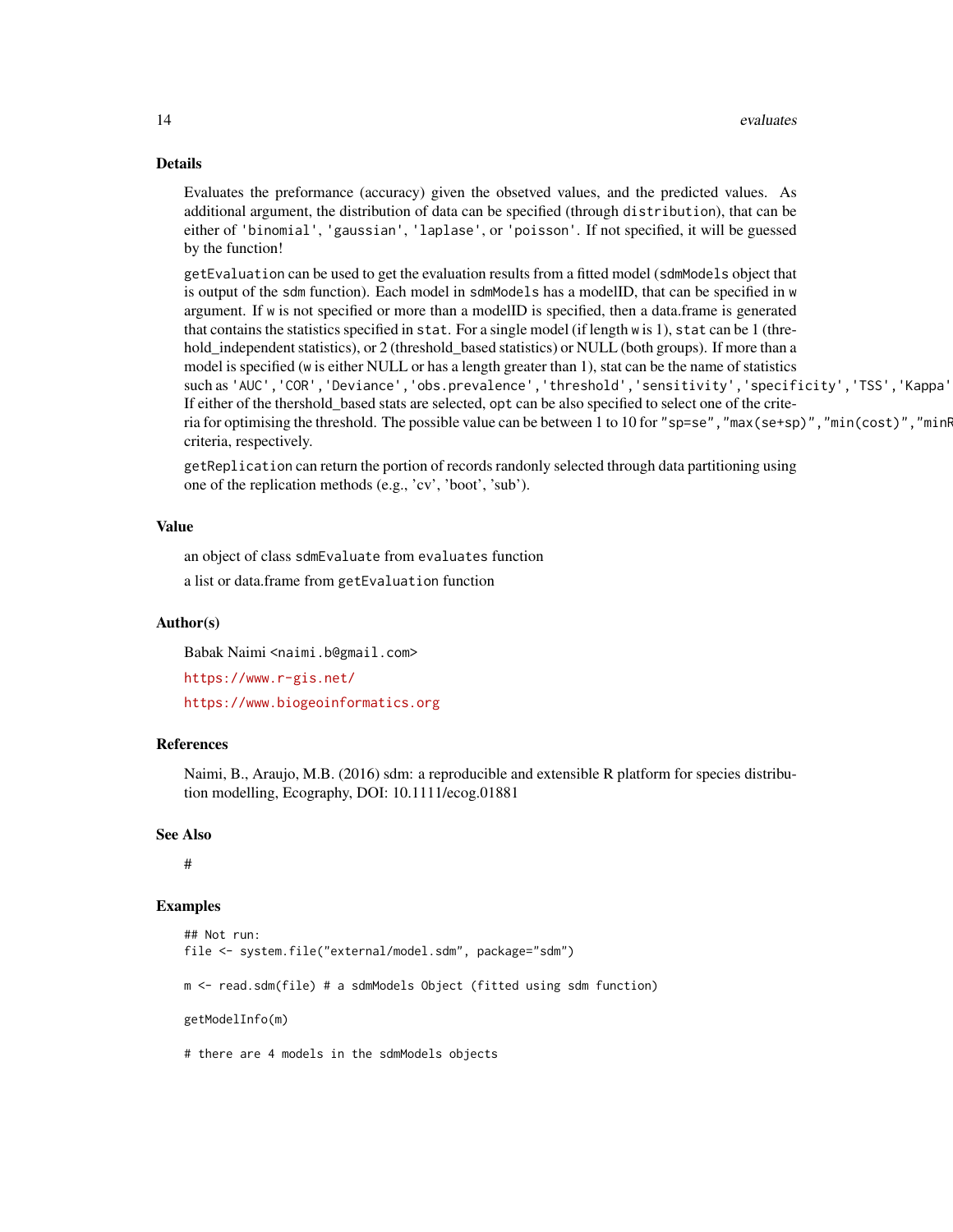#### evaluates and the contract of the contract of the contract of the contract of the contract of the contract of the contract of the contract of the contract of the contract of the contract of the contract of the contract of

```
# so let's take a look at all the results for the model with modelID 1
# evaluation using training data (both threshod_independent and threshold_based groups):
getEvaluation(m,w=1,wtest='training')
getEvaluation(m,w=1,wtest='training',stat=1) # stat=1 (threshold_independent)
getEvaluation(m,w=1,wtest='test.dep',stat=2) # stat=2 (threshold_based)
getEvaluation(m,w=1:3,wtest='test.dep',stat=c('AUC','TSS'),opt=2)
getEvaluation(m,opt=1) # all models
getEvaluation(m,stat=c('TSS','Kappa','AUC'),opt=1) # all models
############
#example for evaluation:
evaluates(x=c(1,1,0,1,0,0,0,1,1,1,0),
          p=c(0.69,0.04,0.05,0.95,0.04,0.65,0.09,0.61,0.75,0.84,0.15))
##############
# Example for getReplication:
df <- read.csv(file) # load a csv file
head(df)
d <- sdmData(sp~b15+NDVI,train=df) # sdmdata object
d
#----
# fit SDMs using 2 methods and a subsampling replication method with 2 replications:
m <- sdm(sp~b15+NDVI,data=d,methods=c('glmpoly','gbm'), replication='sub', test=30, n=2)
m
# randomly drawn species records for test data in the second replication (run) of subsampling:
getReplication(m, replication='sub',run=2)
getReplication(m, replication='sub',run=2,test=F) # drawn record in the training partition
ind <- getReplication(m, replication='sub',run=2,index=T) # index of the selected test record
head(ind)
```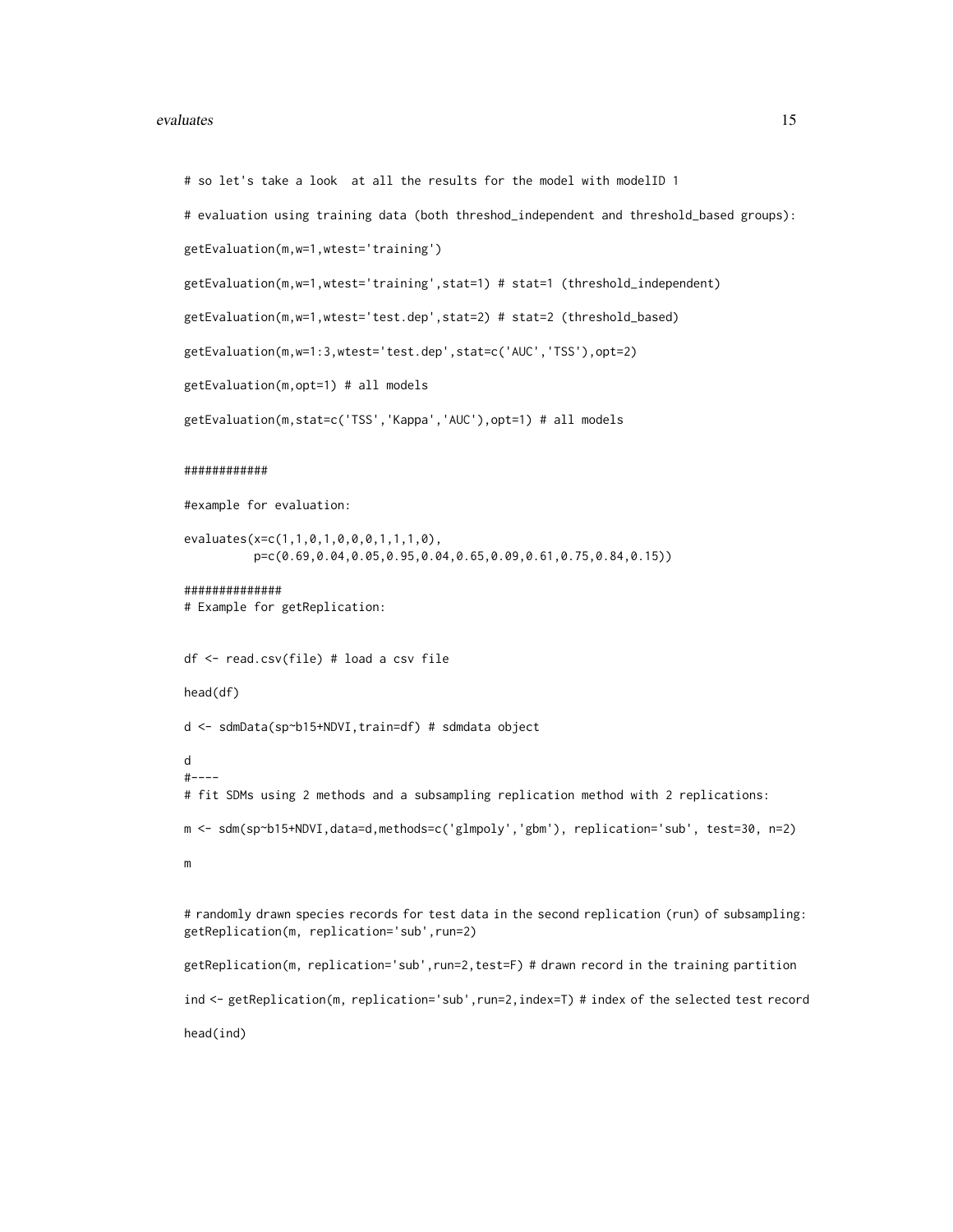```
.df <- as.data.frame(m@data) # convert sdmdata object in the model to data.frame
head(.df)
.df <- .df[.df$rID %in% ind, ] # the full test dataset drawn (second replication)
pr <- predict(m,.df) # predictions of all the methods for the test dataset
pr <- predict(m,.df) # predictions of all the methods for the test dataset
head(pr)
e <- evaluates(.df$sp, pr[,1]) # evaluates for the first method using the selected test data
e@statistics
e@threshold_based
## End(Not run)
```
Extract by index *Indexing to extract records of a sdmdata object* 

## Description

This function extracts records of a sdmdata object and generates a new object of the same type (if drop=FALSE; otherwise a data.frame). In sdmdata, rID is the unique ID for each record.

## **Methods**

x[i]

Arguments

x a Raster\* object i an index: record id (rID) in sdmdata object drop If TRUE, a data. frame is returned, otherwise a sdmdata object is returned.

#### Author(s)

Babak Naimi <naimi.b@gmail.com>

<https://www.r-gis.net/>

<https://www.biogeoinformatics.org>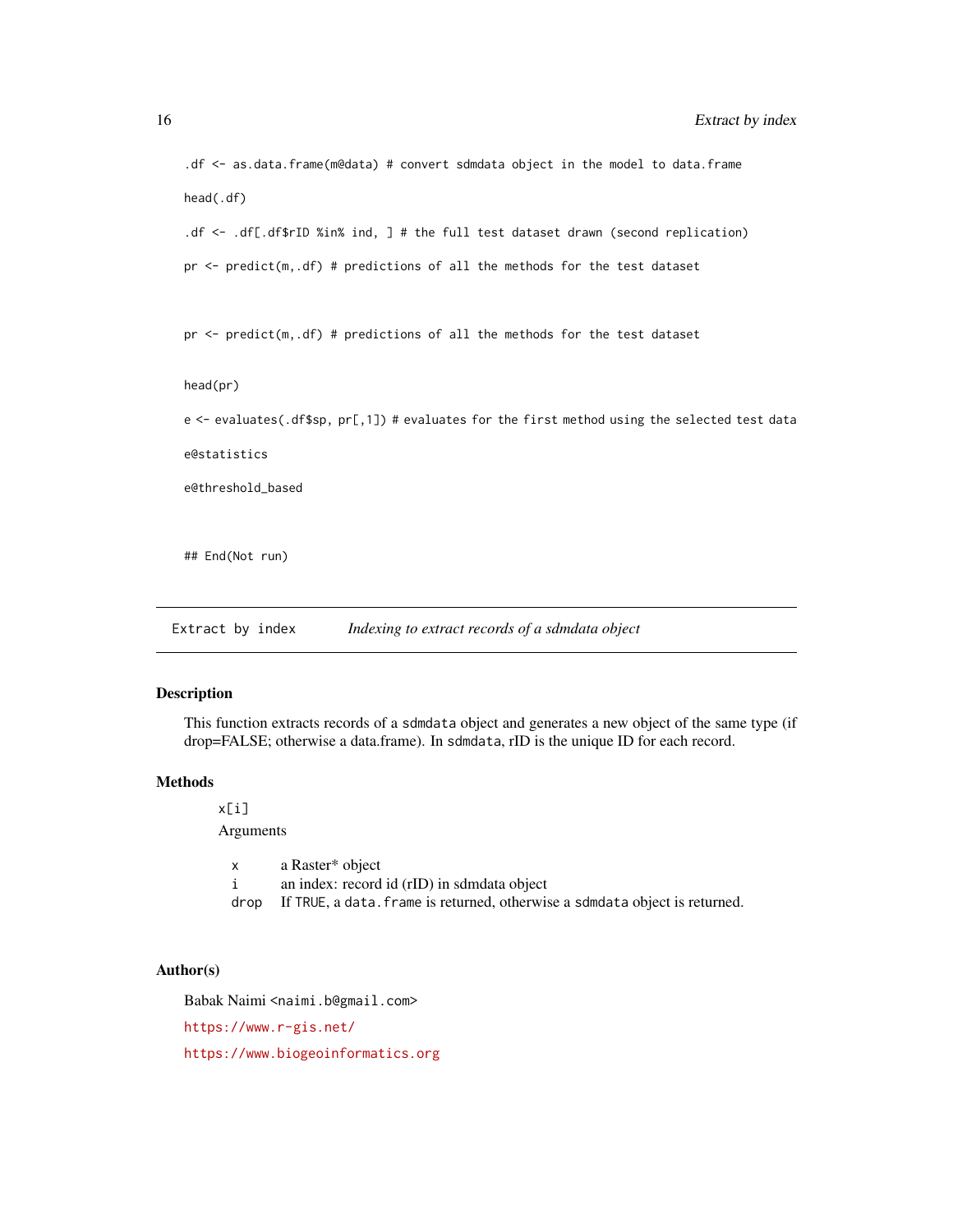## <span id="page-16-0"></span>featuresFrame-class 17

## References

Naimi, B., Araujo, M.B. (2016) sdm: a reproducible and extensible R platform for species distribution modelling, Ecography, 39:368-375, DOI: 10.1111/ecog.01881

## Examples

```
file <- system.file("external/data.sdd", package="sdm")
d <- read.sdm(file)
# see the number of records:
d
d2 < -d[1:10]d2
d3 <- d[1:10,drop=TRUE]
d3
```
featuresFrame-class *featureFrame class*

#### Description

An S4 class contains the information of features used to fit a model

#### Slots

vars A character vector containing the name of variabes from the dataset used to generate the features

feature.types A list containing the definition of features

response.specific NULL, or a list containing the definition of features that their definitions are according to the response variable (i.e. species)

#### Author(s)

Babak Naimi <naimi.b@gmail.com>

<https://www.r-gis.net/>

<https://www.biogeoinformatics.org>

## References

Naimi, B., Araujo, M.B. (2016) sdm: a reproducible and extensible R platform for species distribution modelling, Ecography, DOI: 10.1111/ecog.01881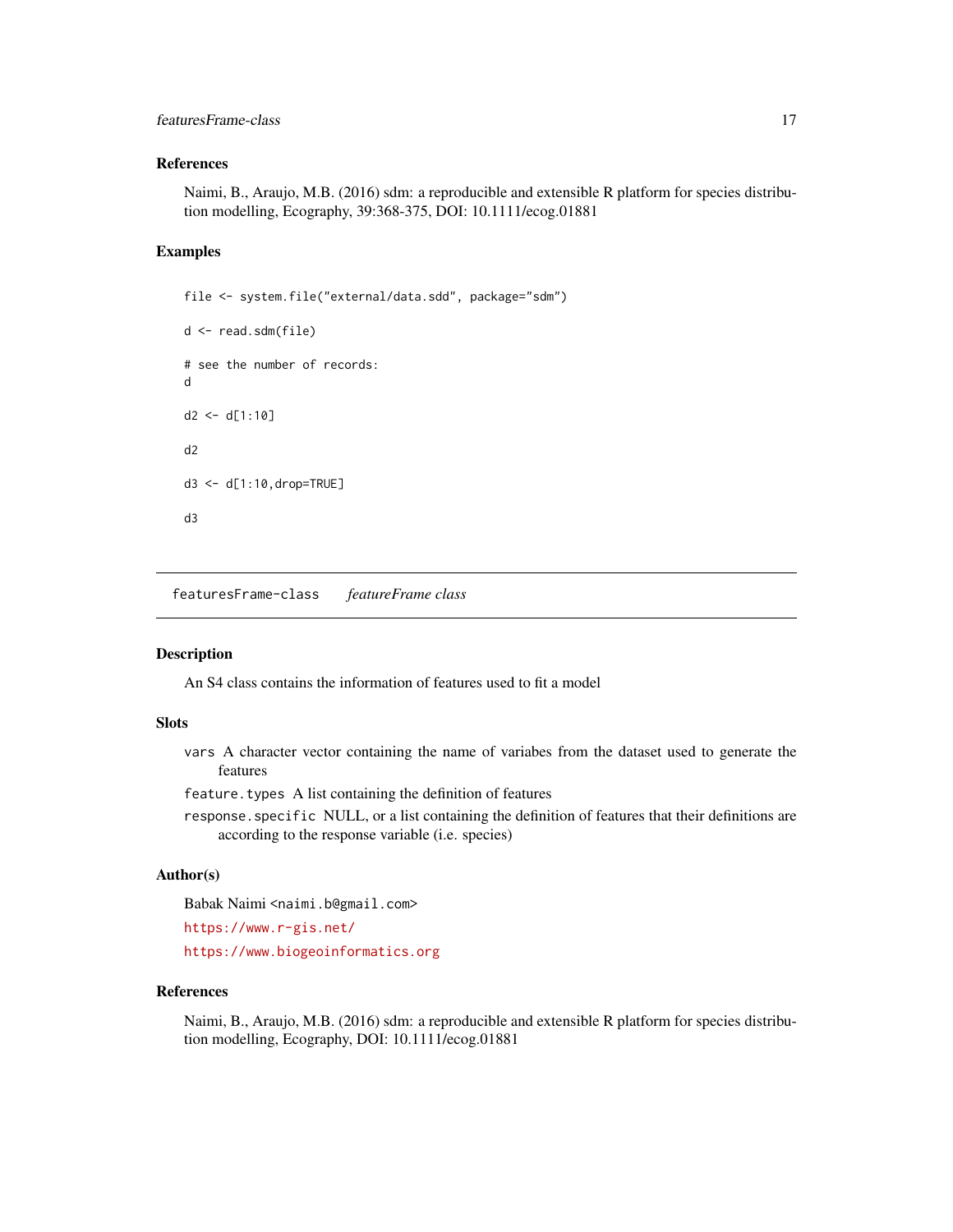<span id="page-17-0"></span>

#### Description

When SDMs are fitted using the [sdm](#page-32-1) function, a sdmModels object is generated containing all the information and objects created through fitting and evaluation procedures for all species and methods. To each model, a unique modelID is assigned. getModelInfo returns a data.frame summarising some information relevant to the fitted models including modelID, method name, whether the model is fitted successfully, whether and what replication procedure is used for data partitioning, etc. getModelInfo helps to get the unique model IDs for all or certain models given the parameters that users specify. getModelObject returns the fitted model object for a single model (specified through id, or other settings).

#### Usage

getModelId(x,success,species,method,replication, run)

getModelInfo(x,...)

getModelObject(x,id,species,method,replication, run)

## Arguments

| $\mathsf{x}$   | a sdmModel object                                                                                                                                        |
|----------------|----------------------------------------------------------------------------------------------------------------------------------------------------------|
| <b>SUCCESS</b> | logical; specifies whether the info/ids should be returned only for the models<br>that are successfully fitted or not (default is TRUE)                  |
| species        | optional; a character vector specifies the name of species for which the info<br>should be returned (default is NULL meaning for all species)            |
| method         | optional; a character vector specifies the name of methods for which the info<br>should be returned (default is NULL meaning for all methods)            |
| replication    | optional; a character vector specifies the name of replication method for which<br>the info should be returned (default is NULL meaning for all species) |
| run            | optional; a numeric vector specifies for which replication runs the info should<br>be returned (default is NULL meaning for all runs)                    |
| id             | a single numeric value specifying the modelID                                                                                                            |
|                | additional arguments, see details                                                                                                                        |

#### Details

in getModelInfo, as additional arguments, you can use the arguments in the function getModelId to specify which records should be returned.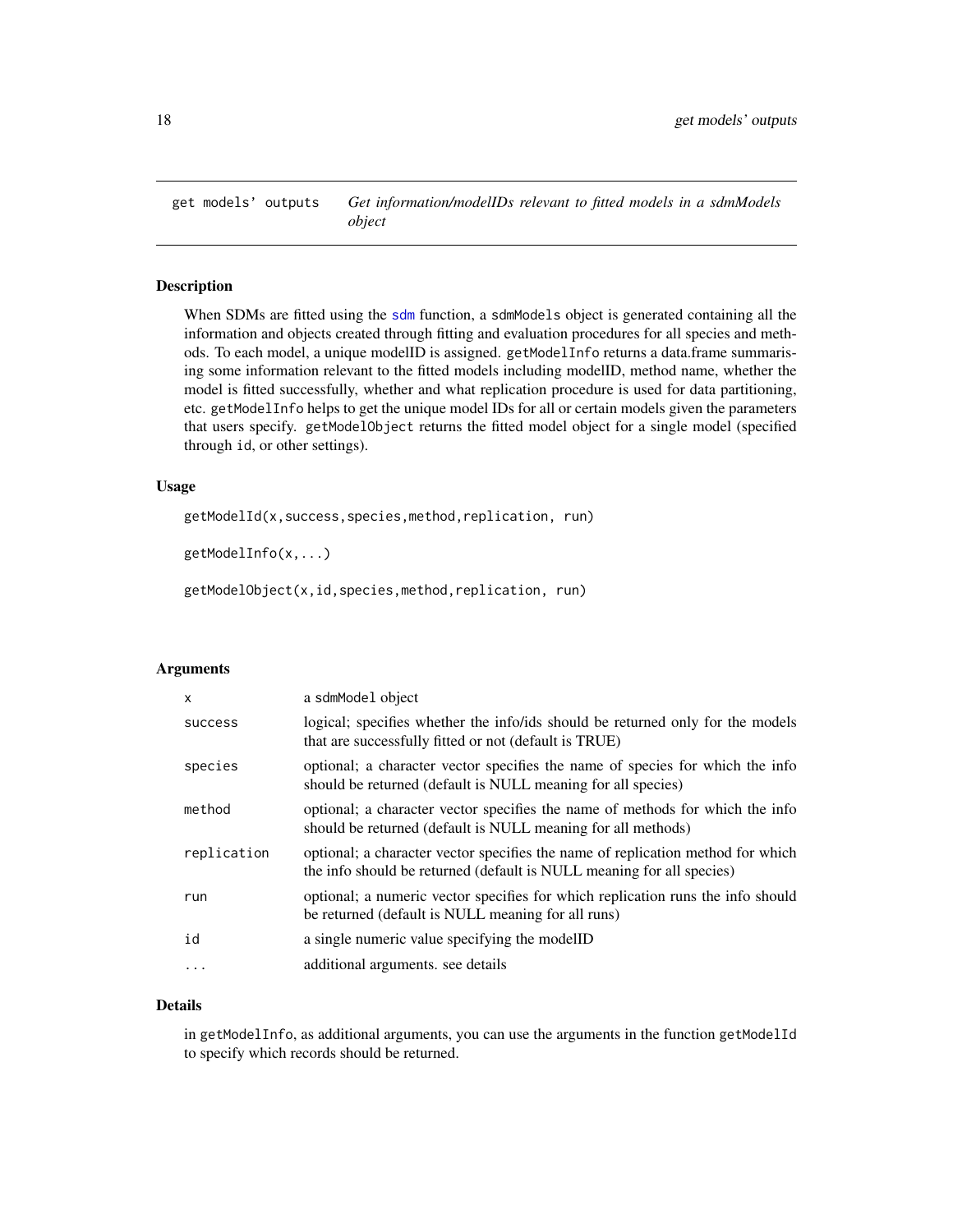## <span id="page-18-0"></span>getVarImp 19

## Value

getModelInfo: data.frame getModelId: a numeric vector getModelObject: The fitted model object with a class depending on the method

#### Author(s)

Babak Naimi <naimi.b@gmail.com>

<https://www.r-gis.net/>

<https://www.biogeoinformatics.org>

## References

Naimi, B., Araujo, M.B. (2016) sdm: a reproducible and extensible R platform for species distribution modelling, Ecography, 39:368-375, DOI: 10.1111/ecog.01881

#### See Also

#

## Examples

```
file <- system.file("external/model.sdm", package="sdm")
m <- read.sdm(file)
getModelInfo(m)
# getModelId(m)
# getModelId(m,method='brt')
obj <- getModelInfo(m, id=3) # obj is the fitted BRT model (through the package of gbm)
class(obj) # The class of the model object
summary(obj)
```
getVarImp *variable importance*

## Description

Calculates relative importance of different variables in the models using several approaches.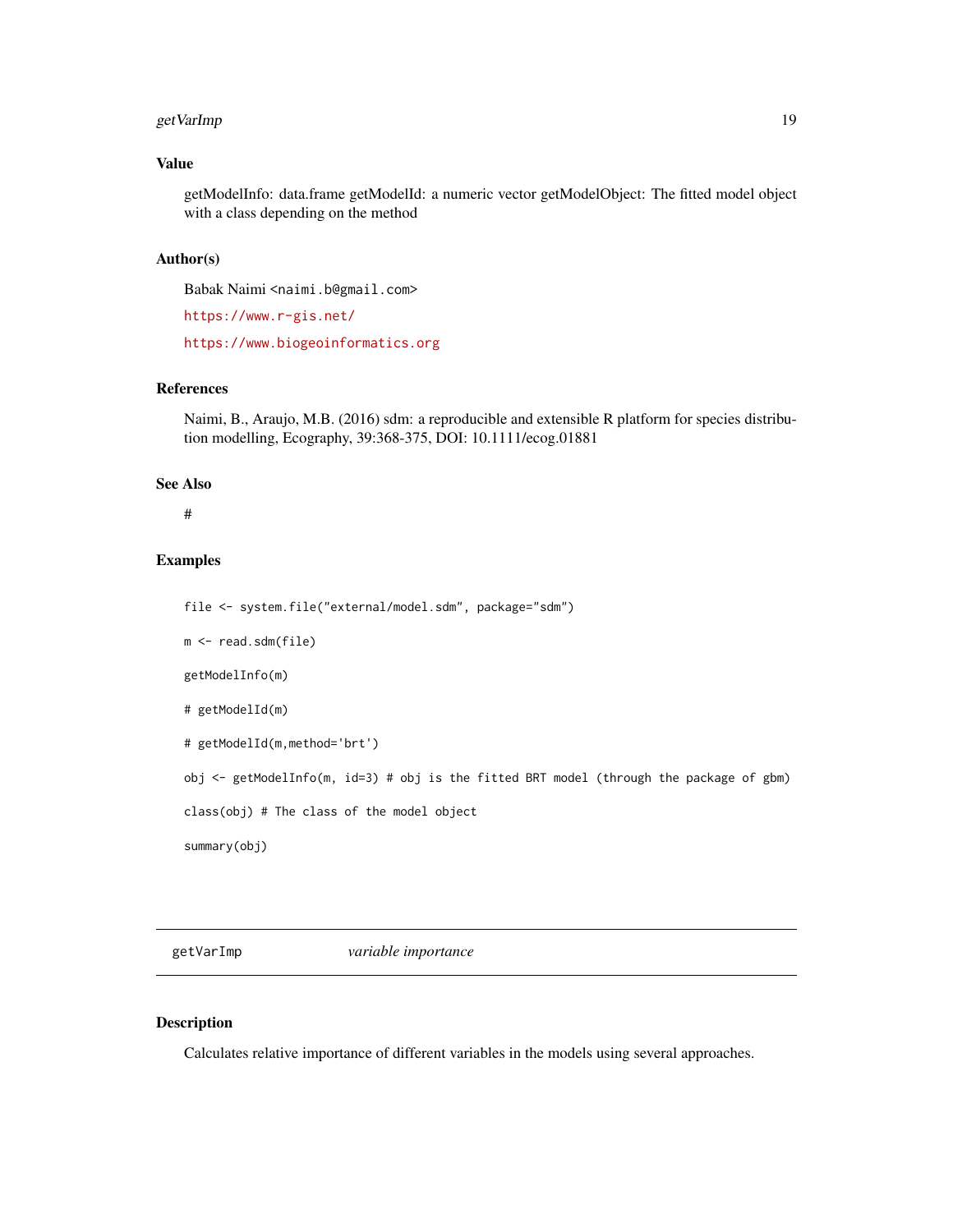#### Usage

getVarImp(x,id,wtest,...)

#### Arguments

| $\mathsf{x}$ | sdmModels object                                                                                                                     |
|--------------|--------------------------------------------------------------------------------------------------------------------------------------|
| id           | numeric, specify the model (modelID) for which the variable importance values<br>are extracted                                       |
| wtest        | specifies which dataset ('training','test.dep','test.indep') should be used (if ex-<br>ist) to calculate the importance of variables |
| $\ddotsc$    | additional arguments as for getModelId function                                                                                      |

## Details

getVarImp function returns an object including different measures of variable importance, and if be put in plot function, a barplot is generated. If the ggplot2 package is installed on your machine, the plot is generated using ggplot (unless you turn gg = FALSE), otherwise, the standard barplot is used.

## Author(s)

Babak Naimi <naimi.b@gmail.com>

<https://www.r-gis.net/>

<https://www.biogeoinformatics.org>

#### References

Naimi, B., Araujo, M.B. (2016) sdm: a reproducible and extensible R platform for species distribution modelling, Ecography, DOI: 10.1111/ecog.01881

## Examples

```
## Not run:
# if m is a sdmModels object (output of the sdm function) then:
getVarImp(m,id=1,wtest='training') # variable importance based on training dataset
vi <- getVarImp(m,id=1,wtest='test.dep')
vi
plot(vi,'auc')
plot(vi,'cor')
#############
# You can get Mean variable importance (and confidence interval) for multiple models:
```
vi <- getVarImp(m,id=1:10,wtest='test.dep') # specify the modelIDs of the models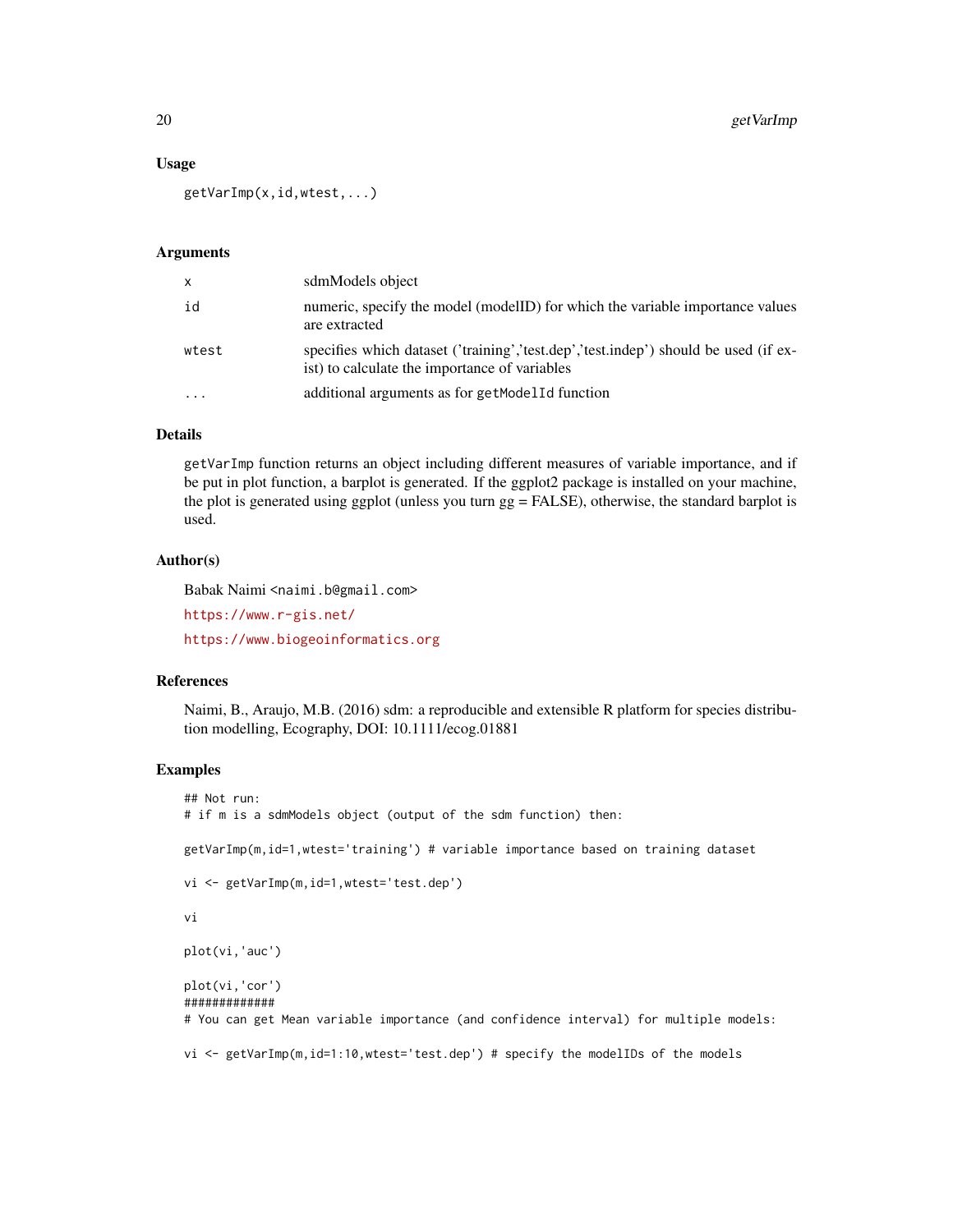```
vi
plot(vi,'cor')
# you can use the getModelId function to find the id of the specific method, replication, etc.
# or you may put the arguments of the getModelId in the getVarImp function:
vi <- getVarImp(m, method='glm') # Mean variable importance for the method glm
vi
plot(vi)
plot(vi, gg = F) # R standard plot is used instead of ggplot
## End(Not run)
```
gui *Graphical User Interface*

## Description

Provides the possibility of using functions in the package through an interactive graphical user interface (GUI). Depending on input, different GUIs are opened.

#### Usage

## S4 method for signature 'sdmModels'  $gui(x,...)$ 

#### Arguments

| x        | a sdm <sup>*</sup> object |
|----------|---------------------------|
| $\cdots$ | not implemented yet.      |

## Details

When x is missing, a GUI is opened to facilitate all the steps required to create sdmData, specify the settings for the different steps, and fit sdm models. Specifying x would be useful to interact with sdm $*$  object. For example, if x is a sdmModels (that is generated by sdm function), a user can interactively explore the results (e.g., to see different plots of model evaluation results).

## Value

A HTML page in browser is opened.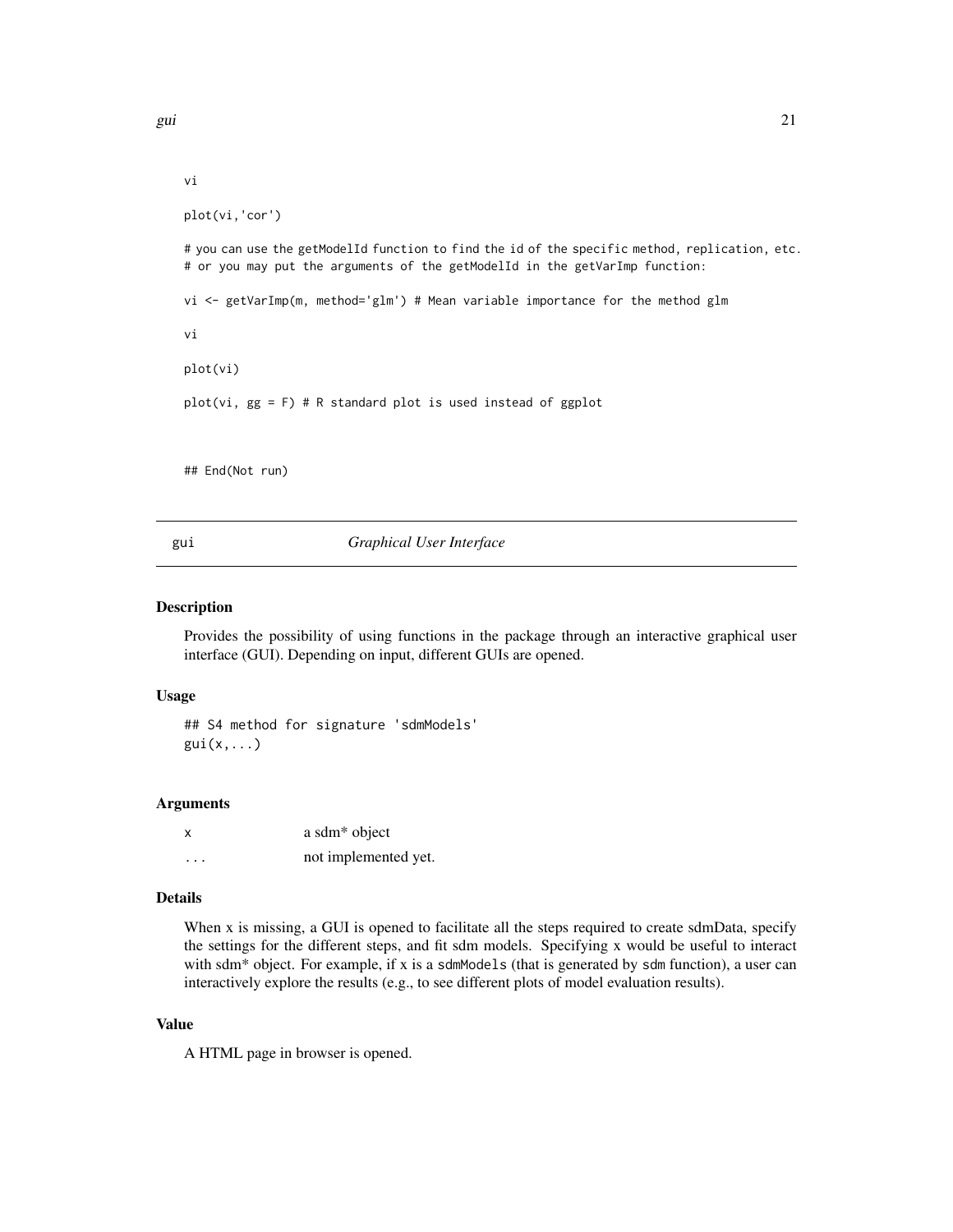## Author(s)

Babak Naimi <naimi.b@gmail.com>

```
https://www.r-gis.net/
```
<https://www.biogeoinformatics.org>

## Examples

```
## Not run:
file <- system.file("external/model.sdm", package="sdm")
m <- read.sdm(file) # a sdmModels Object (fitted using sdm function)
m
gui(m)
## End(Not run)
```
<span id="page-21-1"></span>installAll *install all packages that may be required by the package*

## Description

This function facilitates to install the required packages that some functions are dependent on in the sdm package. It first checks whether the package is already installed, and if not, it installs the packages. If update=TRUE is used, the packages re-installed if they were already installed.

## Usage

```
installAll(pkgs,update,...)
```
## Arguments

| pkgs                 | optional, the user provided list of packages (not required for the purpose of this<br>function)                      |
|----------------------|----------------------------------------------------------------------------------------------------------------------|
| update               | logical (default=FALSE), specifies whether the packages re-installed if they are<br>already installed on the machine |
| $\ddot{\phantom{0}}$ | Additional arguments passed to the install, packages function                                                        |

## Author(s)

Babak Naimi <naimi.b@gmail.com>

<https://www.r-gis.net/>

<https://www.biogeoinformatics.org>

<span id="page-21-0"></span>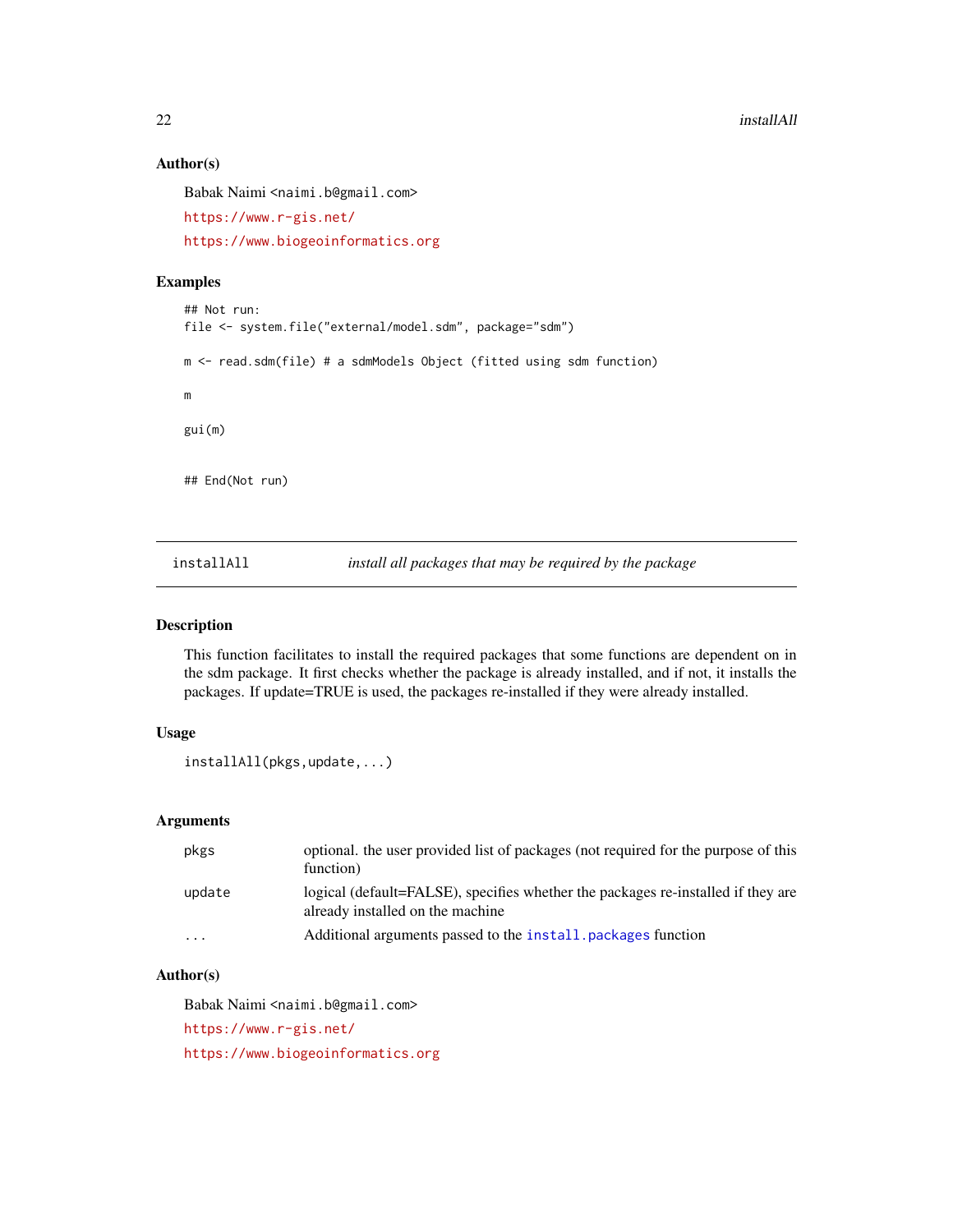#### <span id="page-22-0"></span>names 23

## References

Naimi, B., Araujo, M.B. (2016) sdm: a reproducible and extensible R platform for species distribution modelling, Ecography, DOI: 10.1111/ecog.01881

## See Also

#

#### Examples

## Not run:

installAll()

## End(Not run)

names *Names of species*

## Description

Get or set the names of the species of a sdmdata object

#### Usage

## S4 method for signature 'sdmdata' names(x)

## S4 replacement method for signature 'sdmdata' names(x)<-value

## Arguments

|       | A sdm data object (sdmdata |
|-------|----------------------------|
| value | character (vector)         |

## Value

For names, a character For names <-, the updated object.

## Author(s)

Babak Naimi <naimi.b@gmail.com> <https://www.r-gis.net/> <https://www.biogeoinformatics.org>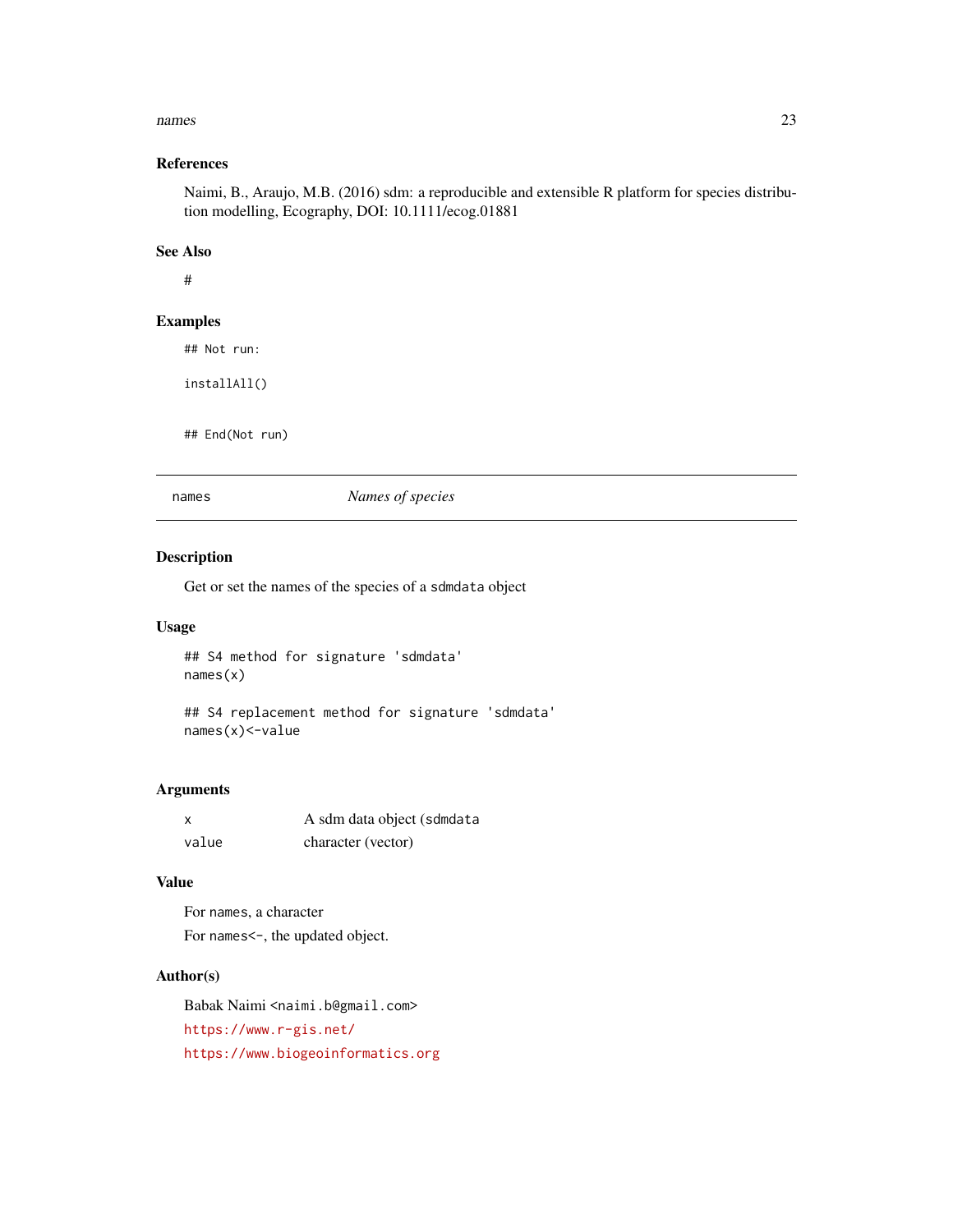## <span id="page-23-0"></span>References

Naimi, B., Araujo, M.B. (2016) sdm: a reproducible and extensible R platform for species distribution modelling, Ecography, 39:368-375, DOI: 10.1111/ecog.01881

#### Examples

```
file <- system.file("external/data.sdd", package="sdm")
```

```
d <- read.sdm(file)
d
names(d) # returns the names of species
```
niche *Generate and plot Ecological Niche*

## Description

This function maps the species data (either presence/absence or probability of occurrence/habitat suitability) into a two-dimensional environmental space (i.e., based on two environmental variables) to characterise ecological niche based on the specified environmental variables.

#### Usage

niche(x,h,n,.size,plot,out,...)

## Arguments

| X     | A Raster* object (or sdmdata) containing environmental variables                                                                                                                                                                                                                                                                     |
|-------|--------------------------------------------------------------------------------------------------------------------------------------------------------------------------------------------------------------------------------------------------------------------------------------------------------------------------------------|
| h     | A RasterLayer, or SpatialPoints, or sdmdata object that represents species<br>data either in the form of habitat suitability (e.g., probability of occurrence) or<br>presence-absence (or even presence-only) data                                                                                                                   |
| n     | A character vector specifying the names of environmental variables (two names)<br>that should be used to map the ecological niche; if h is a SpatialPoints or<br>sdmdata object, a third name may be added specifying the species name (e.g.,<br>the name of the column in SpatialPointsDataFrame contains species data)             |
| .size | optional; a numeric value (default: 1e6) specifies the size of the maximum num-<br>ber of records should be used to generate the ecological niche map; would be<br>useful when the Raster $\star$ object introduced in x is big, then a random sample<br>with the specified size will be drawn based on which the niche is generated |
| plot  | logical, specifies whether the generated niche should be plotted                                                                                                                                                                                                                                                                     |
| out   | logical, specifies whether the niche should be returned by the function; it will be<br>TRUE if plot is FALSE                                                                                                                                                                                                                         |
| .     | additional arguments including the argument gg (see details) and other argu-<br>ments that passed to the plot function                                                                                                                                                                                                               |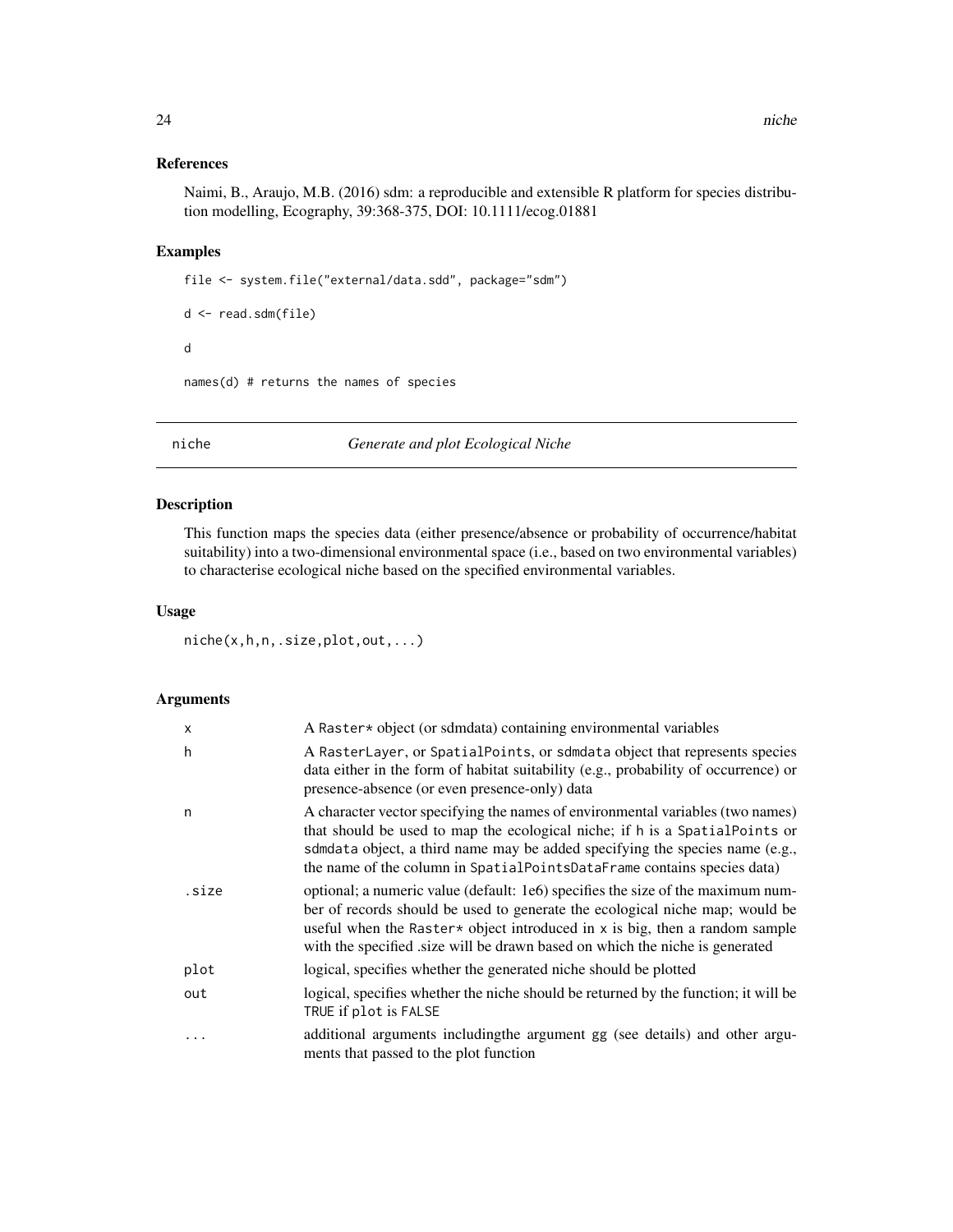#### niche 25

## Details

As an additional argument, a user may specify gg which is logical, specifies whether the plot should be generated using the ggplot2 package (if the package is installed), otherwise, the raster package is used to generate the plot.

- ...: additional arguments for the plot function (e.g., xlab, ylab, main, col, ...) can be used with the function

#### Value

an object of class .nicheRaster that contains some information about the environmental variable, and a RasterLayer (100x100) that represents the two-dimensional ecological niche.

#### Author(s)

Babak Naimi <naimi.b@gmail.com>

<https://www.r-gis.net/>

<https://www.biogeoinformatics.org>

#### References

Naimi, B., Araujo, M.B. (2016) sdm: a reproducible and extensible R platform for species distribution modelling, Ecography, 39:368-375, DOI: 10.1111/ecog.01881

#### Examples

## Not run:

file <- system.file("external/species.shp", package="sdm") # get the location of the species data

species <- shapefile(file) # read the shapefile

path <- system.file("external", package="sdm") # path to the folder contains the data

lst <- list.files(path=path,pattern='asc\$',full.names = T) # list the name of the raster files

# stack is a function in the raster package, to read/create a multi-layers raster dataset preds <- stack(lst) # making a raster object

names(preds) # 4 environmental variables are used!

d <- sdmData(formula=Occurrence~., train=species, predictors=preds)

d

```
# fit models:
m <- sdm(Occurrence~.,data=d,methods=c('rf','glm','brt'))
```
# ensemble using weighted averaging based on AUC statistic: p1 <- ensemble(m, newdata=preds,filename='ens1.grd',setting=list(method='weighted',stat='AUC'))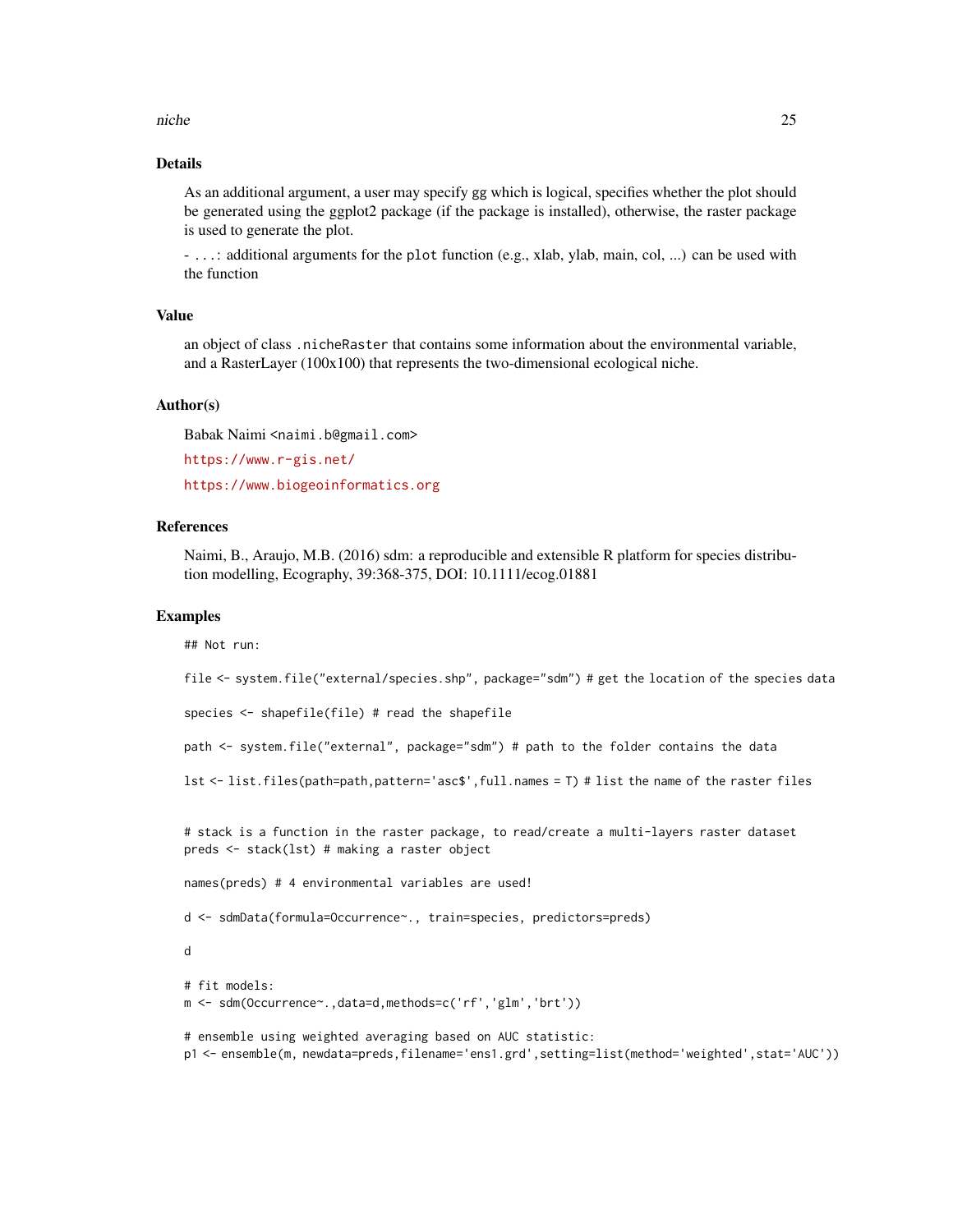<span id="page-25-0"></span>plot(p1, main='Habitat Suitability in Geographic Space') # Mapping Ecological Niche using selected two variables niche(x=preds, h=p1, c('precipitation','temperature')) niche(x=preds, h=p1, c('vegetation','temperature')) # in case if you do not have the habitat suitability map but species data: niche(x=preds, h=species, c('vegetation','temperature','Occurrence')) niche(x=preds, h=d, n=c('vegetation','temperature','Occurrence'), rnd=2) # rnd is the argument specifies the decimal degrees to which the values on axis rounded.

## End(Not run)

predict *sdm model prediction*

#### Description

Make a Raster or matrix object (depending on input dataset) with predictions from one or several fitted models in sdmModels object.

#### Usage

```
## S4 method for signature 'sdmModels'
predict(object, newdata, filename="", w=NULL,species=NULL
          ,method=NULL,replication=NULL,run=NULL,mean=FALSE,control=NULL,
         overwrite=TRUE,nc=1,obj.size=1, ...)
```
## Arguments

| object   | sdmModels object                                                                                                                                      |
|----------|-------------------------------------------------------------------------------------------------------------------------------------------------------|
| newdata  | Raster* object, or data.frame                                                                                                                         |
| filename | character, output file name, if missing, a name starts with sdm_prediction will<br>be generated                                                       |
| W        | numeric, specifies which model(s) should be used if the object contains several<br>models; with NULL all models are used                              |
| species  | character, (optional), specifies which species should be used if the object con-<br>tains models for multiple species; with NULL all species are used |
| method   | character, names of fitted models, e.g., glm, brt, etc.                                                                                               |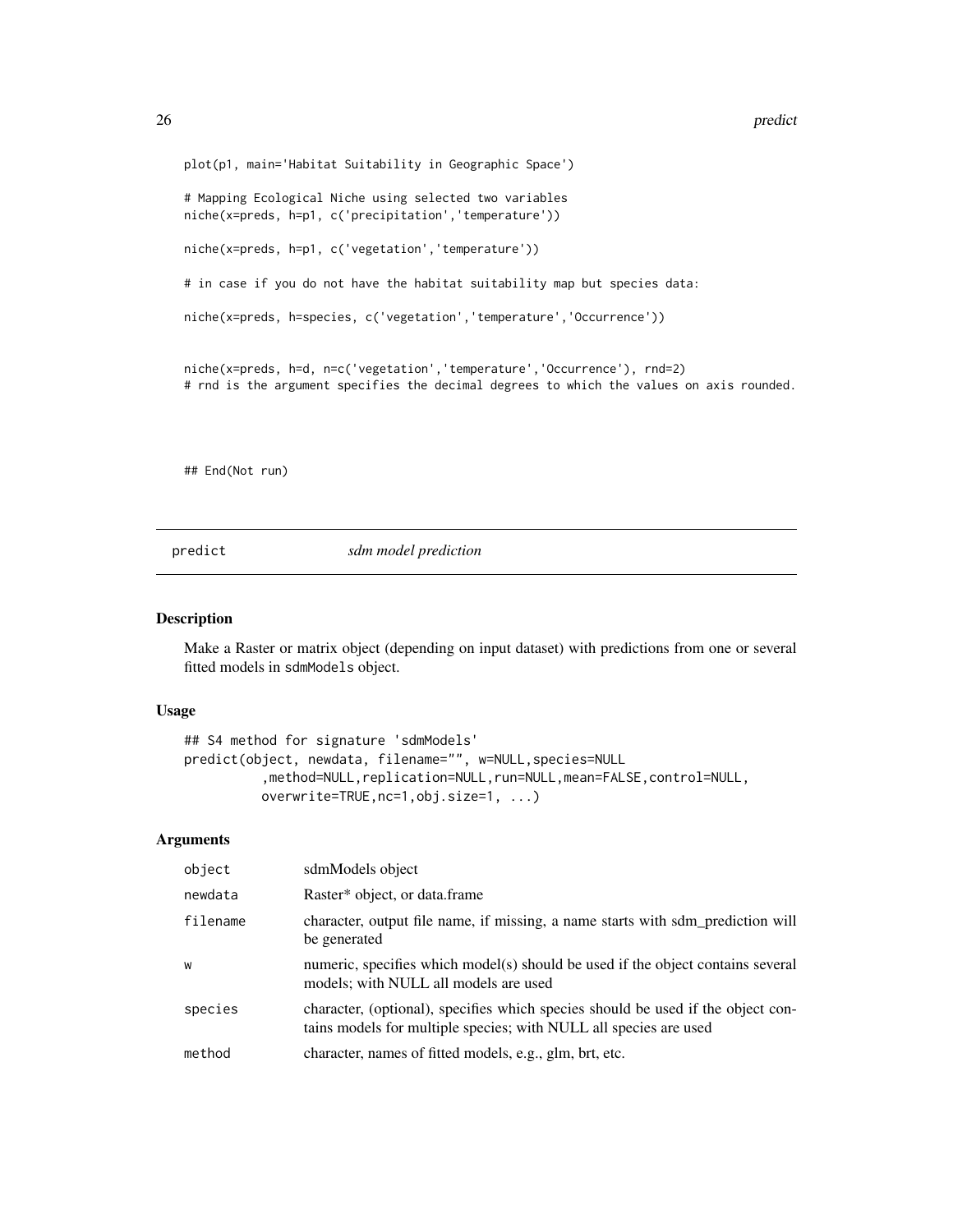#### <span id="page-26-0"></span>predict 27

| replication | character, specifies the names of replication method, if NULL, all available repli-<br>cations are considered                                                                                                                        |
|-------------|--------------------------------------------------------------------------------------------------------------------------------------------------------------------------------------------------------------------------------------|
| run         | numeric, works if replication with multiple runs are used                                                                                                                                                                            |
| mean        | logical, works if replication with multiple runs are used to fit the models, and<br>specifies whether a mean should be calculated over all predictions of a replica-<br>tion method (e.g., bootstrapping) for each modelling method. |
| control     | not implemented yet!                                                                                                                                                                                                                 |
| overwrite   | logical, whether the filename should be overwriten it it does exist                                                                                                                                                                  |
| nc          | number of cores for parallel running of the function                                                                                                                                                                                 |
| obj.size    | the size of object can be kept in memory (default=1 Giga byte). Depending on<br>the available memory, this value can be changed                                                                                                      |
| $\cdots$    | additional arguments, as for writeRaster                                                                                                                                                                                             |

#### Details

predict uses the fitted models in the sdmModel to generate the prediction given newdata. A raster (if newdata is Raster object) or data.frame (if newdata is data.frame) will be created.

The predictions can be generated for a specific set of models in the input sdmModels by determining either or a combination of the name of

For each prediction, a name is assigned which is kind of abbreviation or codding that tells which species, which method, which replication method, and which run is the prediction for. If the output is a Raster object, [setZ](#page-0-0) function can be used to get a full name of each layer.

## Value

a Raster object or data.frame

## Author(s)

Babak Naimi <naimi.b@gmail.com>

<https://www.r-gis.net/>

<https://www.biogeoinformatics.org>

#### References

Naimi, B., Araujo, M.B. (2016) sdm: a reproducible and extensible R platform for species distribution modelling, Ecography, 39:368-375, DOI: 10.1111/ecog.01881

## See Also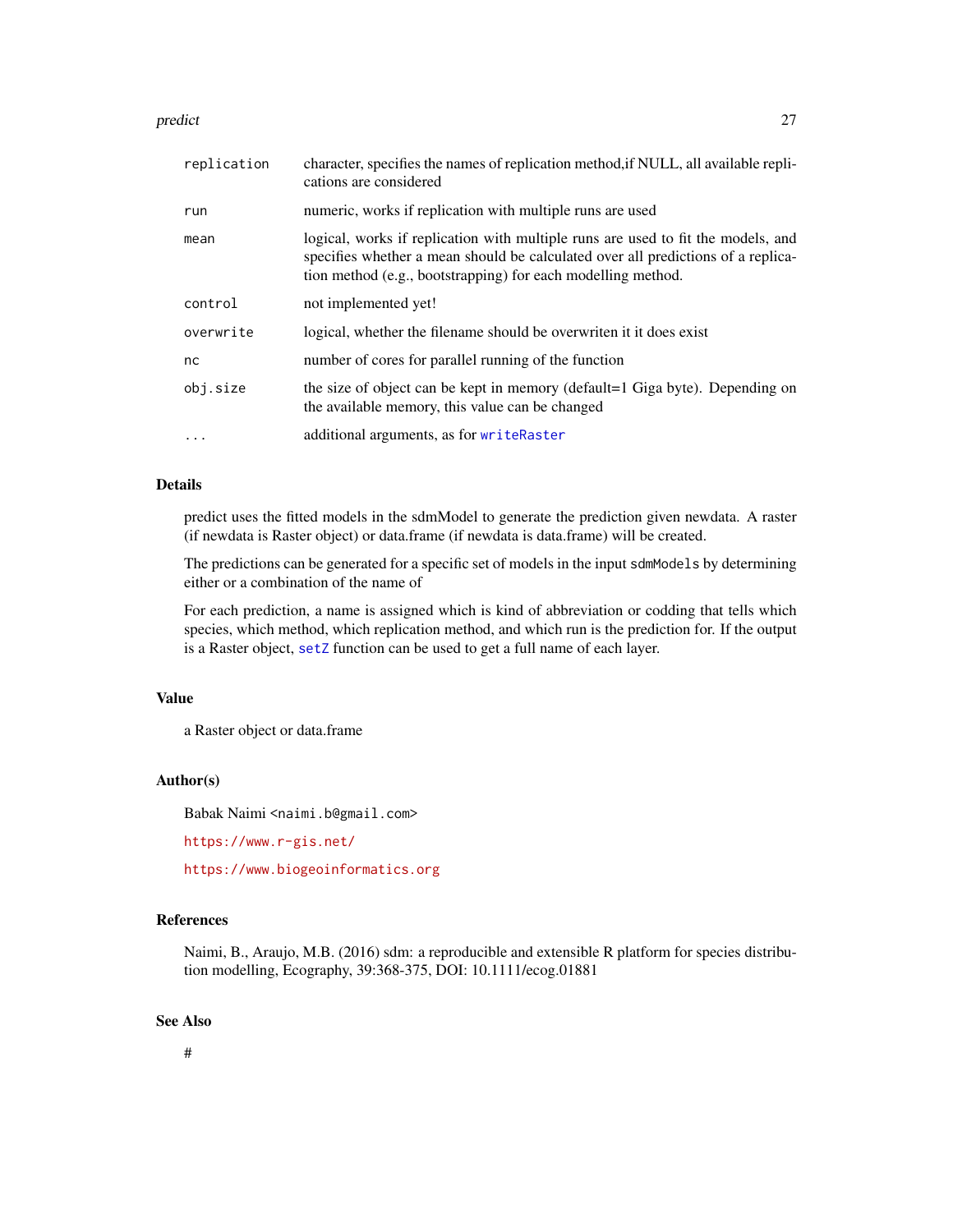#### Examples

## Not run:

```
file <- system.file("external/species.shp", package="sdm") # get the location of the species data
species <- shapefile(file) # read the shapefile
path <- system.file("external", package="sdm") # path to the folder contains the data
lst <- list.files(path=path,pattern='asc$',full.names = T) # list the name of the raster files
# stack is a function in the raster package, to read/create a multi-layers raster dataset
preds <- stack(lst) # making a raster object
d <- sdmData(formula=Occurrence~., train=species, predictors=preds)
d
# fit the models (5 methods, and 10 replications using bootstrapping procedure):
m <- sdm(Occurrence~.,data=d,methods=c('rf','tree','fda','mars','svm'),
          replicatin='boot',n=10)
# predict for all the methods and replications:
p1 <- predict(m, newdata=preds, filename='preds.img')
plot(p1)
# predict for all the methods but take the mean over all replications for each replication method:
p2 <- predict(m, newdata=preds, filename='preds.img',mean=T)
plot(p2)
```
## End(Not run)

rcurve *Generate and plot response curves*

#### Description

Calculate the response of species to the range of values in each predictor variable based on the fitted models in a sdmModels object.

#### Usage

rcurve(x,n,id,mean,confidence,gg,...)

getResponseCurve(x,id,...)

<span id="page-27-0"></span>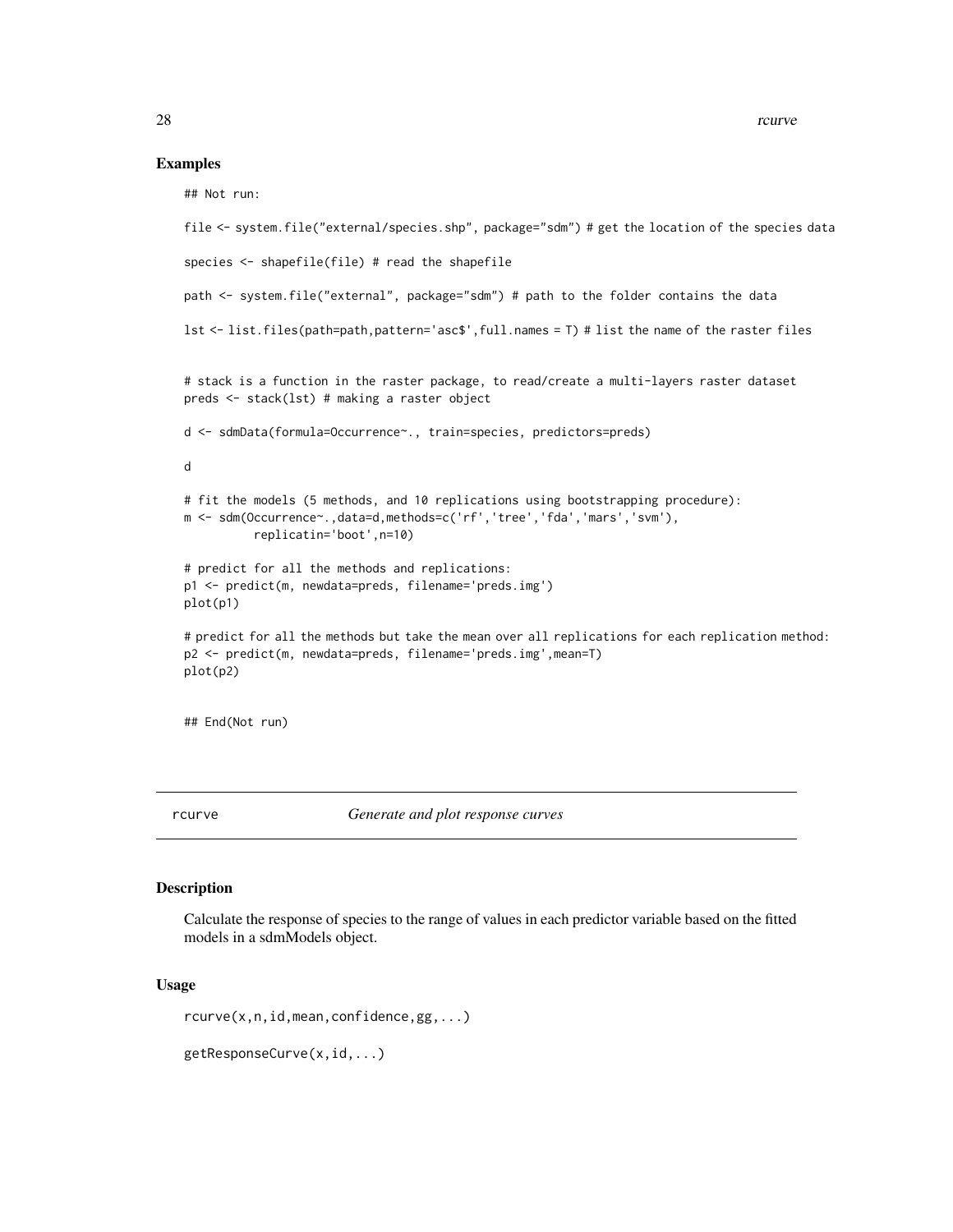#### rcurve 29

## Arguments

| X          | A sdmModels object; in the function response, it can be a .responseCurve<br>object which is the output of the get Response function                  |
|------------|------------------------------------------------------------------------------------------------------------------------------------------------------|
| id         | specifies the modelIDs corresponding to the models in the sdmModels object<br>for which the response curves should be generated                      |
| n          | A vector with the name of variables for which the response curve should be<br>generated                                                              |
| mean       | logical, specifies whether a mean should be calculated over responses to a vari-<br>able when multiple models are specified in ids.                  |
| confidence | logical, specifies whether a confidence interval should be added to the curve<br>when the mean response curve is calculated based on multiple models |
| gg         | logical, specifies whether the plot should be generated using the ggplot2 package<br>(if the package is installed)                                   |
| .          | additional arguments passed to plot function                                                                                                         |

## Details

getResponseCurve calculates the responses for the models that are specified in id argument, and put the results in a . responseCurve object. This object can be used as an input in the plot function, or rcurve function.

If you just need the response curve graphs (plots), you can put a sdmModels object directly in the rcurve function, and do not need to first use getResponseCurve function.

In getResponseCurve function (or in rcurve when  $x$  is sdmModels), there are some additional arguments:

- size: a numeric value; default is 100. Specifies the size of the variable sequence that is used as the x-axis in the response curve plot. Greater number results to a smoother curve.

- includeTest: a logical value; default is FALSE; when a data object based on which a sdmModels is created containing independent test data; it specifies whether those records should be included into the response curve generation or not.

- ...: additional arguments for the plot function (e.g., xlab, ylab, main, col, lwd, lty)

#### Value

an object of class .responseCurve or a series of graphs

#### Author(s)

Babak Naimi <naimi.b@gmail.com>

<https://www.r-gis.net/>

<https://www.biogeoinformatics.org>

#### References

Naimi, B., Araujo, M.B. (2016) sdm: a reproducible and extensible R platform for species distribution modelling, Ecography, 39:368-375, DOI: 10.1111/ecog.01881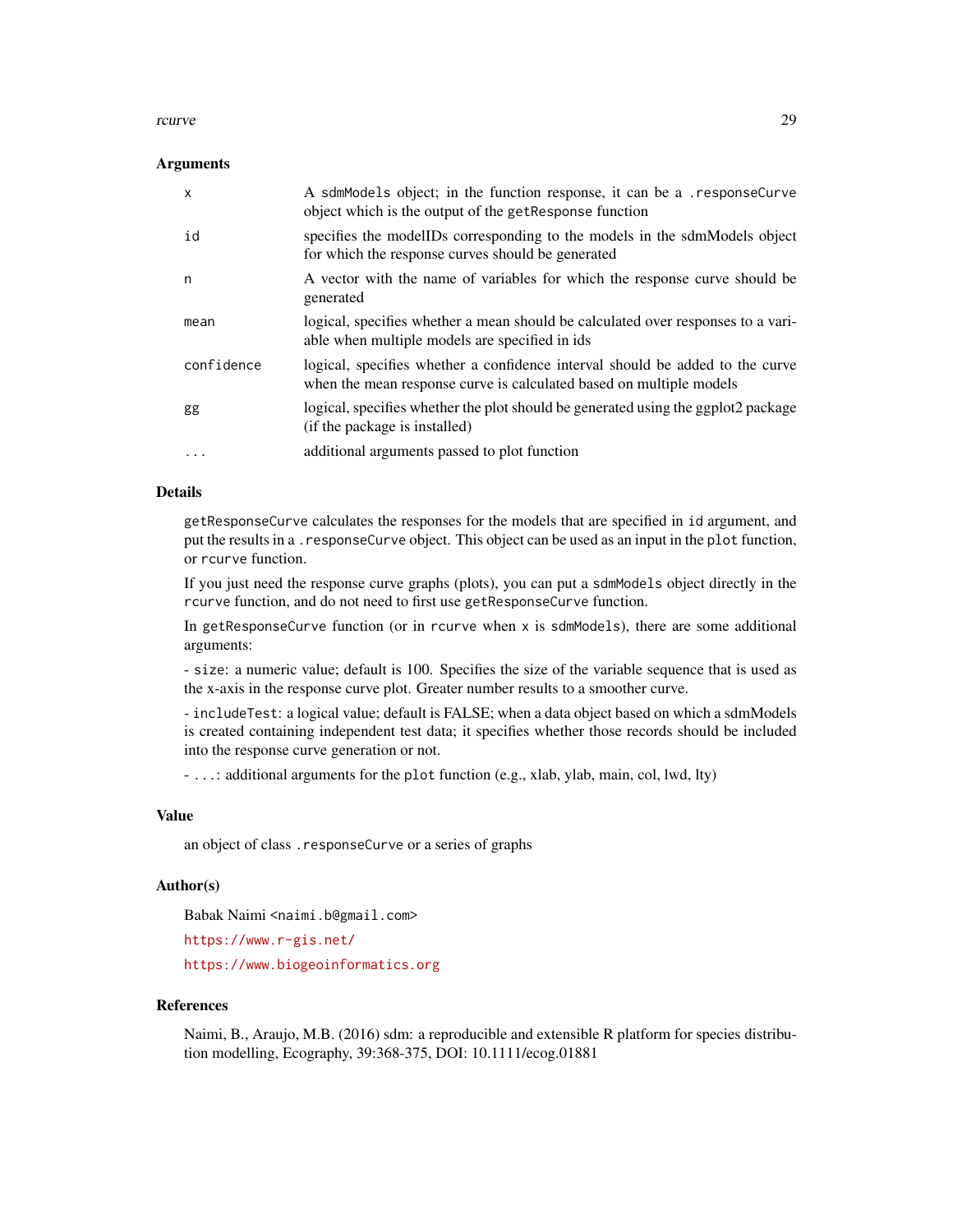#### Examples

```
## Not run:
file <- system.file("external/model.sdm", package="sdm")
m <- read.sdm(file) # a sdmModels Object (fitted using sdm function)
rcurve(m)
rcurve(m,id=1) # for the first model
rcurve(m, id=1:2)
```
rcurve(m,method = 'glm',smooth = T) # only for models fitted using glm method & with smoothed curve

## End(Not run)

read.sdm *read/write sdm\* object from/to a file*

#### Description

Read an sdm object from a file, or write it to a file.

#### Usage

```
read.sdm(filename,...)
```
write.sdm(x,filename,overwrite,...)

#### Arguments

| filename     | Filename (character)                                                             |
|--------------|----------------------------------------------------------------------------------|
| $\mathsf{x}$ | a sdm object (e.g., sdmModels, sdmdata or sdmSetting)                            |
| overwrite    | Logical. If TRUE, "filename" will be overwritten if it exists (default is FALSE) |
| $\cdots$     | additional arguments                                                             |

## Details

read.sdm function reads any files that has been writed by write.sdm. These functions use [saveRDS](#page-0-0) and [readRDS](#page-0-0) to write and read the sdm objects. Additional arguments ... pass to these functions. An sdmModels object is saved to a file with an extension of ".sdm". The file extensions for sdmdata and sdmSetting object are ".sdd", and "sds", respectively.

<span id="page-29-0"></span>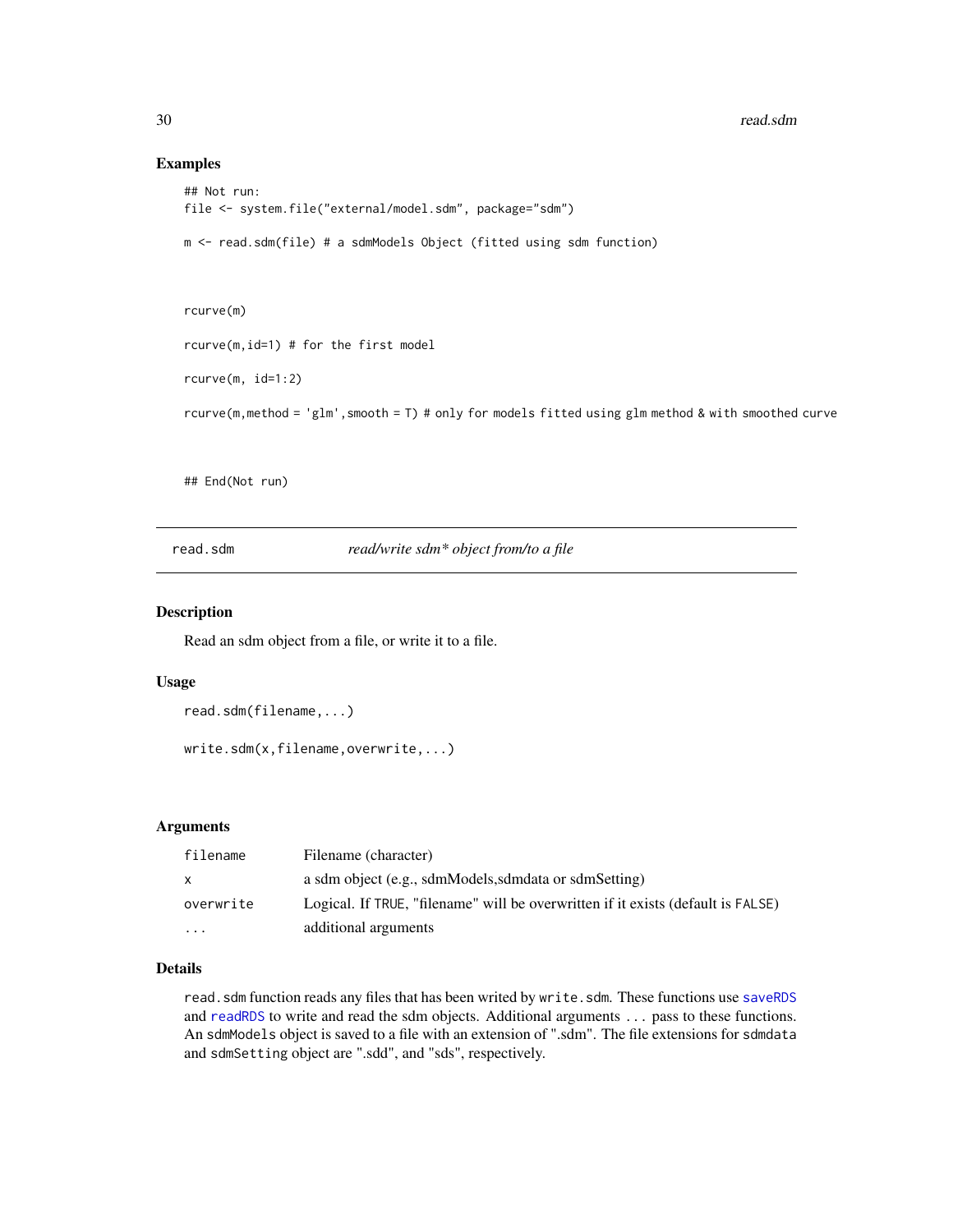<span id="page-30-0"></span>roc 31

## Author(s)

Babak Naimi <naimi@r-gis.net> <https://www.r-gis.net/> <https://www.biogeoinformatics.org>

## References

Naimi, B., Araujo, M.B. (2016) sdm: a reproducible and extensible R platform for species distribution modelling, Ecography, 39:368-375, DOI: 10.1111/ecog.01881

#### Examples

## Not run: file <- system.file("external/data.sdd", package="sdm") d <- read.sdm(file) d # can be used to read sdm models (sdmModels) and sdmSettings as well. write.sdm(d,'dataset') # extension is created for data, model and settings as .sdd, .sds, and .sdm respectively. list.files(pattern='dataset') ## End(Not run)

roc *plot ROC curves*

## Description

Plot the Receiver Operating Characteristics (ROC) curve with AUC statistic in the legend.

## Usage

```
roc(x,p=NULL,species=NULL,method=NULL,replication=NULL,run=NULL,
     wtest=NULL,smooth=FALSE,legend=TRUE,...)
```
 $getRoc(x,p,...)$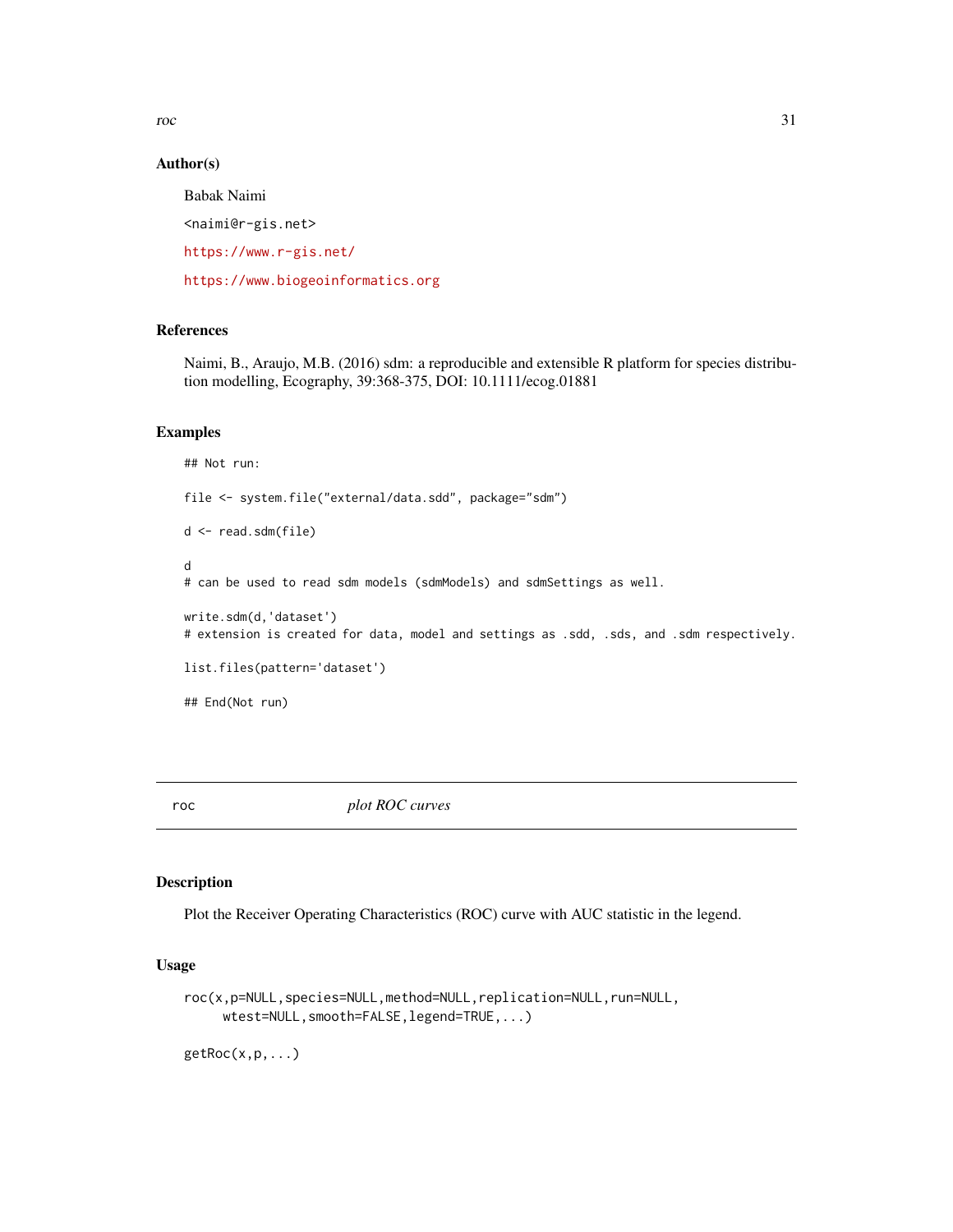## Arguments

| X           | Either sdmModels, or sdmEvaluate object; or a numeric vector including ob-<br>served binary values of species occurrence                                                                                                         |
|-------------|----------------------------------------------------------------------------------------------------------------------------------------------------------------------------------------------------------------------------------|
| p           | if x is sdmModels, $p$ is an optional vector with model ID number(s) that should<br>be plotted (NULL (default means all models)); if x is a numeric vector, p is a<br>vector with the same length including the predicted values |
| species     | the name of species should be specified (required if x is sdmModels containing<br>models for several species)                                                                                                                    |
| method      | a character vector with the name of modelling methods that one need to get the<br>roc plot for (if NULL [default], all methods in the object are considered); only<br>if x is sdmModels                                          |
| replication | a character vector with the name of replication methods (i.e., 'sub','cv','boot')<br>that one need to get the roc plot for                                                                                                       |
| run         | if x is sdmModels, and the models are fitted through a replication procedure, run<br>specifies which runs of the partitioning (replications) are required; if NULL, all<br>are considered                                        |
| wtest       | evaluation for which test datasets are required, maximum 2 names from 'train-<br>ing', 'test.dep', 'test.indep' (i.e., evaluation for training data, dependent test<br>dataset, and independent test dataset, respectively)      |
| smooth      | logical, specified whether the ROC curves should be smoothed through a spline<br>procedure                                                                                                                                       |
| legend      | logical, specified whether a legend including AUC statistic is required on the<br>plot                                                                                                                                           |
| .           | additional arguments passed to plot function                                                                                                                                                                                     |

## Details

roc generates the plots of roc curves, and getRoc generate the values of ROC

## Value

an object of class matrix

## Author(s)

Babak Naimi <naimi.b@gmail.com>

<https://www.r-gis.net/>

<https://www.biogeoinformatics.org>

## References

Naimi, B., Araujo, M.B. (2016) sdm: a reproducible and extensible R platform for species distribution modelling, Ecography, 39:368-375, DOI: 10.1111/ecog.01881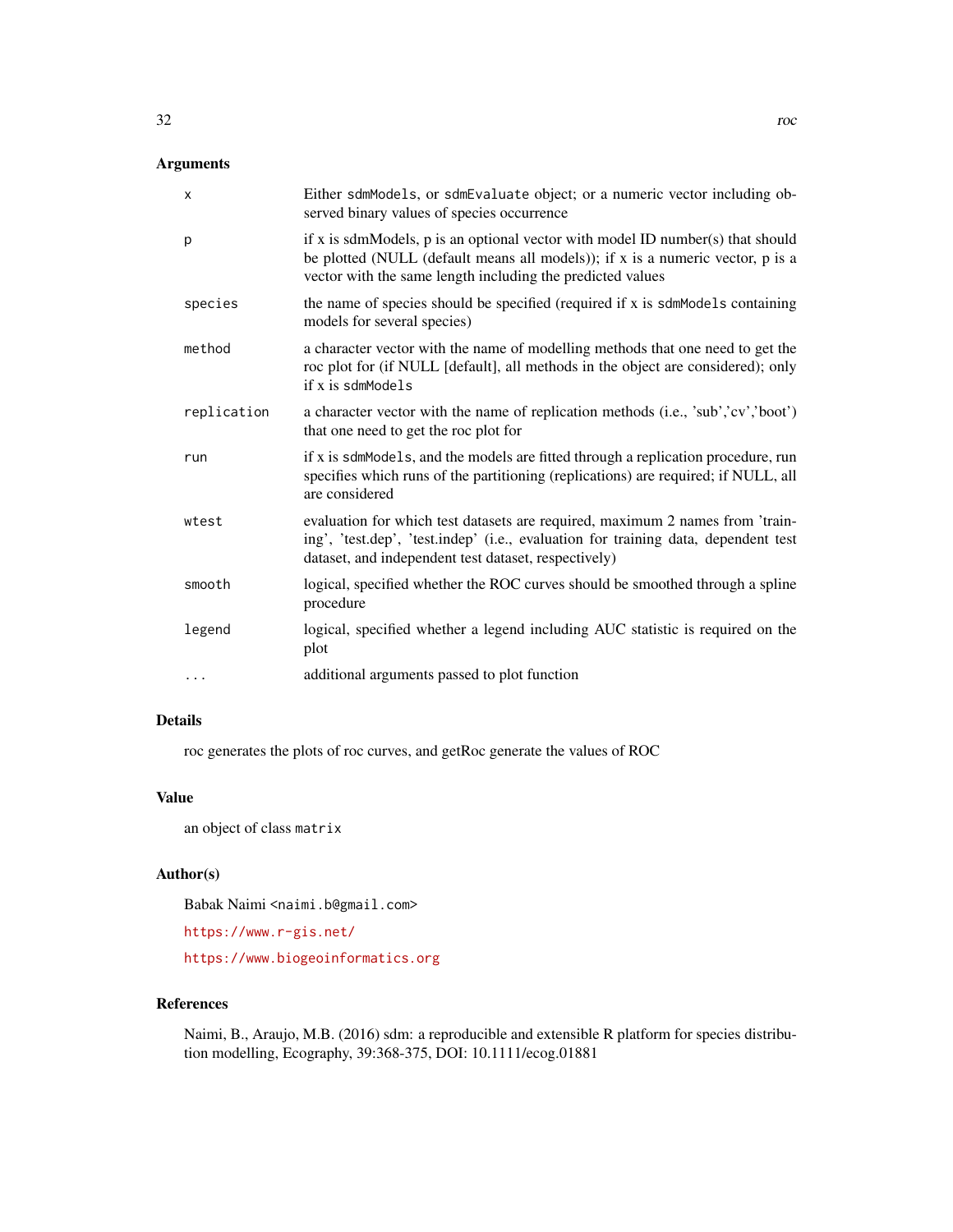<span id="page-32-0"></span> $sdm$  33

## Examples

```
## Not run:
file <- system.file("external/model.sdm", package="sdm")
m <- read.sdm(file) # a sdmModels Object (fitted using sdm function)
roc(m)
roc(m,1) # for the first model
roc(m, 1:2)
roc(m,method = 'glm',smooth = T) # only for models fitted using glm method & with smoothed curve
```
## End(Not run)

<span id="page-32-1"></span>

sdm *Fit and evaluate species distribution models*

#### Description

Fits sdm for single or multiple species using single or multiple methods specified by a user in methods argument, and evaluates their performance.

## Usage

sdm(formula, data, methods,...)

#### Arguments

| formula   | Specifies the structure of the model, types of features, etc. |
|-----------|---------------------------------------------------------------|
| data      | a sdmdata object created using sdmData function               |
| methods   | Character. Specifies the methods, used to fit the models      |
| $\ddotsc$ | additional arguments                                          |

#### Details

sdm fits multiple models and can be used to generate multiple runs (replicates) of each method through partitioning (using one or several partitioning methods including: subsampling, cross-validation, and bootstrapping.

Each model is evaluated against training data, and if available, splitted data (through partitioning; called dependent test data as well, i.e., "dep.test") and/or indipendent test data ("indep.test").

User should make sure that the methods are available and the required packages for them are installed before putting their names in the function, otherwise, the methods that cannot be run for any reason, are excluded by the function. It is a good practice to call [installAll](#page-21-1) function (just one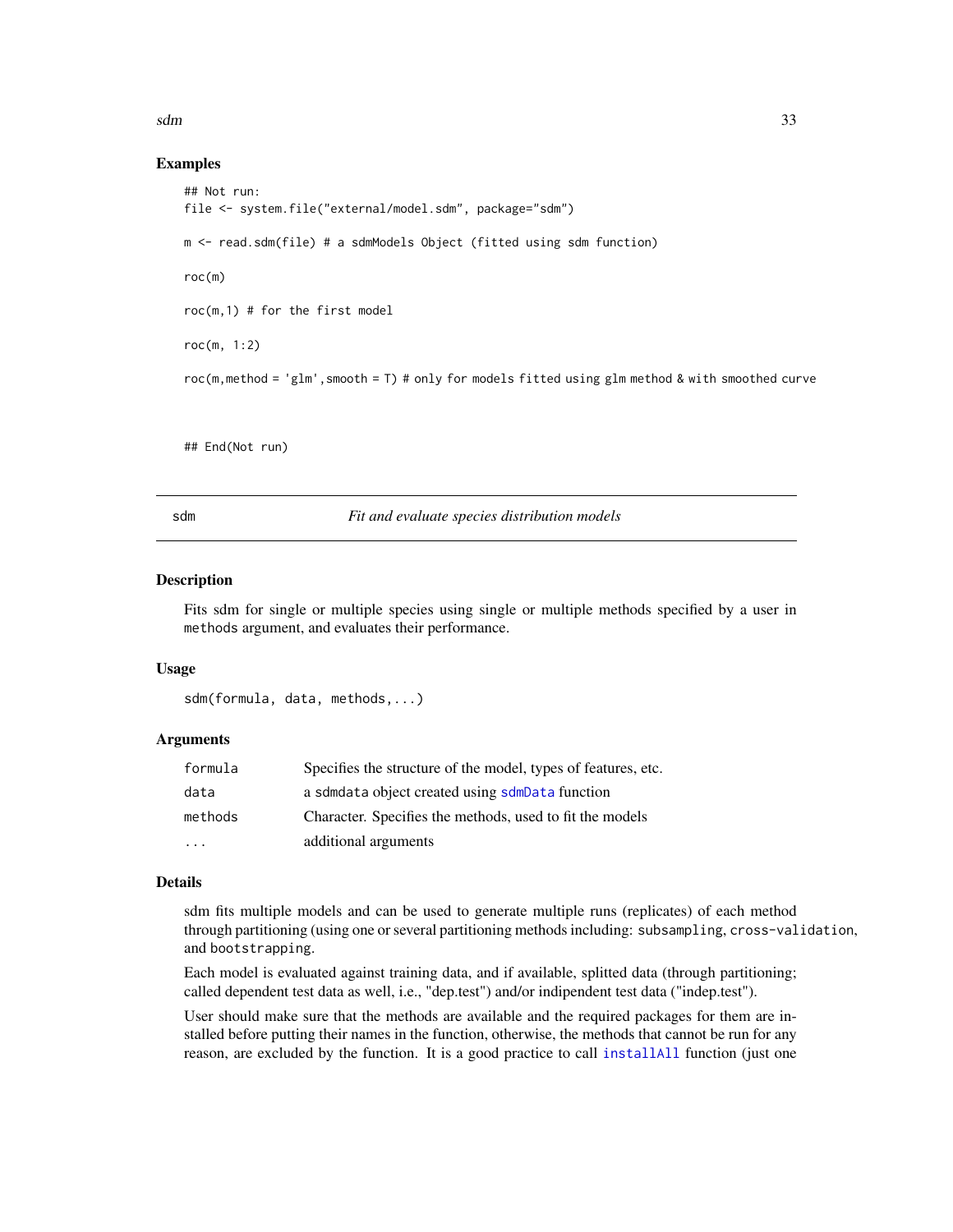time when the sdm is installed), that tries to install all the packages that may be needed somewhere in the sdm package.

A new method can be adopted and added to the package by a user using [add](#page-1-1) function. It is also possible to get an instance of an existing method, override the setting and definition, and then add it with a new name (e.g., my.glm).

The output would be a single object (sdmModels) that can be read/reproduced everywhere (e.g., on a new machine). A setting object can also be taken (exported) out of the output sdmModels object, that can be used to reproduce the same practice but given new conditions (i.e., new dataset, area. etc.)

## Value

an object of class sdmModels

#### Author(s)

Babak Naimi <naimi.b@gmail.com>

```
https://www.r-gis.net/
```
<https://www.biogeoinformatics.org>

## References

Naimi, B., Araujo, M.B. (2016) sdm: a reproducible and extensible R platform for species distribution modelling, Ecography, 39:368-375, DOI: 10.1111/ecog.01881

## Examples

```
## Not run:
file <- system.file("external/pa_df.csv", package="sdm")
df <- read.csv(file)
head(df)
d <- sdmData(sp~b15+NDVI,train=df)
d
#----
# Example 1: fit using 3 models, and no evaluation (evaluation based on training dataset):
m <- sdm(sp~b15+NDVI,data=d,methods=c('glm','gam','gbm'))
m
# Example 3: fit using 5 models, and
# evaluates using 10 runs of subsampling replications taking 30 percent as test:
m <- sdm(sp~b15+NDVI,data=d,methods=c('glm','gam','gbm','svm','rf'),
          replication='sub',test.percent=30,n=10)
```
<span id="page-33-0"></span>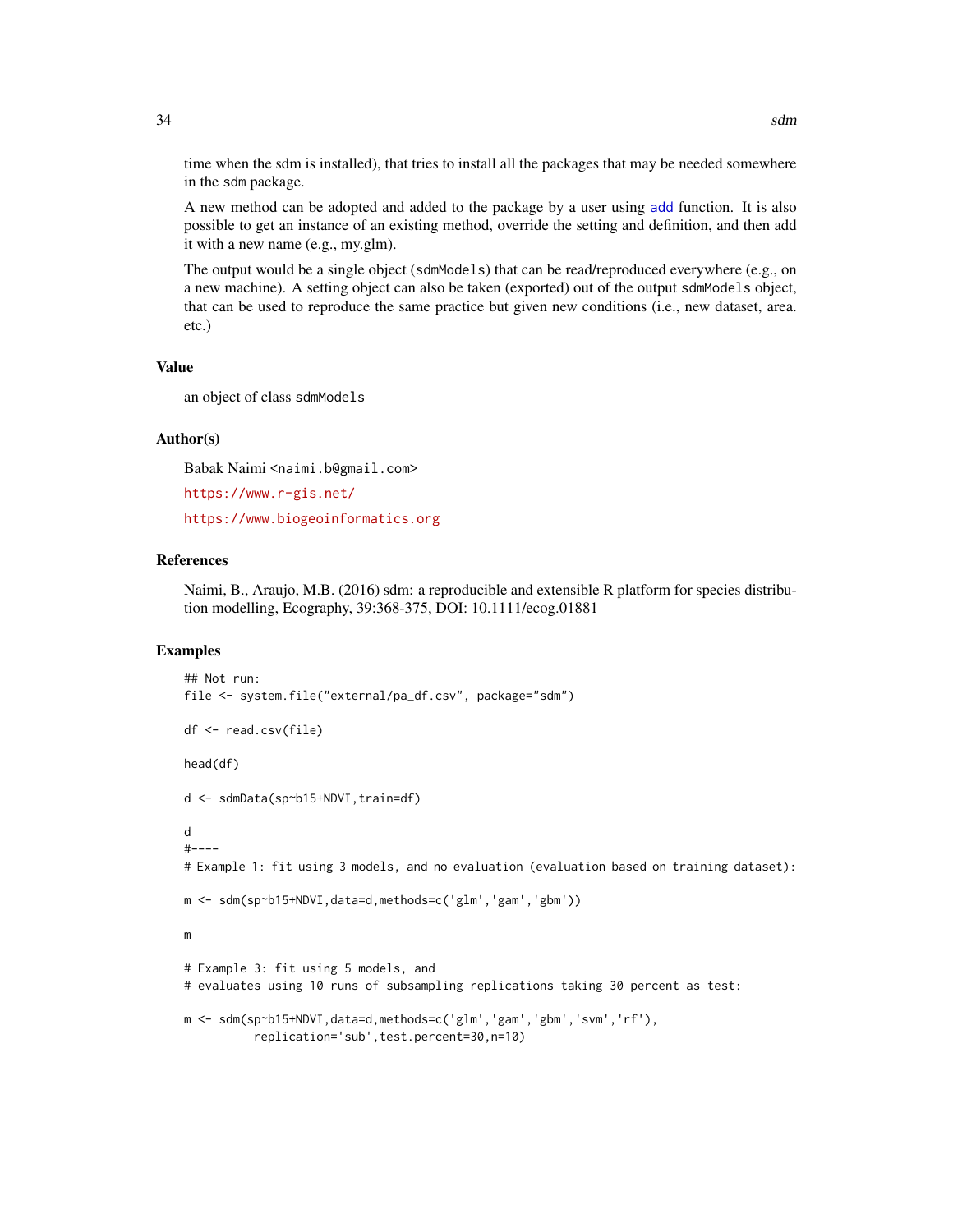<span id="page-34-0"></span>m

```
# Example 3: fits using 5 models, and
# evaluates using 10 runs of both 5-folds cross-validation and bootsrapping replication methods
m <- sdm(sp~.,data=d,methods=c('gbm','tree','mars','mda','fda'),
          replication=c('cv','boot'),cv.folds=5,n=10)
m
# Example 4: fit using 3 models; evaluate the models using subsampling,
# and override the default settings for the method brt:
m <- sdm(sp~b15+NDVI,data=d,methods=c('glm','gam','brt'),test.p=30,
          modelSettings=list(brt=list(n.trees=500,train.fraction=0.8)))
m
## End(Not run)
```
sdmCorrelativeMethod-class

*sdmCorrelativeMethod class*

## **Description**

An S4 class representing sdm dataset

## **Slots**

name Modelling method name

aliases Alternative names for the method

dataArgument.names A list keeps the name of data agruments in both fit and predict functions

packages The required external package by the method

modelTypes Specifies whether the model is presence-absence, presence-only, abundance, or multinomial

fitParams a list of parameters needed by the method

fitSettings a list of setting parameters for the method

settingRules a function that adjust the setting parameters according to data

fitFunction The main function use for fitting the model

tuneParams a list of parameters to be tuned before the final fitting

predictParams a list of parameters needed by predict function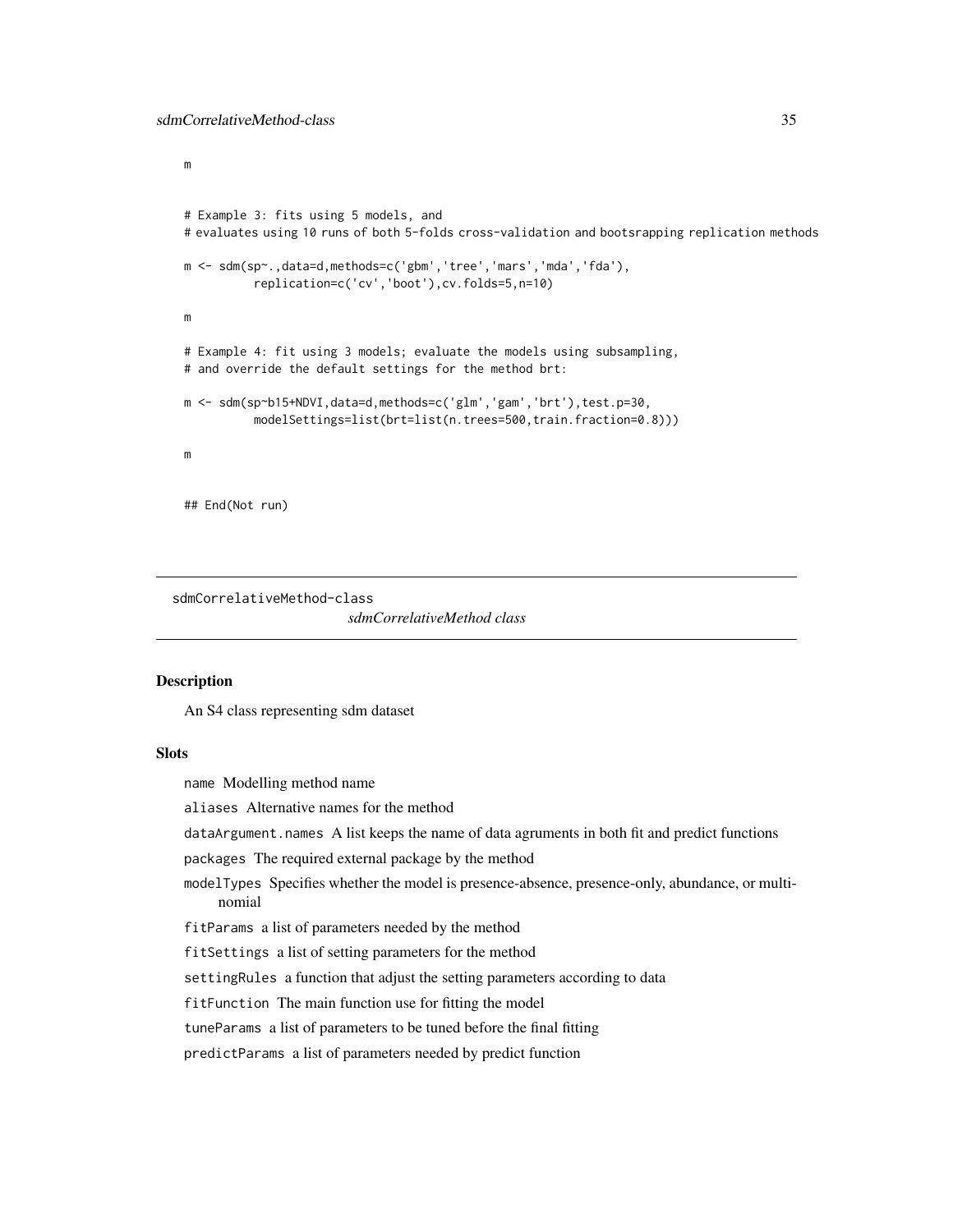<span id="page-35-0"></span>predictSettings a list of setting parameters for prediction

predictFunction The main predict function

metadata a metadata object containing the information about who creates the object, date, etc.

.temp.env an environment object containing the functions defined by a user that is not from a package

<span id="page-35-1"></span>sdmData *creating sdm Data object*

## Description

Creates a sdmdata objects that holds species (single or multiple) and explanatory variates. In addition, more information such as spatial coordinates, time, grouping variables, and metadata (e.g., author, date, reference, etc.) can be included.

## Usage

sdmData(formula,train, test,predictors,bg,filename, crs,...)

## Arguments

| formula    | Specifies which species and explanatory variables should be taken from the input<br>data. Other information (e.g., spatial coordinates, grouping variables, time, etc.)<br>can be determined as well                  |
|------------|-----------------------------------------------------------------------------------------------------------------------------------------------------------------------------------------------------------------------|
| train      | Training data containing species observations as a data. frame or SpatialPoints<br>or SpatialPointsDataFrames. It may contain predictor variables as well                                                             |
| test       | Independent test data with the same structure as the train data                                                                                                                                                       |
| predictors | explanatory variables (predictors), defined as a raster object (RasterStack or<br>RasterBrick). Required if train data only contain species records, or back-<br>ground records (pseudo-absences) should be generated |
| bg         | Background data (pseudo-absence), as a data frame. It can also be a list con-<br>tains the settings to generate background data (a Raster object is required in the<br>predictors argument)                           |
| filename   | filename of the sdm data object to store in the disk                                                                                                                                                                  |
| crs        | optional, coordinate reference system                                                                                                                                                                                 |
| .          | Additional arguments (optional) that are used to create a metadata object. See<br>details                                                                                                                             |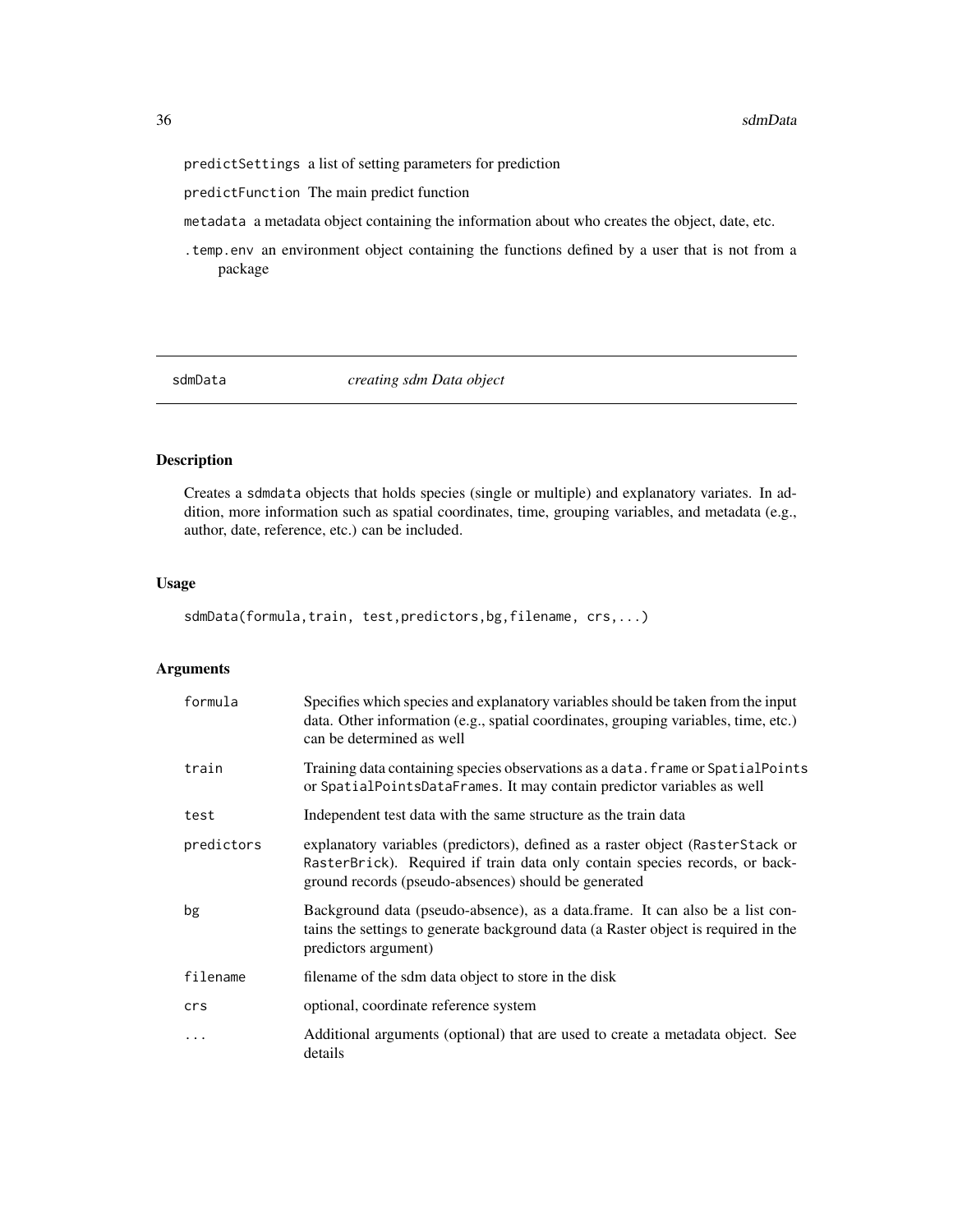#### sdmData 37

#### Details

sdmData creates a data object, for single or multiple species. It can automatically detect the variables containing species data (if a data.frame is provided in train), but it is recommended to use formula through which all species (in the left hand side, e.g., sp1+sp2+sp3 ~ .), and the explanatory variables (in the right hand side) can be determined. If there are additional information such as spatial coordinates, time, or some variables based on which the observation can be grouped, they can be determined in the right hand side of the formula in a flexsible way (e.g.,  $\sim$   $\cdot$  + coords(x+y)  $+ g(\text{var})$ ; This right hand side formula, simply determines all variables (.) + x and y as spatial coordinates + grouping observations based on the variable var; for grouping, the variable (var in this example) should be categorical, i.e., factor ).

Additional arguments can be provided to determine metadata information including: author, website, citation, help, description, date, and license

## Value

an object of class sdmdata

#### Author(s)

Babak Naimi <naimi.b@gmail.com>

<https://www.r-gis.net/>

<https://www.biogeoinformatics.org>

## References

Naimi, B., Araujo, M.B. (2016) sdm: a reproducible and extensible R platform for species distribution modelling, Ecography, 39:368-375, DOI: 10.1111/ecog.01881

#### Examples

```
## Not run:
# Example 1: a data.frame containing records for a species (sp) and two predictors (b15 & NDVI):
file <- system.file("external/pa_df.csv", package="sdm")
df <- read.csv(file)
head(df)
d <- sdmData(sp~b15+NDVI,train=df)
d
# or simply:
d <- sdmData(sp~.,train=df)
d
#--------
```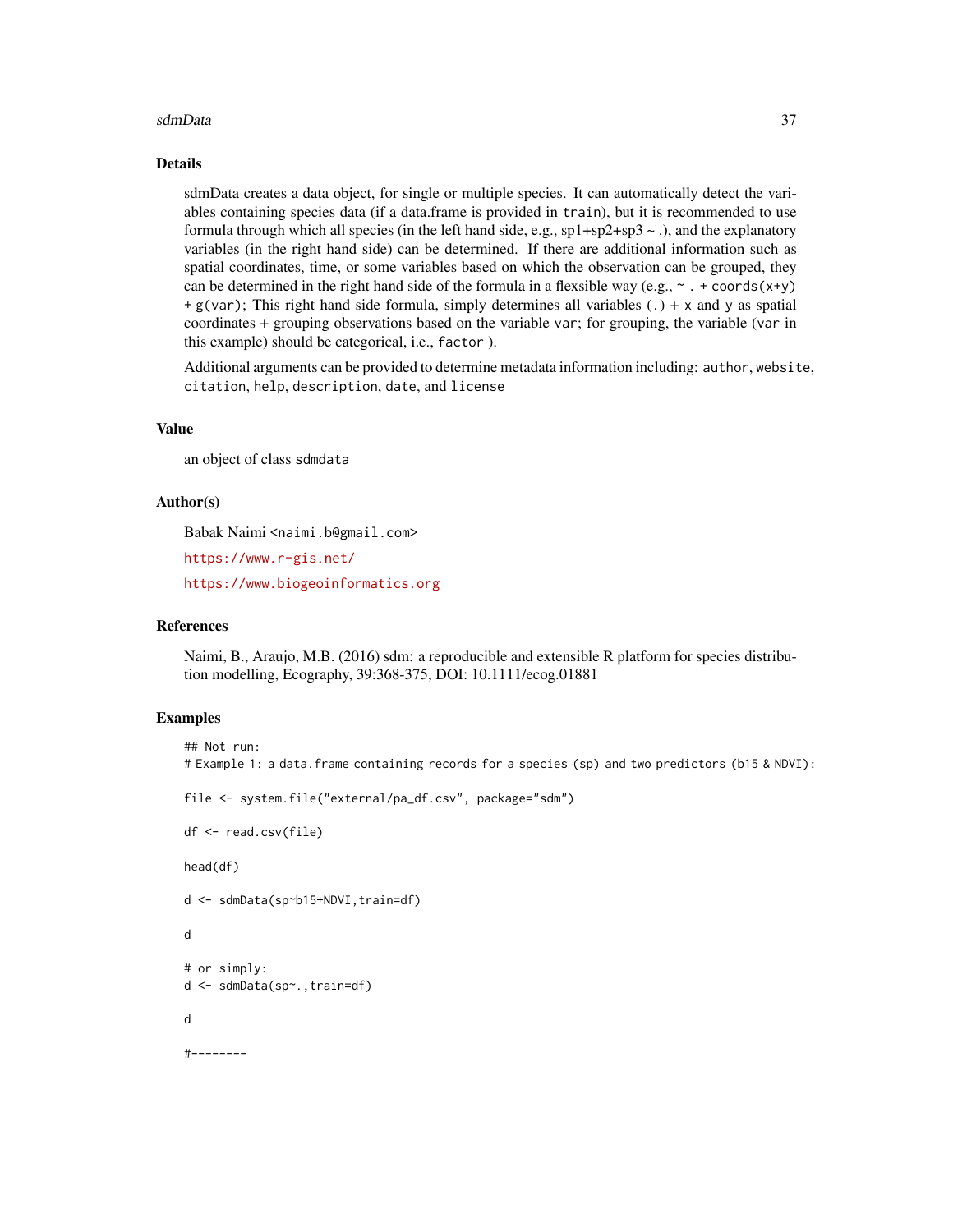# if formula is not specified, function tries to detect species and covariates, it works well only # if dataset contains no additional columns but species and covariates!

```
d <- sdmData(train=df)
```
d

## only right hand side of the formula is specified (one covariate), so function detects species: d <- sdmData(~NDVI,train=df)

d

```
#----------
```

```
###########
```
# Example 2: a data.frame containing presence-absence records for 1 species, 4 covariates, and # x, y coordinates:

file <- system.file("external/pa\_df\_with\_xy.csv", package="sdm")

```
df <- read.csv(file)
```
head(df)

```
d <- sdmData(sp~b15+NDVI+categoric1+categoric2+coords(x+y),train=df)
```

```
d
```

```
#----
```

```
# categoric1 and categoric2 are categorical variables (factors), if not sure the data.frame has
# them as factor, it can be specified in the formula:
d <- sdmData(sp~b15+NDVI+f(categoric1)+f(categoric2)+coords(x+y),train=df)
```
d

```
# more simple forms of the formula:
```

```
d <- sdmData(sp~.+coords(x+y),train=df)
```
d

```
d <- sdmData(~.+coords(x+y),train=df) # function detects the species
```
d

```
##############
```
# Example 3: a data.frame containing presence-absence records for 10 species:

```
file <- system.file("external/multi_pa_df.csv", package="sdm")
```
df <- read.csv(file)

head(df)

# in the following formula, spatial coordinates columns are specified, and the rest is asked to # be detected by the function:

d <- sdmData(~.+coords(x+y),train=df)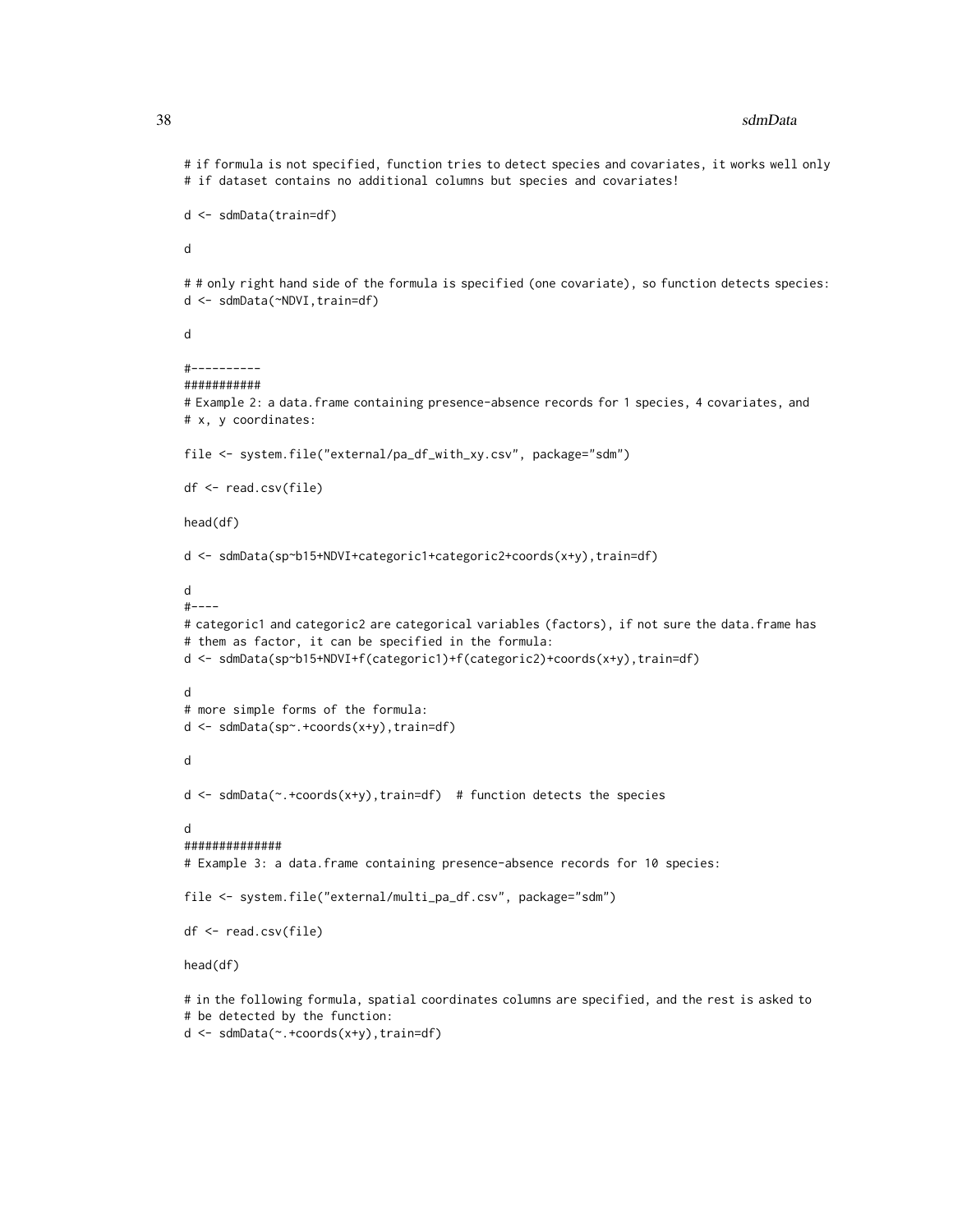#### sdmData 39

```
d
#--- or it can be customized wich species and which covariates are needed:
d <- sdmData(sp1+sp2+sp3~b15+NDVI+f(categoric1) + coords(x+y),train=df)
d # 3 species, 3 covariates, and coordinates
# just be careful that if you put "." in the right hand side, while not all species columns or
# additional columns (e.g., coordinates, time) are specified in the formula, then it takes those
# columns as covariates which is NOT right!
#########
# Example 4: Spatial data:
file <- system.file("external/pa_spatial_points.shp", package="sdm") # path to a shapefile
# use a package like rgdal, or maptools, or shapefile function in package raster to read shapefile:
p <- shapefile(file)
class(p) # a "SpatialPointsDataFrame"
plot(p)
head(p) # it contains data for 3 species
# presence-absence plot for the first species (i.e., sp1)
plot(p[p@data$sp1 == 1,],col='blue',pch=16, main='Presence-Absence for sp1')
points(p[p@data$sp1 == 0,],col='red',pch=16)
# Let's read raster dataset containing predictor variables for this study area:
file <- system.file("external/predictors.grd", package="sdm") # path to a raster object
r <- brick(file)
r # a RasterBrick object including 2 rasters (covariates)
plot(r)
# now, we can use the species points and predictor rasters in sdmData function:
d \le - \text{sdmData}(\text{spl+sp2+sp3\text{-}bl5+NDVI}, \text{train=p}, \text{predictors} = r)d
##################
# Example 5: presence-only records:
file <- system.file("external/po_spatial_points.shp", package="sdm") # path to a shapefile
```
# use an appropriate function to read the shapefile (e.g., readOGR in rgdal, readShapeSpatial in # maptools, or shapefile in raster):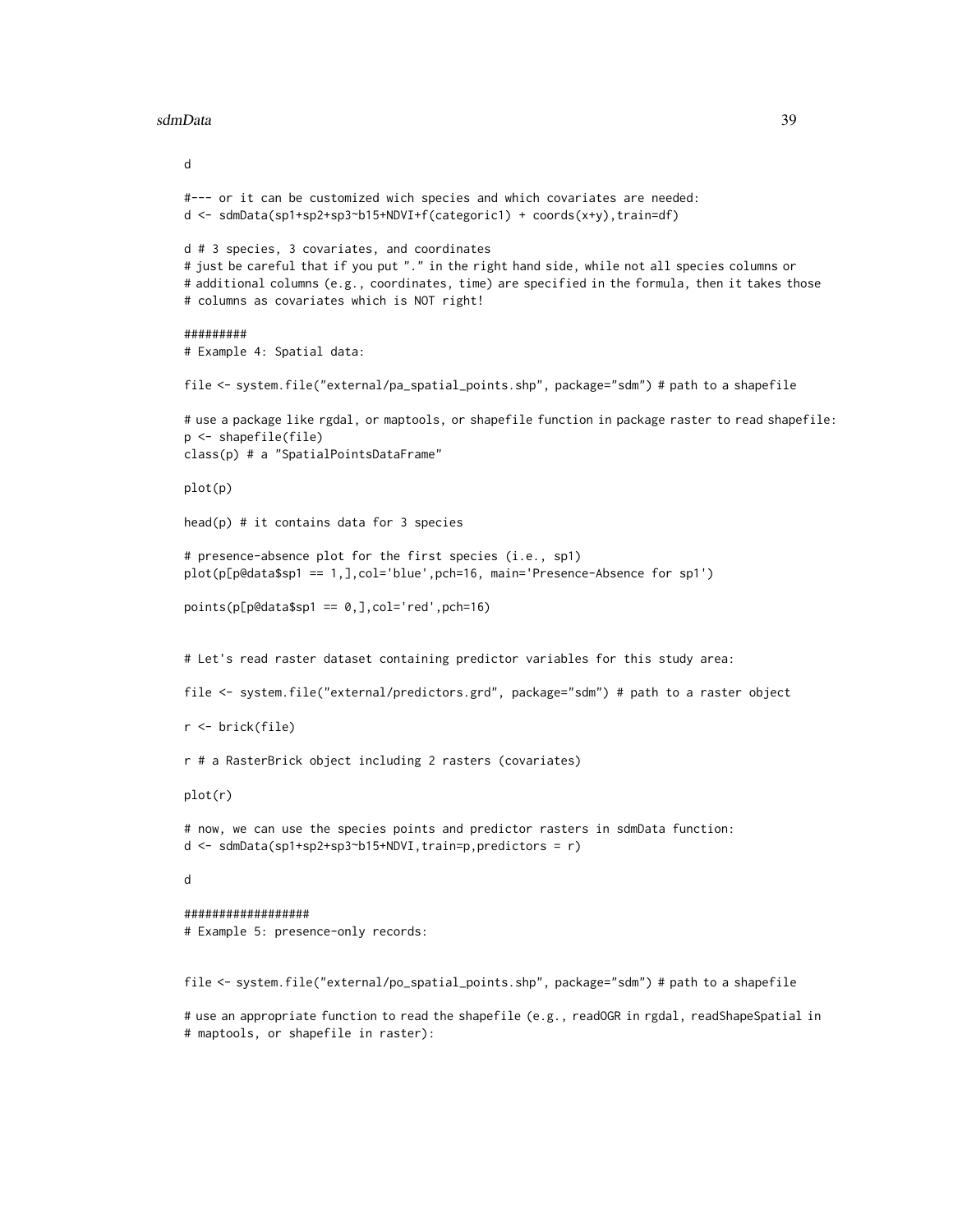```
po <- shapefile(file)
class(po) # a "SpatialPointsDataFrame"
```
head(po) # it contains data for one species (sp4) and the column has only presence records!

 $d \leq - \text{sdmData}(\text{sp4~b15+NDVI}, \text{train=po}, \text{predictors} = r)$ 

d # as you see in the type, the data is Presence-Only

### we can add another argument (i.e., bg) to generate background (pseudo-absence) records:

#------ in bg, we are going to provide a list containing the setting to generate background #------ the setting includes n (number of background records), method (the method used for #------ background generation; gRandom refers to random in geographic space), and remove (whether #------ points located in presence sites should be removed).

d <- sdmData(sp4~b15+NDVI,train=po,predictors = r,bg=list(n=1000,method='gRandom',remove=TRUE))

d # as you see in the type, the data is Presence-Background

# you can alternatively, put a data.frame including background records in bg!

## End(Not run)

sdmdata-class *An S4 class representing sdm dataset*

## Description

An S4 class representing sdm dataset sdmdata

#### Slots

species.names The names of species

species Contains the species data

features.name The names of predictor variables

features A data.frame containing predictor variables

factors The names of categorical variables (if any)

info Other information such as coordinates, metadata, etc.

groups A list including information on groups in the dataset

sdmFormula An object of class sdmFormula containing the formula and its' terms defined by user

errorLog Reports on errors in the data raised throgh data cleaning (e.g., NA, duplications, etc.)

<span id="page-39-0"></span>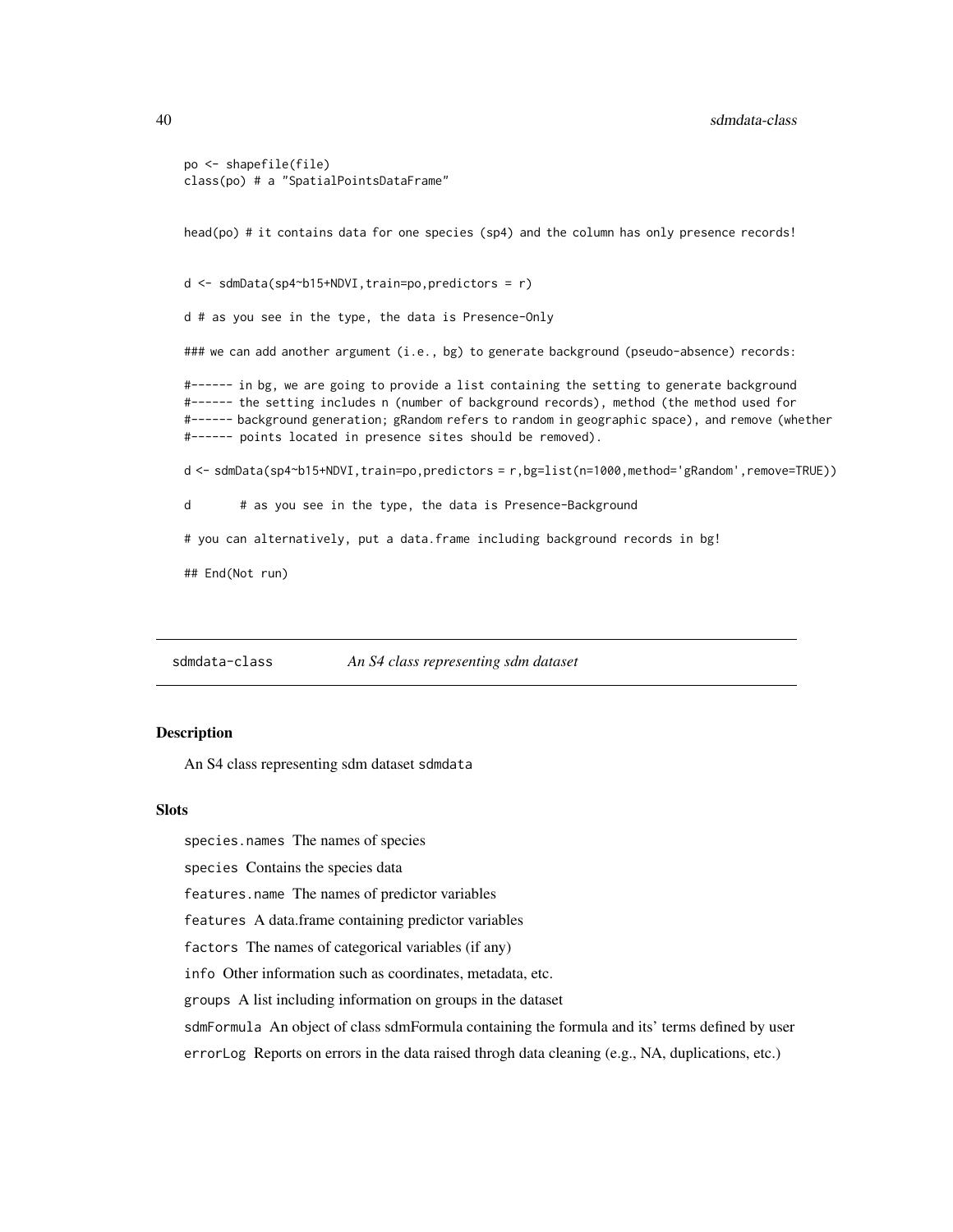## <span id="page-40-0"></span>sdmModels-classes 41

## Author(s)

Babak Naimi <naimi.b@gmail.com>

```
https://www.r-gis.net/
```
<https://www.biogeoinformatics.org>

## References

Naimi, B., Araujo, M.B. (2016) sdm: a reproducible and extensible R platform for species distribution modelling, Ecography, DOI: 10.1111/ecog.01881

sdmModels-classes *sdmModels classes*

## Description

An S4 class to keep all the information of fitted models as well as their evaluations.

#### Slots

Slots for sdmModels objects:

data a sdmdata object

recordIDs Contains the species data

setting A data.frame containing predictor variables

run.info a data.frame containing info on runs

replicates The names of categorical variables (if any)

models a list contains all fitted objects and relevant information (e.g., evaluation)

## Slots for sdmEvaluate objects:

observed a numeric vector of observed values

predicted a numeric vector of predicted values

statistics a list of threshold-independent statistics

threshold\_based a data.frame of threshold-based statistics

## Slots for sdmFormula objects:

formula input formula

vars character, name of variables

model.terms the formula terms used in model fitting

data.terms the formula terms used to manipulate data

## Author(s)

Babak Naimi <naimi.b@gmail.com> <https://www.r-gis.net/> <https://www.biogeoinformatics.org>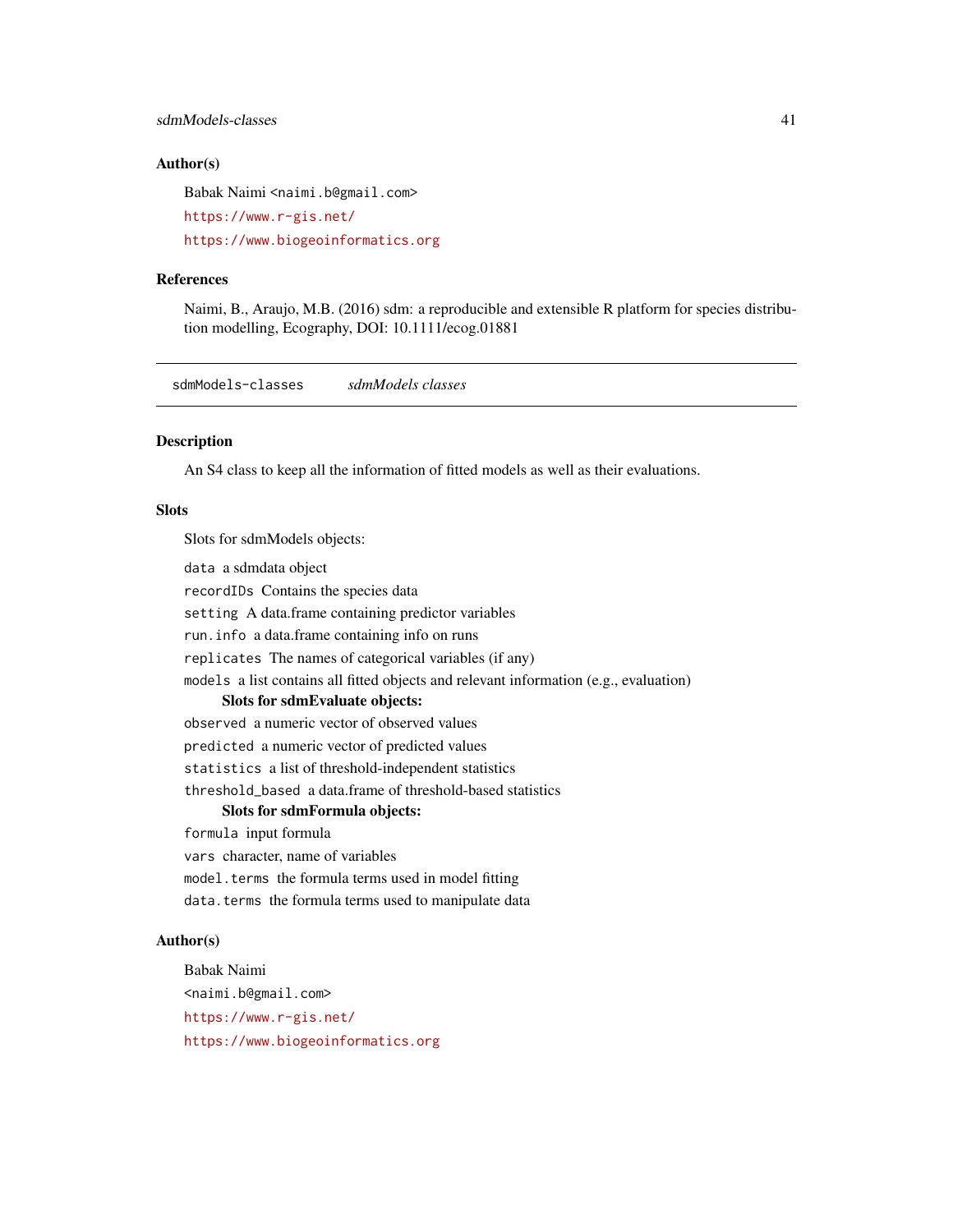<span id="page-41-0"></span>

## Description

Creates sdmSetting object that holds settings to fit and evaluate the models. It can be used to reproduce a study.

## Usage

```
sdmSetting(formula,data,methods,interaction.depth=1,n=1,replication=NULL,cv.folds=NULL,
   test.percent=NULL,bg=NULL,bg.n=NULL,var.importance=NULL,response.curve=TRUE,
   var.selection=FALSE,ncore=1L,modelSettings=NULL,seed=NULL,parallelSettings=NULL,...)
```
## Arguments

| formula           | specify the structure of the model                                                                                                                                                                     |  |
|-------------------|--------------------------------------------------------------------------------------------------------------------------------------------------------------------------------------------------------|--|
| data              | sdm data object or data.frame including species and feature data                                                                                                                                       |  |
| methods           | character, name of the algorithms                                                                                                                                                                      |  |
| interaction.depth |                                                                                                                                                                                                        |  |
|                   | level of interactions between predictors                                                                                                                                                               |  |
| n                 | number of replicates (run)                                                                                                                                                                             |  |
| replication       | replication method (e.g., 'subsampling', 'bootstrapping', 'cv')                                                                                                                                        |  |
| cv.folds          | number of folds if cv (cross-validation) is in the selected replication methods                                                                                                                        |  |
| test.percent      | test percentage if subsampling is in the selected replication methods                                                                                                                                  |  |
| bg                | method to generate background                                                                                                                                                                          |  |
| bg.n              | number of background records                                                                                                                                                                           |  |
| var.importance    | logical, whether variable importance should be calculated                                                                                                                                              |  |
| response.curve    | method to calculate variable importance                                                                                                                                                                |  |
| var.selection     | logical, whether variable selection should be considered                                                                                                                                               |  |
| ncore             | number of cores to parallelize processing                                                                                                                                                              |  |
| modelSettings     | optional list; settings for modelling methods can be specified by users                                                                                                                                |  |
| seed              | default is NULL; either logical specify whether a seed for random number gen-<br>erator should be considered, or a numerical to specify the exact seed number                                          |  |
| parallelSettings  |                                                                                                                                                                                                        |  |
|                   | default is NULL; a list include settings items for parallel processing. The par-<br>allel setting items include ncore, method, type, hosts, doParallel, and fork; see<br>details for more information. |  |
| $\cdots$          | additional arguments                                                                                                                                                                                   |  |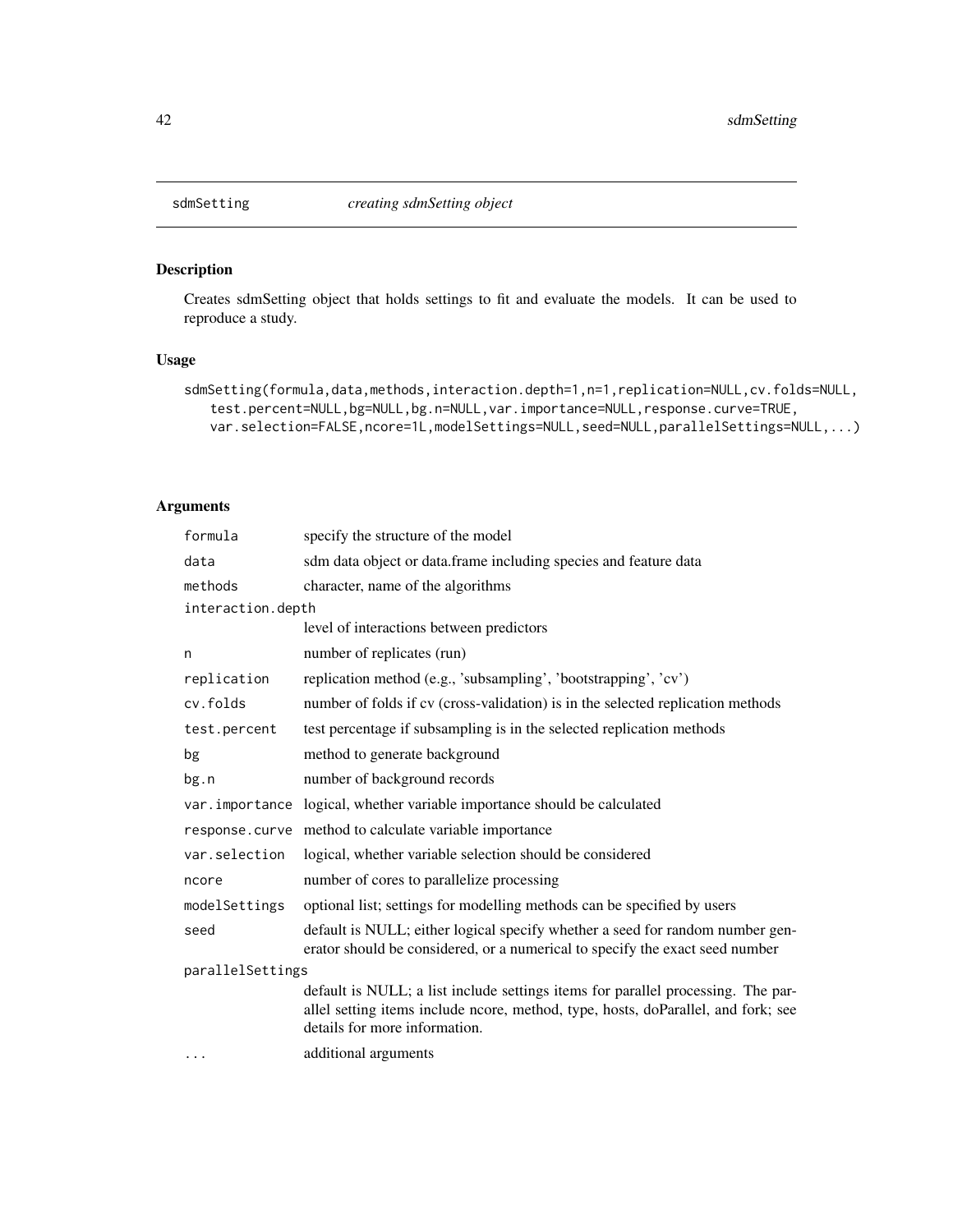#### sdmSetting 43

#### Details

using sdmSetting, the feature types, interaction.depth and all settings of the model can be defined. This function generate a sdmSetting object that can be specifically helpful for reproducibility. The object can be shared by a user that may be used for other studies.

If a user aims to reproduce the same results for every time the code is running with the same data and settings, a seed number should be specified. Through the seed argument, a user can specify NULL, means a seed should not be set (if a random sampling is incorporated in the modelling procedure, for different runs the results would be different); TRUE, means a seed should be set (the seed number is randomly selected and used everytime the same setting is incorporated); a number, means the seed will be set to the number specified by the user.

For parallel processing, a list of items can be passed to parallel Settings, include:

ncore: defines the number of cores (it can also be specified outside of this list, but will be removed in future)

method: defines the platform/set of functions to run the parallelisation. Currently, two options of 'parallel', and 'foreach' is implemented. default is 'parallel'

doParallel: Optional, definition to register for a backend for parallel processing (currently when method='foreach'). It should be provided as an R expression.

cluster: Optional, if a cluster is already created and started, it can be introduced through this item to be used as the parallel processing platform (currently when method='parallel')

hosts: A list of addresses for the accessible hosts (remote clusters) to be registered and used in parallel processing (may not work appropriately as it is still under development!)

fork: Logical, Available for non-windows operating system and specifies whether a fork solution should be used for the parallelisation. Default is TRUE.

#### Value

an object of class sdmSettings

#### Author(s)

Babak Naimi <naimi.b@gmail.com>

<https://www.r-gis.net/>

<https://www.biogeoinformatics.org>

#### References

Naimi, B., Araujo, M.B. (2016) sdm: a reproducible and extensible R platform for species distribution modelling, Ecography, DOI: 10.1111/ecog.01881

## Examples

```
## Not run:
file <- system.file("external/pa_df.csv", package="sdm")
df <- read.csv(file)
```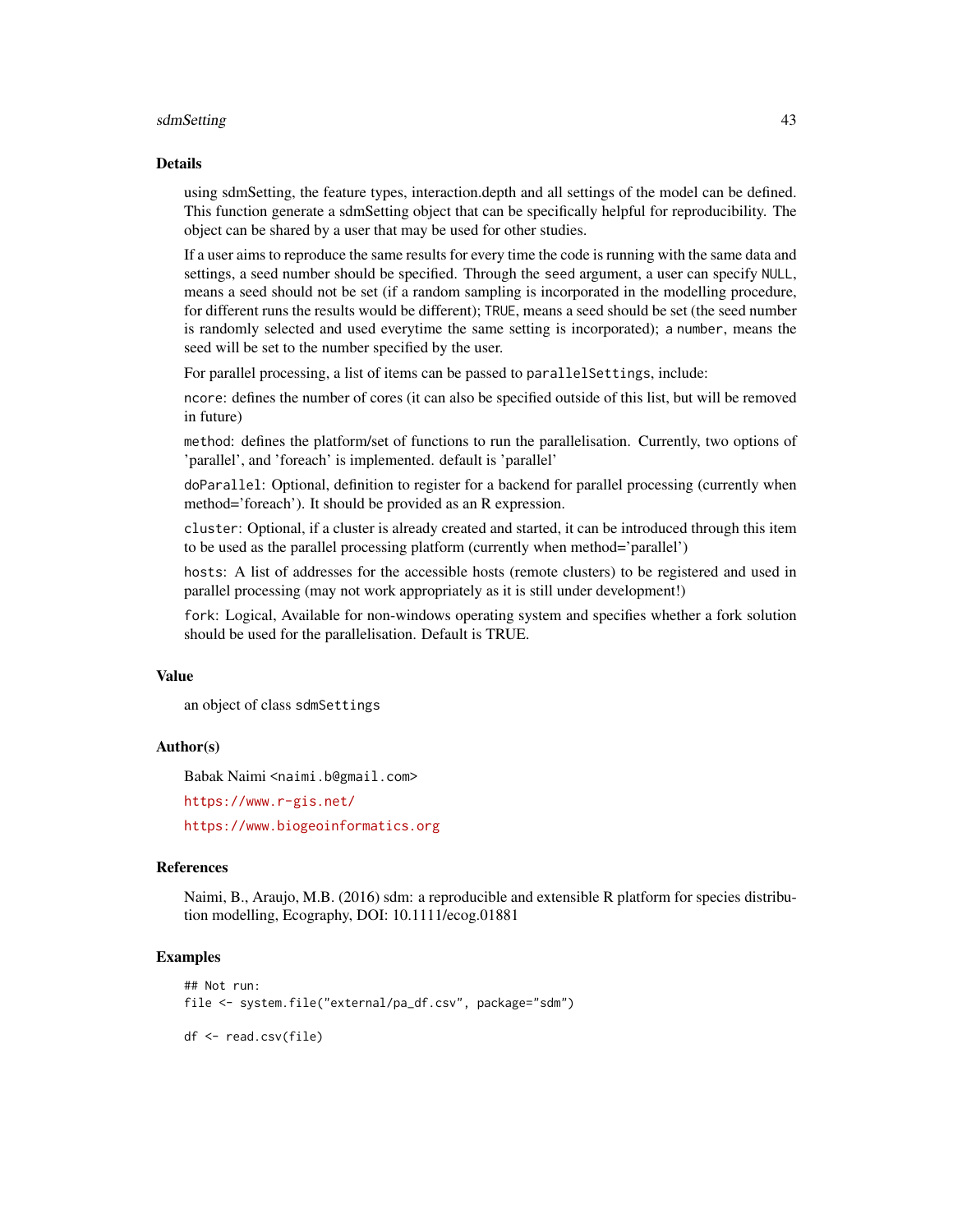```
head(df)
d <- sdmData(sp~b15+NDVI,train=df)
# generate sdmSettings object:
s <- sdmSetting(sp~., methods=c('glm','gam','brt','svm','rf'),
      replication='sub',test.percent=30,n=10,modelSettings=list(brt=list(n.trees=500)))
s
```
## End(Not run)

subset *Subset models in a sdmModels object*

#### Description

This function extracts a subset of models from a sdmModels object. In generates a new object of the same typeas the origical object. In sdmModels, modelID provides the unique IDs.

Instead of using the subset function, double brackes '[[ ]]' can be used.

## Details

#

## Value

sdmModels object

#### Methods

subset(x,subset,drop=TRUE,...) x[[i,...]] Arguments: x - sdmModels object i- integer. Indicates the index/id of the models (modelID) should be extracted from sdmModels object subset - Same as i drop - If TRUE, new modelIDs are generated, otherwise, the original modelIDs are kept in the new object. ... - additional arguments (not impplemented yet!)

## Author(s)

Babak Naimi <naimi.b@gmail.com> <https://www.r-gis.net/> <https://www.biogeoinformatics.org>

<span id="page-43-0"></span>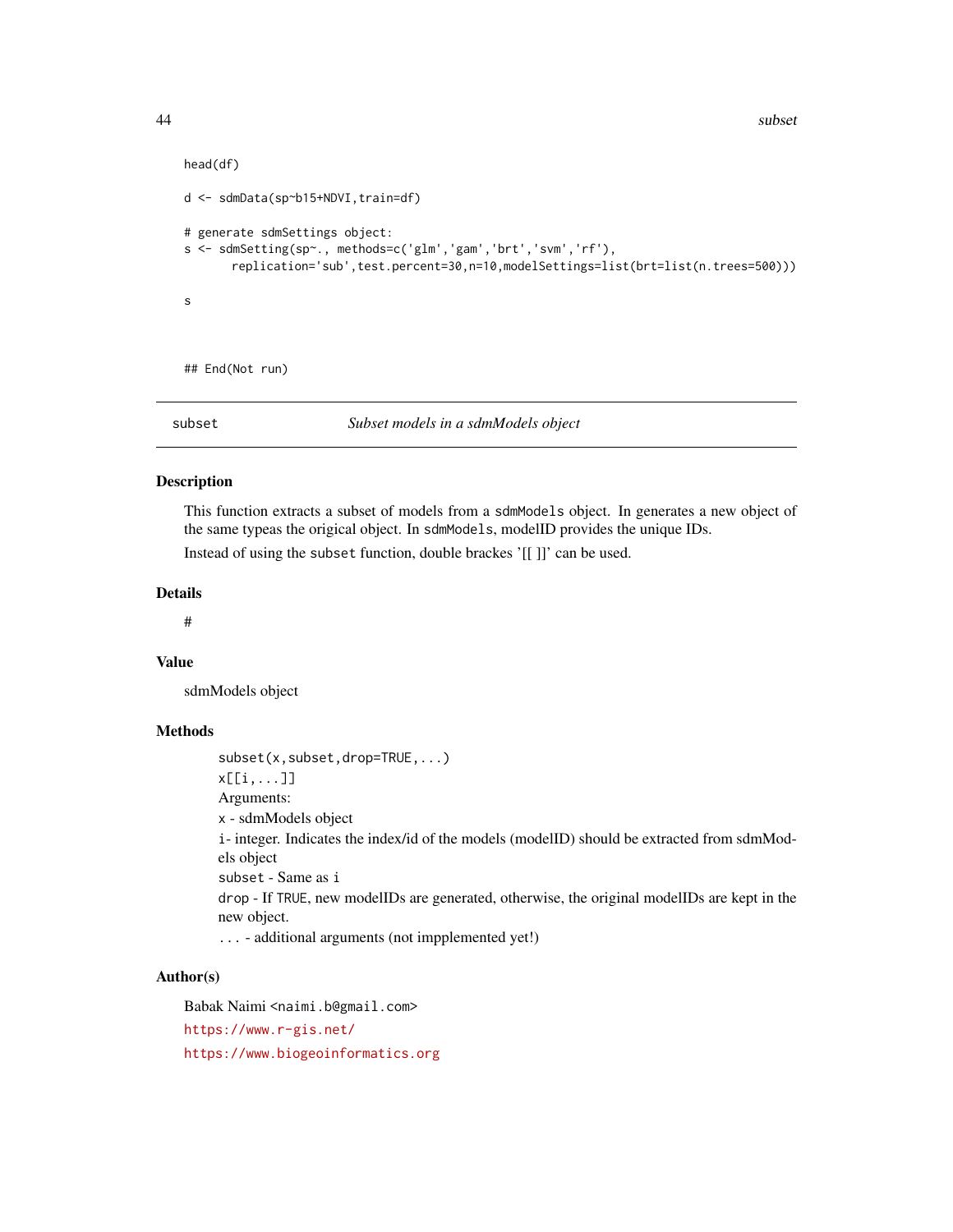#### subset that the subset of the state of the state of the state of the state of the state of the state of the state of the state of the state of the state of the state of the state of the state of the state of the state of t

## References

Naimi, B., Araujo, M.B. (2016) sdm: a reproducible and extensible R platform for species distribution modelling, Ecography, DOI: 10.1111/ecog.01881

## Examples

```
## Not run:
file <- system.file("external/model.sdm", package="sdm")
m <- read.sdm(file)
m
getModelInfo(m)
m1 < -m[[3:4]]m1
getModelInfo(m1)
m2 <- m[[3:4,drop=FALSE]]
m2
getModelInfo(m2)
#---- the following is the same as previous:
m2 <- subset(m,3:4,drop=FALSE)
m2
getModelInfo(m2)
## End(Not run)
```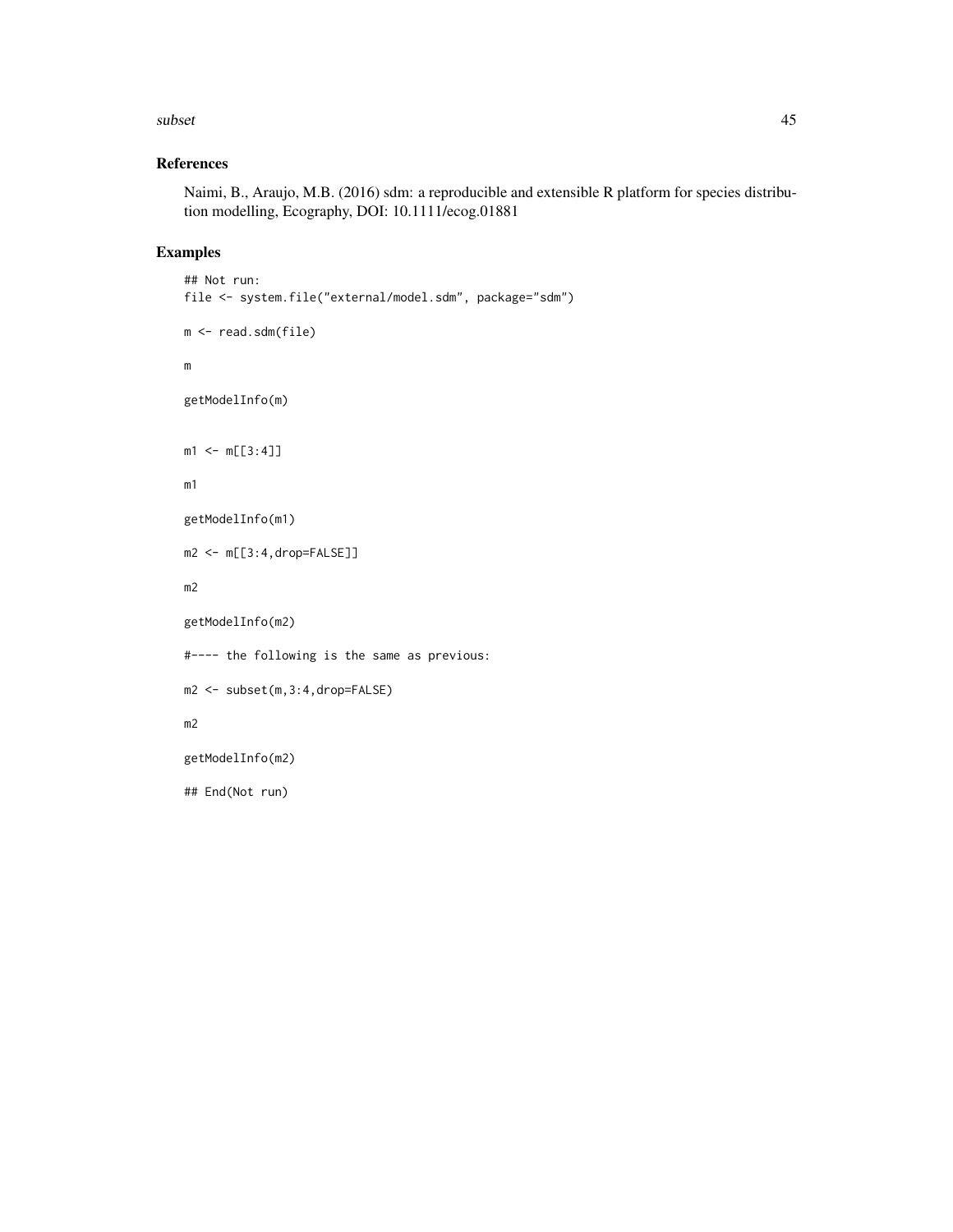# <span id="page-45-0"></span>Index

∗ accuracy evaluates, [13](#page-12-0) roc, [31](#page-30-0) ∗ classes sdmModels-classes, [41](#page-40-0) ∗ data boxplot, [6](#page-5-0) calibration, [7](#page-6-0) coordinates, [8](#page-7-0) density, [9](#page-8-0) evaluates, [13](#page-12-0) featuresFrame-class, [17](#page-16-0) niche, [24](#page-23-0) predict, [26](#page-25-0) sdm, [33](#page-32-0) sdmData, [36](#page-35-0) sdmdata-class, [40](#page-39-0) sdmSetting, [42](#page-41-0) ∗ extensible add, [2](#page-1-0) ∗ interface gui, [21](#page-20-0) ∗ learning ensemble, [10](#page-9-0) ∗ math Arith-methods, [4](#page-3-0) ∗ methods Arith-methods, [4](#page-3-0) as.data.frame, [5](#page-4-0) Extract by index, [16](#page-15-0) featuresFrame-class, [17](#page-16-0) sdmdata-class, [40](#page-39-0) ∗ method add, [2](#page-1-0) ∗ modelling ensemble, [10](#page-9-0) ∗ model get models' outputs, [18](#page-17-0) predict, [26](#page-25-0)

roc, [31](#page-30-0) sdm, [33](#page-32-0) sdmSetting, [42](#page-41-0) ∗ sdm Arith-methods, [4](#page-3-0) ensemble, [10](#page-9-0) get models' outputs, [18](#page-17-0) rcurve, [28](#page-27-0) read.sdm, [30](#page-29-0) ∗ spatial as.data.frame, [5](#page-4-0) calibration, [7](#page-6-0) coordinates, [8](#page-7-0) density, [9](#page-8-0) ensemble, [10](#page-9-0) evaluates, [13](#page-12-0) Extract by index, [16](#page-15-0) featuresFrame-class, [17](#page-16-0) getVarImp, [19](#page-18-0) gui, [21](#page-20-0) names, [23](#page-22-0) niche, [24](#page-23-0) predict, [26](#page-25-0) rcurve, [28](#page-27-0) roc, [31](#page-30-0) sdm, [33](#page-32-0) sdmData, [36](#page-35-0) sdmdata-class, [40](#page-39-0) sdmModels-classes, [41](#page-40-0) sdmSetting, [42](#page-41-0) subset, [44](#page-43-0) ∗ species niche, [24](#page-23-0) sdm, [33](#page-32-0) sdmData, [36](#page-35-0) sdmdata-class, [40](#page-39-0) ∗ utilities installAll, [22](#page-21-0) ∗ visualise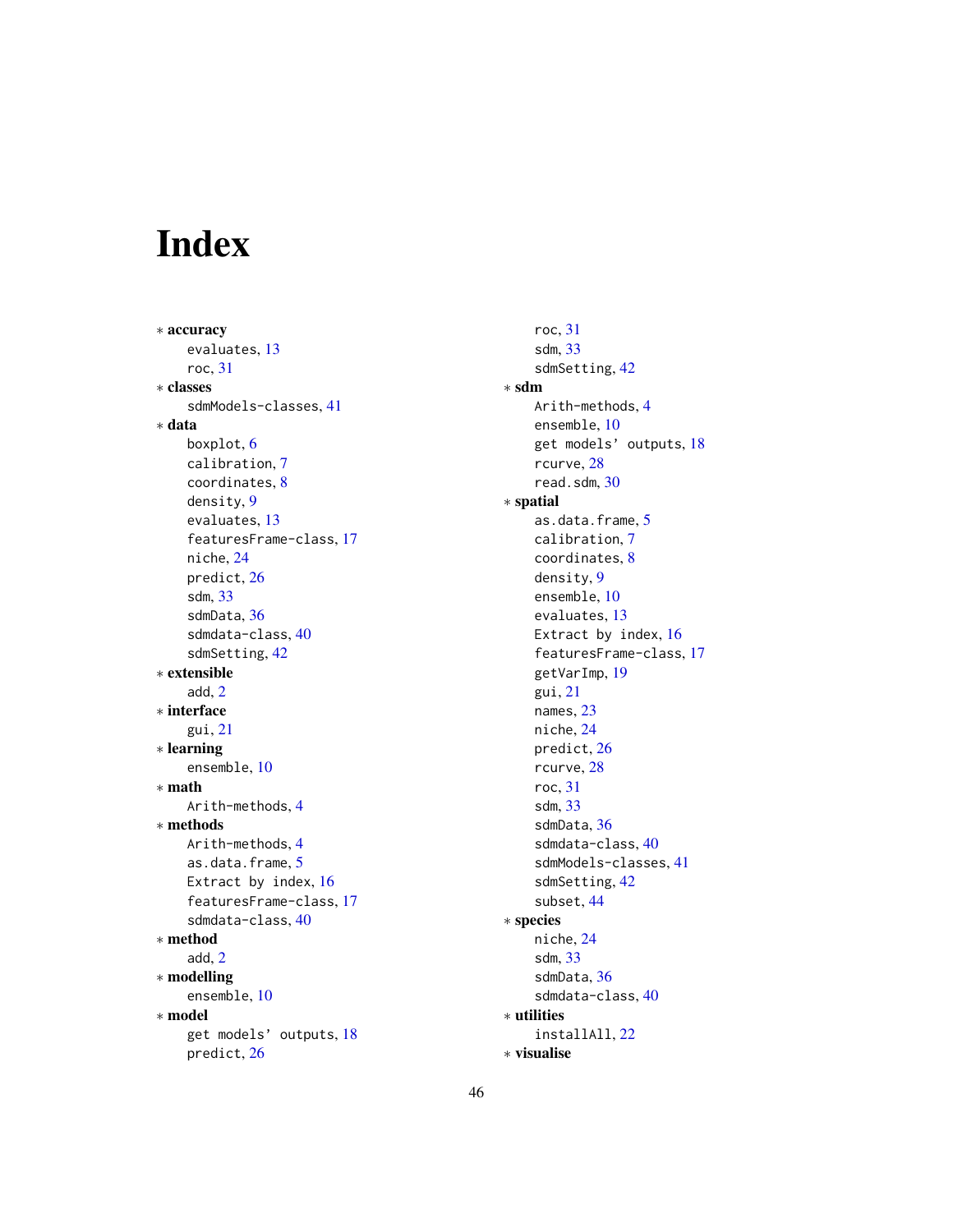## INDEX 47

boxplot, [6](#page-5-0) ∗ write read.sdm, [30](#page-29-0) +,sdmModels,sdmModels-method *(*Arith-methods*)*, [4](#page-3-0) [,sdmdata,ANY,ANY-method *(*Extract by index*)*, [16](#page-15-0) [, sdmdata, missing, missing-method] *(*Extract by index*)*, [16](#page-15-0) [[,sdmModels,ANY,ANY-method *(*subset*)*, [44](#page-43-0) add, [2,](#page-1-0) *[34](#page-33-0)* add,list,character-method *(*add*)*, [2](#page-1-0) Arith-methods, [4](#page-3-0) as.data.frame, [5](#page-4-0) as.data.frame,sdmdata-method *(*as.data.frame*)*, [5](#page-4-0) boxplot, *[6](#page-5-0)*, [6](#page-5-0) boxplot,sdmEvaluate-method *(*boxplot*)*, [6](#page-5-0) calibration, [7](#page-6-0) calibration,sdmEvaluate,missing-method *(*calibration*)*, [7](#page-6-0) calibration,vector,vector-method *(*calibration*)*, [7](#page-6-0) characterORmissing-class *(*sdmModels-classes*)*, [41](#page-40-0) characterORnull-class *(*sdmModels-classes*)*, [41](#page-40-0) coordinates, [8](#page-7-0) coordinates,sdmdata-method *(*coordinates*)*, [8](#page-7-0) coordinates,sdmModels-method *(*coordinates*)*, [8](#page-7-0) coordinates<- *(*coordinates*)*, [8](#page-7-0) coordinates<-,sdmdata-method *(*coordinates*)*, [8](#page-7-0) CRSorNULL-class *(*sdmModels-classes*)*, [41](#page-40-0) data.frameORnull-class *(*sdmModels-classes*)*, [41](#page-40-0) density, [9](#page-8-0) density,sdmEvaluate-method *(*density*)*, [9](#page-8-0) ensemble, [10](#page-9-0) ensemble, sdmModels, data.frame-method *(*ensemble*)*, [10](#page-9-0) ensemble, sdmModels, Raster-method *(*ensemble*)*, [10](#page-9-0)

ensemble,sdmModels-method *(*ensemble*)*, [10](#page-9-0) environmentORnull-class *(*sdmModels-classes*)*, [41](#page-40-0) evaluates, [13](#page-12-0) evaluates,sdmdata,RasterLayer-method *(*evaluates*)*, [13](#page-12-0) evaluates,vector,vector-method *(*evaluates*)*, [13](#page-12-0) expressionORnull-class *(*sdmModels-classes*)*, [41](#page-40-0) Extract by index, [16](#page-15-0) featuresFrame-class, [17](#page-16-0) formulaORnull-class *(*sdmModels-classes*)*, [41](#page-40-0) functionORcharacter-class *(*sdmModels-classes*)*, [41](#page-40-0) functionORnull-class *(*sdmModels-classes*)*, [41](#page-40-0) get models' outputs, [18](#page-17-0) getEvaluation *(*evaluates*)*, [13](#page-12-0) getEvaluation,sdmModels-method *(*evaluates*)*, [13](#page-12-0) getmethod *(*add*)*, [2](#page-1-0) getmethod,character-method *(*add*)*, [2](#page-1-0) getmethodNames *(*add*)*, [2](#page-1-0) getmethodNames,ANY-method *(*add*)*, [2](#page-1-0) getModelId *(*get models' outputs*)*, [18](#page-17-0) getModelId,sdmModels-method *(*get models' outputs*)*, [18](#page-17-0) getModelInfo *(*get models' outputs*)*, [18](#page-17-0) getModelInfo,sdmModels-method *(*get models' outputs*)*, [18](#page-17-0) getModelObject *(*get models' outputs*)*, [18](#page-17-0) getModelObject,sdmModels-method *(*get models' outputs*)*, [18](#page-17-0) getReplication *(*evaluates*)*, [13](#page-12-0) getReplication,sdmModels-method *(*evaluates*)*, [13](#page-12-0) getResponseCurve *(*rcurve*)*, [28](#page-27-0) getResponseCurve,sdmModels-method *(*rcurve*)*, [28](#page-27-0) getRoc *(*roc*)*, [31](#page-30-0) getRoc,sdmModels,ANY-method *(*roc*)*, [31](#page-30-0) getRoc,vector,vector-method *(*roc*)*, [31](#page-30-0) getVarImp, [19](#page-18-0) getVarImp,sdmModels-method *(*getVarImp*)*, [19](#page-18-0)